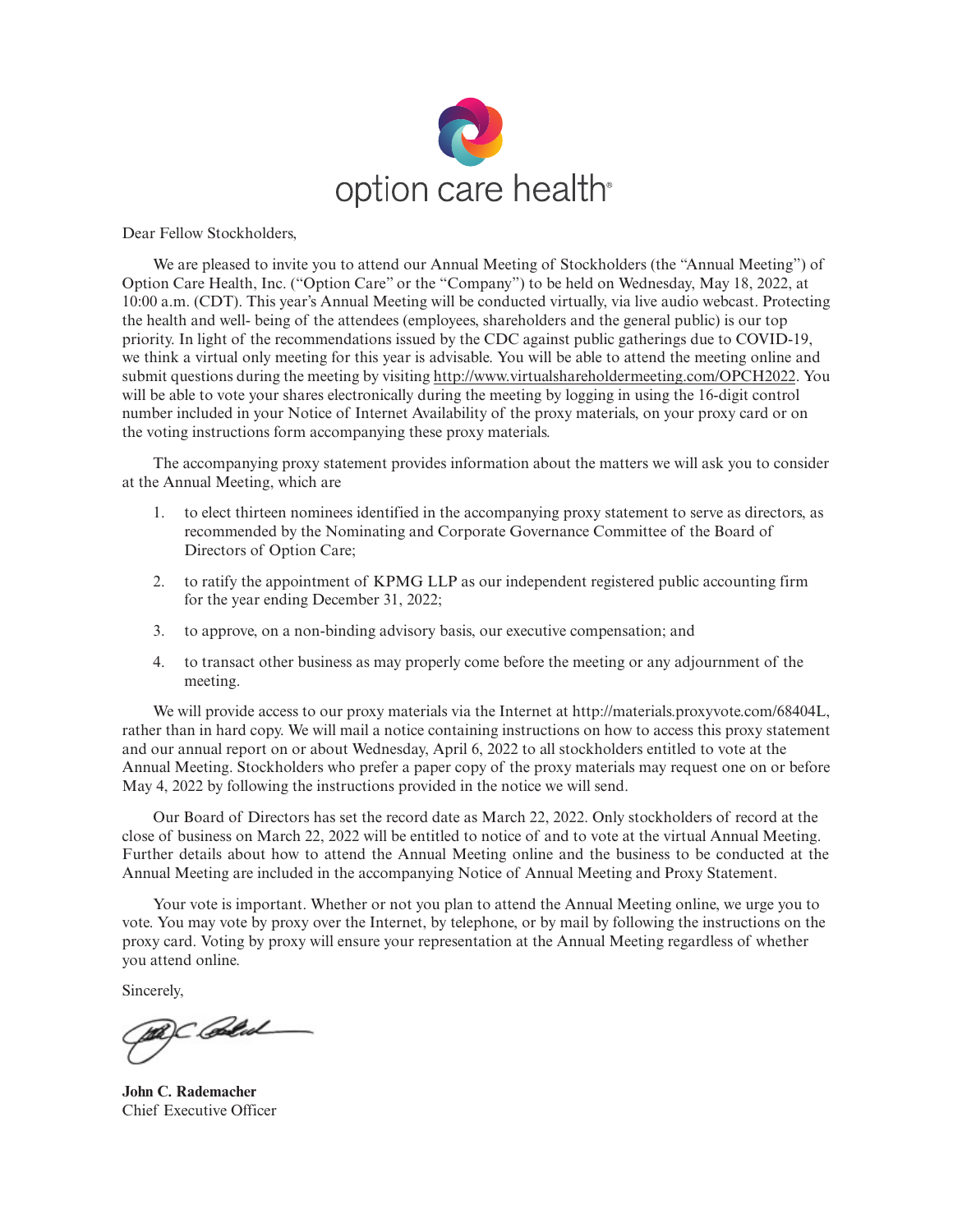

# **NOTICE OF 2022 ANNUAL MEETING OF STOCKHOLDERS**

The 2022 annual meeting of stockholders of OPTION CARE HEALTH, INC. will be held virtually on Wednesday, May 18, at 10:00 a.m. (CDT) via the Internet at http://www.virtualshareholdermeeting.com/OPCH2022 for the following purposes:

- 1. to elect thirteen nominees identified in the accompanying proxy statement to serve as directors, as recommended by the Nominating and Corporate Governance Committee of the Board of Directors of Option Care;
- 2. to ratify the appointment of KPMG LLP as our independent registered public accounting firm for the year ending December 31, 2022;
- 3. to hold a non-binding advisory vote to approve executive compensation; and
- 4. to transact other business as may properly come before the meeting or any adjournment of the meeting.

A list of stockholders entitled to vote at the meeting will be available for examination by any stockholder for any purpose relevant to the meeting during ordinary business hours for at least ten days prior to May 18, 2022, at 3000 Lakeside Drive, Suite 300N, Bannockburn, IL 60015.

# **ADJOURNMENTS AND POSTPONEMENTS**

Any action on the items of business described above may be considered at the Annual Meeting at the time and on the date specified above or at any time and date to which the Annual Meeting may be properly adjourned or postponed.

## **RECORD DATE**

You are entitled to vote only if you were a Company stockholder as of the close of business on March 22, 2022.

By Order of the Board of Directors

*Valjal* 

Mike Shapiro Chief Financial Officer

# **IMPORTANT NOTICE REGARDING THE AVAILABILITY OF PROXY MATERIALS FOR THE ANNUAL MEETING OF STOCKHOLDERS TO BE HELD ON MAY 18, 2022**

**The notice of annual meeting, the proxy statement and our fiscal year 2021 annual report are available on our website at https://investors.optioncarehealth.com. Additionally, in accordance with the SEC rules, you may access our proxy materials at www.proxyvote.com.**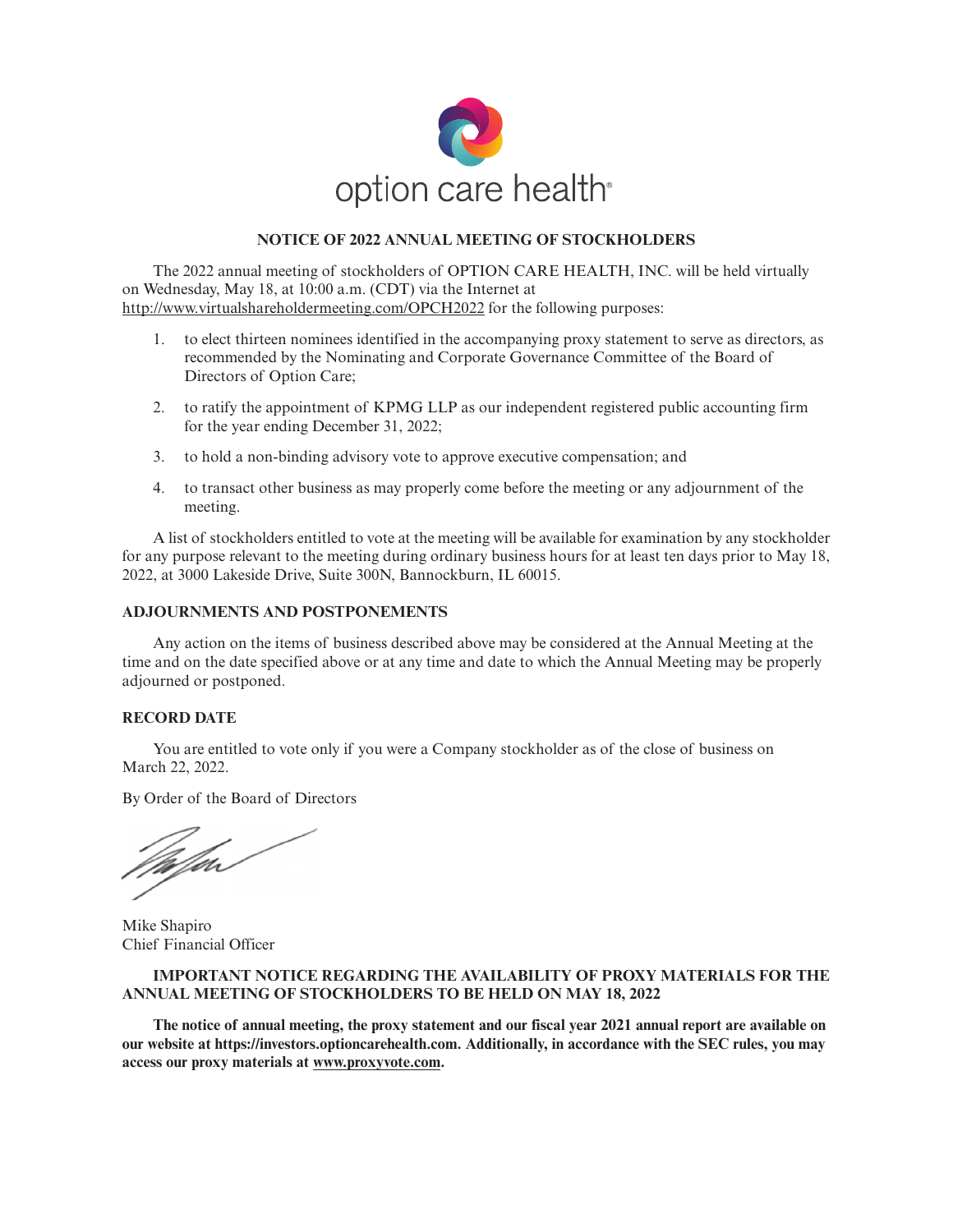# **TABLE OF CONTENTS**

| <b>COMMONLY ASKED QUESTIONS AND ANSWERS ABOUT THE ANNUAL MEETING</b>      | 1        |
|---------------------------------------------------------------------------|----------|
|                                                                           | 5        |
|                                                                           | $\bf{8}$ |
|                                                                           | 18       |
|                                                                           | 19       |
|                                                                           | 27       |
|                                                                           | 28       |
|                                                                           | 34       |
| <b>CERTAIN RELATIONSHIPS AND RELATED PARTY TRANSACTIONS</b>               | 36       |
| <b>SECURITY OWNERSHIP OF CERTAIN BENEFICIAL OWNERS AND MANAGEMENT </b>    | 38       |
| <b>PROPOSAL 2 – RATIFICATION OF APPOINTMENT OF INDEPENDENT REGISTERED</b> |          |
|                                                                           | 41       |
|                                                                           | 42       |
| <b>PROPOSAL 3 - ADVISORY VOTE TO APPROVE EXECUTIVE COMPENSATION </b>      | 43       |
|                                                                           | 44       |
|                                                                           | 44       |
|                                                                           | 44       |
| AVAILABILITY OF SEC FILINGS, CODE OF BUSINESS CONDUCT AND COMMITTEE       |          |
|                                                                           | 44       |
|                                                                           | 44       |
|                                                                           | 44       |
|                                                                           |          |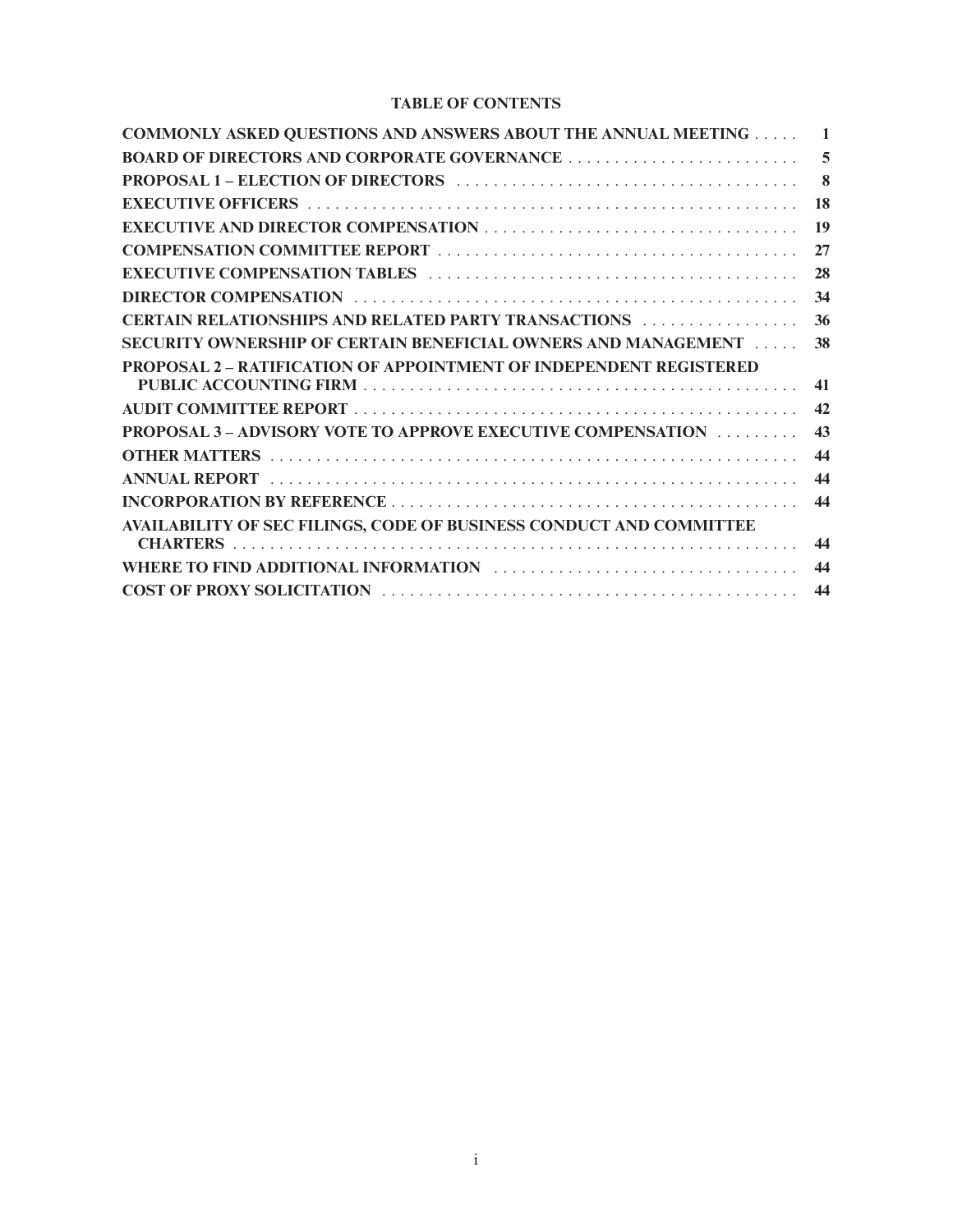#### **COMMONLY ASKED QUESTIONS AND ANSWERS ABOUT THE ANNUAL MEETING**

#### **Q: Why did I receive these materials?**

The Board of Directors of Option Care (the "Board") is soliciting your proxy to vote at our 2022 Annual Meeting of Stockholders (or at any postponement or adjournment of the meeting) (the "Annual Meeting"). Stockholders who own shares of our common stock, par value \$0.0001 ("common stock") as of the record date, March 22, 2022 (the "Record Date"), are entitled to vote at the Annual Meeting. You should review these proxy materials carefully as they give important information about the proposals that will be voted on at the Annual Meeting, as well as other important information about Option Care.

*Notice of Electronic Availability of Proxy Statement and Annual Report.* As permitted by Securities and Exchange Commission ("SEC") rules, we are making this proxy statement and our annual report available to our stockholders electronically via the Internet. The notice of electronic availability contains instructions on how to access this proxy statement and our annual report and vote online. If you received a notice by mail, you will not receive a printed copy of the proxy materials in the mail. Instead, the notice instructs you on how to access and review all of the important information contained in the proxy statement and annual report. The notice also instructs you on how you may submit your proxy over the Internet or by telephone. If you received a notice by mail and would like to receive a printed copy of our proxy materials, you should follow the instructions for requesting such materials contained on the notice.

*Householding.* The SEC's rules permit us to print an individual's multiple accounts on a single notice or set of annual meeting materials. To take advantage of this opportunity, we have summarized on one notice or set of annual meeting materials all of the accounts registered with the same tax identification number or duplicate name and address, unless we received contrary instructions from the impacted stockholder prior to the mailing date. We agree to deliver promptly, upon written or oral request, a separate copy of the notice or annual meeting materials, as requested, to any stockholder to which a single copy of those documents was delivered. If you prefer to receive separate copies of the notice or annual meeting materials, contact Broadridge at 1-866-540-7095 or in writing at Broadridge Householding Department, 51 Mercedes Way, Edgewood, New York 11717. A number of brokerage firms have instituted householding. They will have their own procedures for stockholders who wish to receive individual copies of the proxy materials.

### **Q: How can I attend the Annual Meeting?**

The Annual Meeting is being held as a virtual only meeting this year. If you are a stockholder of record as of the Record Date, you may attend, vote and ask questions virtually at the meeting by logging in at http://www.virtualshareholdermeeting.com/OPCH2022 and providing your control number. This number is included in the Notice or on your proxy card.

If you are a stockholder holding your shares in "street name" as of the Record Date, you may gain access to the meeting by following the instructions in the voting instruction card provided by your broker, bank or other nominee. You may not vote your shares via the Internet at the Annual Meeting unless you receive a valid proxy from your brokerage firm, bank, broker-dealer or other nominee holder. If you were not a stockholder as of the Record Date, you may still listen to the Annual Meeting, but will not be able to ask questions or vote at the meeting.

If you have questions, you may type them into the dialog box provided at any point during the meeting (until the floor is closed to questions). The audio broadcast of the Annual Meeting will be archived at http://www.virtualshareholdermeeting.com/OPCH2022 for at least one year.

#### **Q: Why is the Annual Meeting virtual only?**

In light of the environment surrounding the coronavirus, or COVID-19, this year's Annual Meeting will be conducted virtually, via live audio webcast. Protecting the health and well-being of the attendees (employees, shareholders and the general public) is our top priority. In light of the recommendations issued by the CDC against public gatherings due to COVID-19, we think a virtual only meeting for this year is advisable.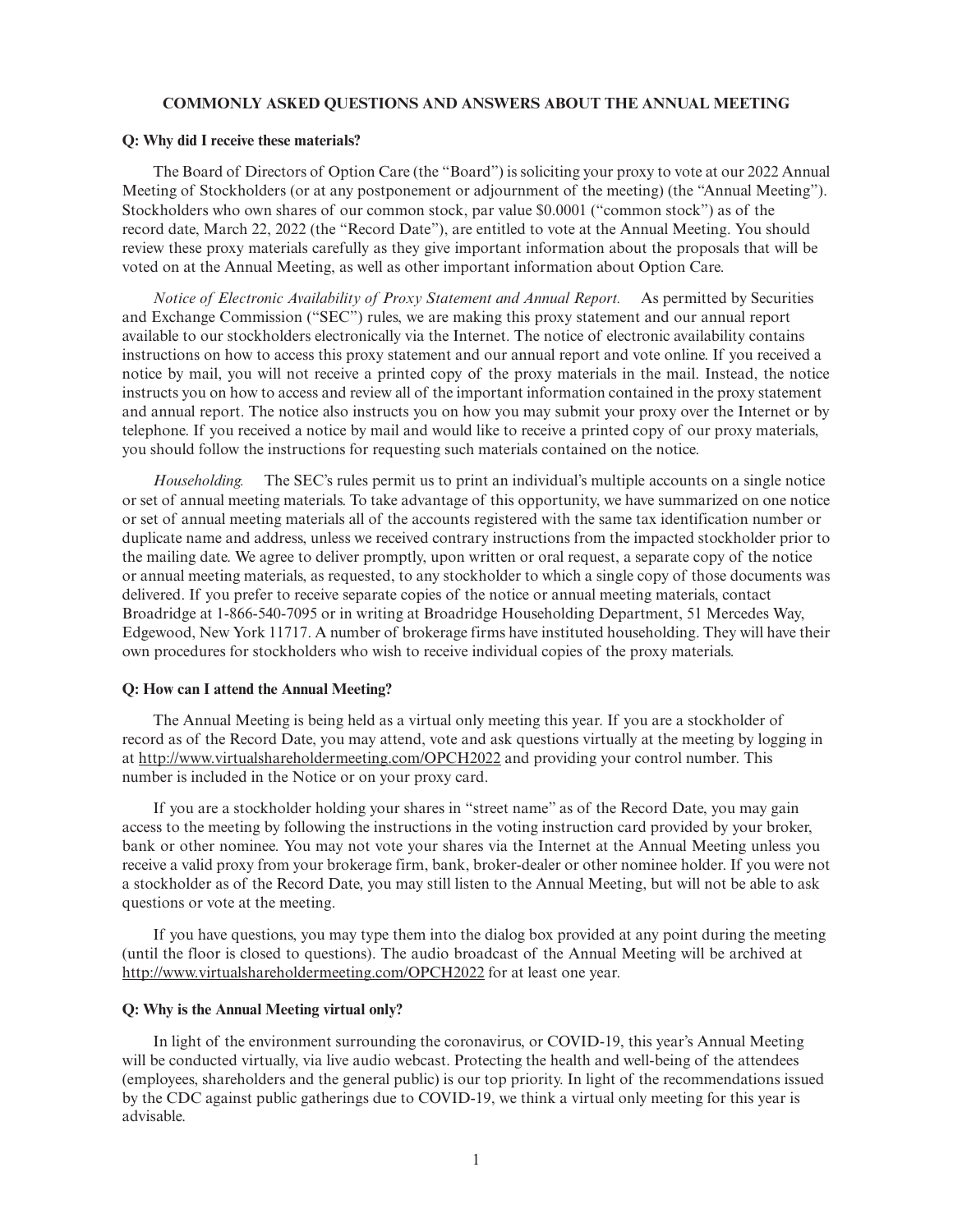### **Q: Who will be entitled to vote?**

Stockholders who own shares of our common stock as of the Record Date are entitled to vote at the Annual Meeting. As of the Record Date, Option Care had approximately 180,429,757 shares of common stock outstanding. Holders of shares of common stock are entitled to one vote per share. Cumulative voting is not permitted with respect to the election of directors or any other matter to be considered at the Annual Meeting.

## **Q: What will I be voting on?**

You will be voting on

- 1. the election of thirteen directors to serve on Option Care's Board until the 2023 Annual Meeting and until their successors are duly elected and qualified;
- 2. the ratification of the appointment of KPMG LLP ("KPMG") as Option Care's independent registered public accounting firm for the year ending December 31, 2022;
- 3. the non-binding advisory approval of executive compensation; and
- 4. any other business as may properly come before the meeting or any adjournment of the meeting.

### **Q: How does the Board recommend I vote on these matters?**

The Board recommends you vote

- 1. FOR the election of Anita M. Allemand, John J. Arlotta, Elizabeth Q. Betten, Elizabeth D. Bierbower, Natasha Deckmann, Aaron Friedman, David W. Golding, Harry Jansen Kraemer, Jr., R. Carter Pate, John C. Rademacher, Nitin Sahney, Timothy Sullivan and Mark Vainisi as directors;
- 2. FOR the ratification of the appointment of KPMG as our independent registered public accounting firm for the year ending December 31, 2022; and
- 3. FOR the non-binding advisory approval of executive compensation.

## **Q: How do I cast my vote?**

*Beneficial Stockholders.* If you hold your shares through a broker, trustee or other nominee, you are a beneficial stockholder. In order to vote your shares, please refer to the materials forwarded to you by your broker, bank or other nominee for instructions on how to vote the shares you hold as a beneficial stockholder.

*Registered Stockholders.* If you hold shares in your own name, you are a registered stockholder and may vote during the virtual Annual Meeting at www.virtualshareholdermeeting.com/OPCH2022. You will need your unique control number included on your proxy card or on the instructions that accompanied your proxy materials. Only one person will be able to log in with that unique control number at any time. You can also vote by proxy before the Annual Meeting in the following ways:

- 1. via the Internet at www.proxyvote.com;
- 2. by phone by calling 1-800-690-6903; or
- 3. by signing and returning a proxy card.

Proxies submitted via the Internet or by telephone must be received by 11:59 p.m. (EDT) on May 17, 2022.

## **Q: Can I access the proxy materials electronically?**

Yes. Your notice, proxy card or voting instruction card will contain instructions on how to:

1. view our proxy materials for the Annual Meeting on the Internet; and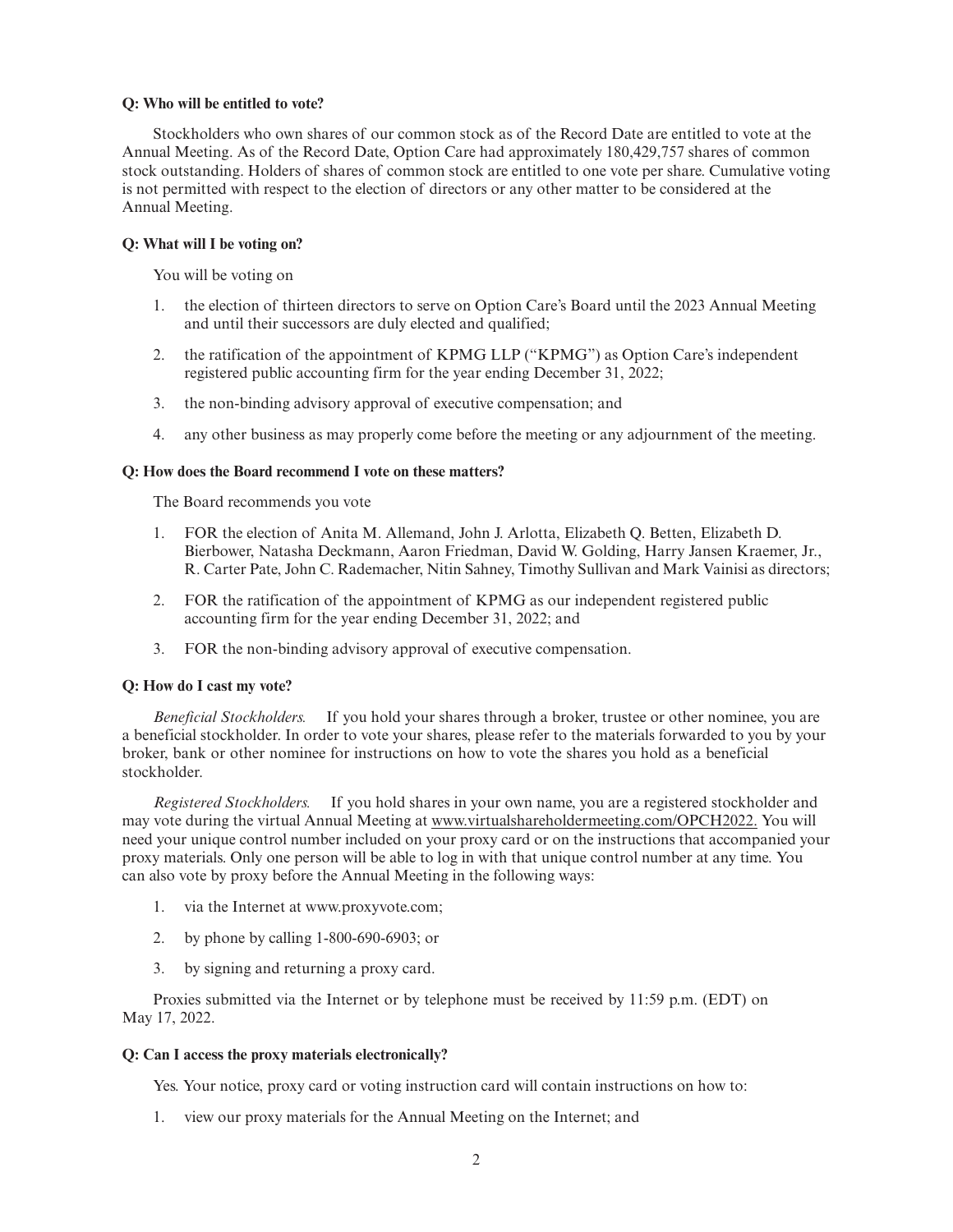2. instruct us to send our future proxy materials to you electronically by e-mail.

Our proxy materials are also available at http://materials.proxyvote.com/68404L and our proxy materials will be available during the voting period starting on April 6, 2022.

#### **Q: How may I change or revoke my proxy?**

*Beneficial Stockholders.* Beneficial stockholders should contact their broker, trustee or nominee for instructions on how to change their proxy vote.

*Registered Stockholders.* Registered stockholders may change a properly executed proxy at any time before its exercise by

- 1. delivering written notice of revocation to the General Counsel and Secretary at our principal executive offices at 3000 Lakeside Drive, Suite 300N, Bannockburn, IL 60015, Attn: General Counsel;
- 2. submitting another proxy that is dated later than the original proxy (including a proxy via telephone or Internet); or
- 3. voting in person online at the Annual Meeting.

### **Q: What is the voting requirement to approve each of the proposals, and how are the votes counted?**

### *PROPOSAL 1 — ELECTION OF DIRECTORS*

The directors will be elected by a plurality of the votes cast. The thirteen nominees receiving the greatest number of affirmative votes duly cast at the Annual Meeting will be elected to the Board, assuming a quorum is represented at the Annual Meeting. Proxies cannot be voted for a greater number of persons than the number of nominees. Votes to withhold and broker "non-votes" will not affect the outcome of the vote on Proposal 1.

# *PROPOSAL 2 — RATIFICATION OF THE APPOINTMENT OF THE INDEPENDENT REGISTERED ACCOUNTING FIRM*

The affirmative vote of a majority of the shares of common stock present in person or represented by proxy at the meeting and entitled to vote thereon is required to approve the ratification of KPMG as our independent registered accounting firm. Abstentions will be counted as present and entitled to vote on the proposals and will therefore have the effect of a negative vote. We do not expect there to be any broker nonvotes with respect to the ratification of the appointment of KPMG as our independent registered public accounting firm for 2022.

# *PROPOSAL 3 — NON-BINDING ADVISORY APPROVAL OF EXECUTIVE COMPENSATION*

The affirmative vote of a majority of the shares of common stock present in person or represented by proxy at the meeting and entitled to vote thereon will constitute the stockholders' non-binding approval with respect to executive compensation. Although the results will not be binding on the Board's Compensation Committee (the "Compensation Committee"), the Board will consider the results of the stockholder vote when making future decisions regarding executive compensation. Abstentions will be counted as shares present and entitled to vote and therefore will have the same effect as a vote against Proposal 3. Broker "non-votes" will not be deemed represented at the Annual Meeting for purposes of voting on Proposal 3 and, therefore, will have no effect on Proposal 3.

#### **Q: When will the results of the vote be announced?**

The preliminary voting results will be announced at the Annual Meeting. The final voting results will be published in a Current Report on Form 8-K filed with the SEC within four business days of the Annual Meeting.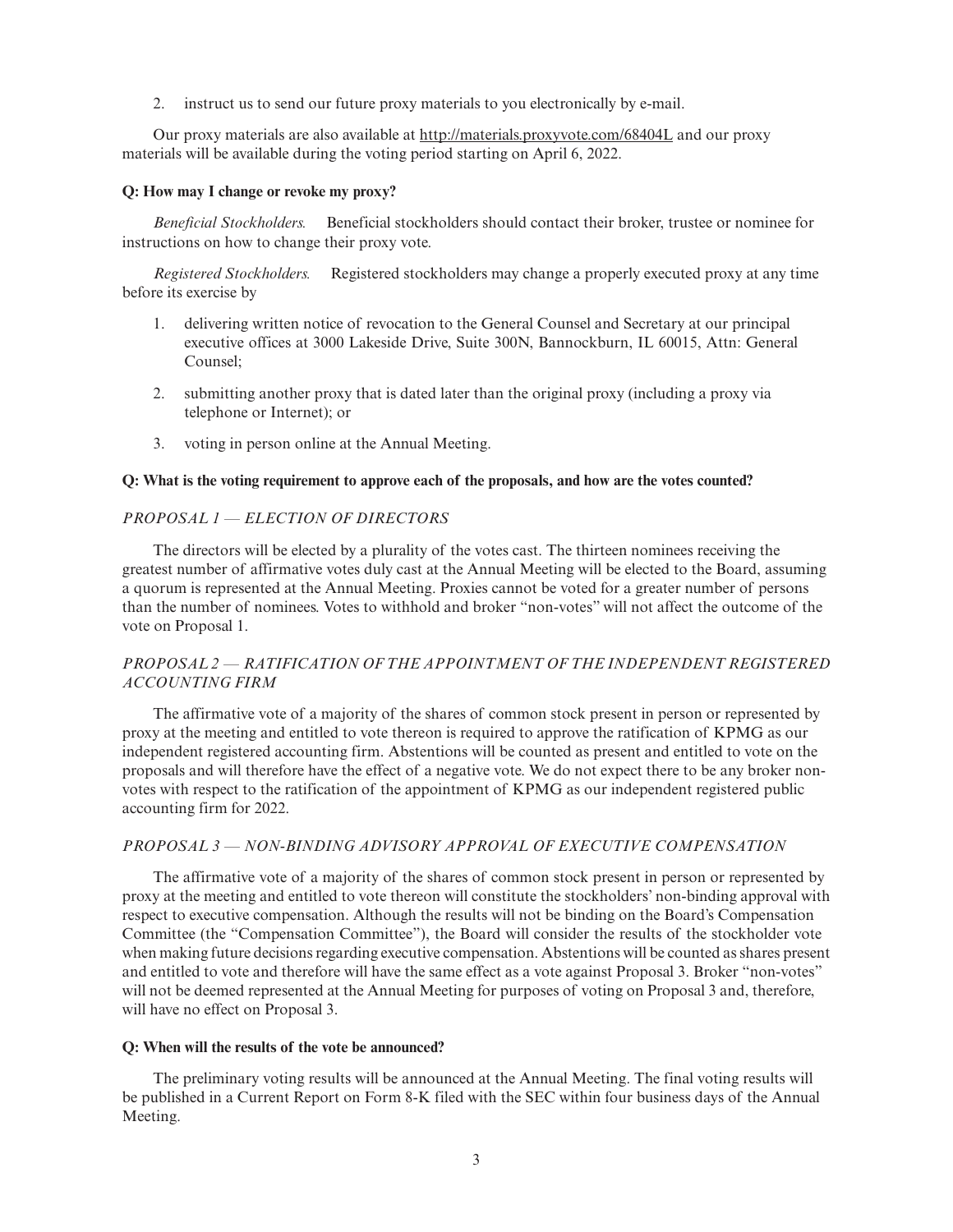# **Q: What is the deadline for submitting a stockholder proposal or director nomination for the 2023 Annual Meeting?**

Stockholder proposals pursuant to SEC Rule 14a-8 for inclusion in Option Care's proxy statement and form of proxy for the Option Care's 2023 annual meeting of stockholders, to be held in 2023, must be received by Option Care at our principal executive offices at 3000 Lakeside Drive, Suite 300N, Bannockburn, IL 60015 no later than the close of business on December 7, 2022. Stockholders wishing to make a director nomination or bring a proposal before the annual meeting to be held in 2023 (but not include it in Option Care's proxy materials) must provide written notice of such proposal to the General Counsel and Secretary at Option Care's principal executive offices no later than the close of business on February 17, 2023 and not earlier than the close of business on January 18, 2023, assuming Option Care does not change the date of the 2023 annual meeting of stockholders by more than 30 days before or after the anniversary of the 2022 Annual Meeting. If so, Option Care will release an updated time frame for stockholder proposals. Any stockholder proposal or director nomination must comply with the other provisions of Option Care's Amended and Restated Bylaws and be submitted in writing to the Secretary at Option Care's principal executive offices.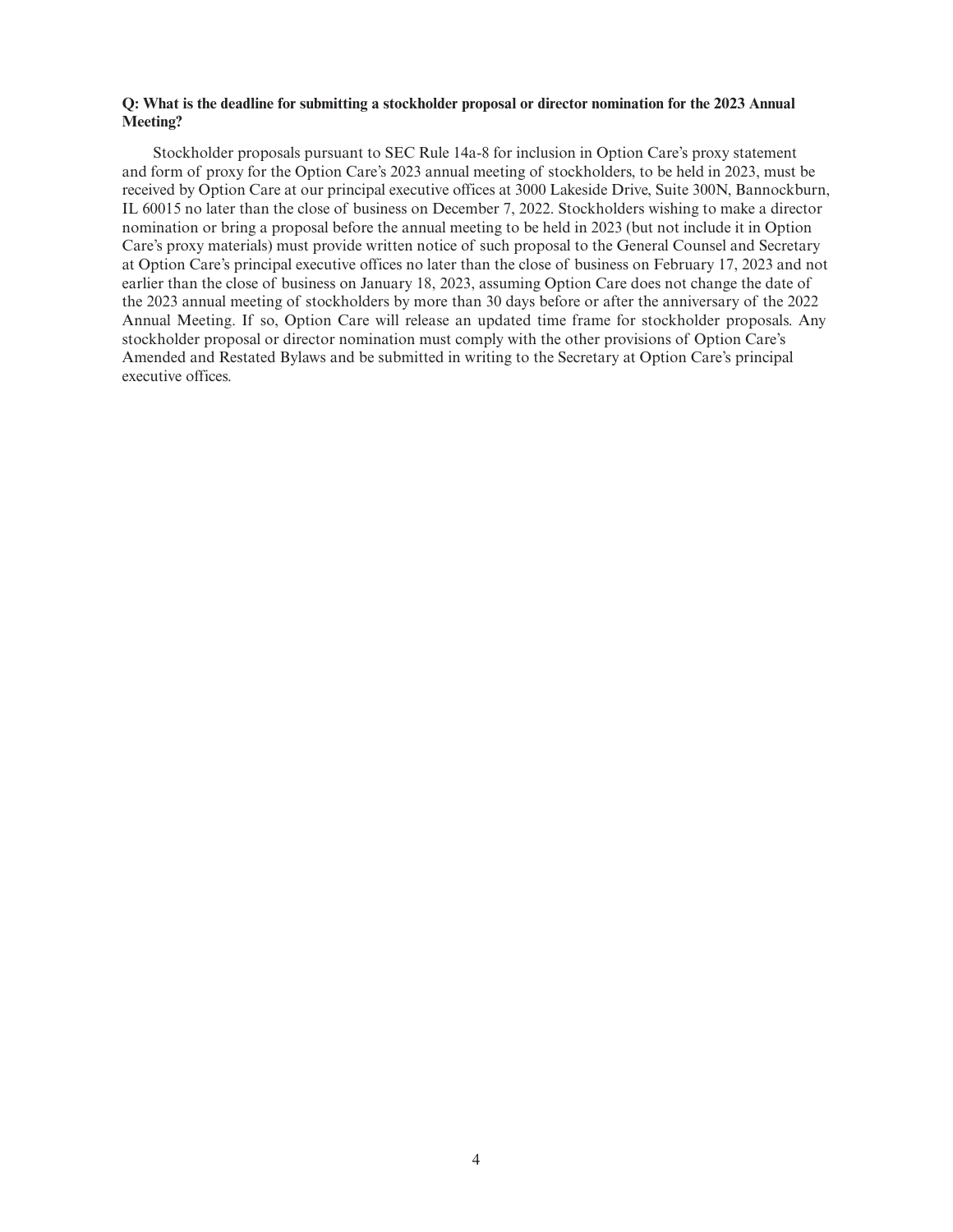### **BOARD OF DIRECTORS AND CORPORATE GOVERNANCE**

Our business and affairs are managed under the direction of our Board, which is composed of ten directors. Our certificate of incorporation provides that the authorized number of directors may be changed only by resolution of our Board. Our certificate also provides that our Board will be elected at each annual meeting to serve until the next annual meeting of stockholders.

The following table sets forth the name and age as of March 22, 2022, and other information for each member of our Board:

| Name                        | Age | <b>Position</b>                      | <b>Director Since</b> |
|-----------------------------|-----|--------------------------------------|-----------------------|
| John J. Arlotta             | 72  | Director                             | 2019                  |
| Elizabeth Q. Betten         | 41  | Director                             | 2019                  |
| David W. Golding            | 60  | Director                             | 2015                  |
| Harry M. Jansen Kraemer Jr. | 67  | Non-Executive Chair                  | 2019                  |
| Alan Nielsen*               | 56  | Director                             | 2019                  |
| R. Carter Pate              | 67  | Director                             | 2015                  |
| John C. Rademacher          | 55  | Chief Executive Officer and Director | 2019                  |
| Nitin Sahney                | 59  | Director                             | 2019                  |
| <b>Timothy Sullivan</b>     | 64  | Director                             | 2019                  |
| Mark Vainisi                | 49  | Director                             | 2019                  |
|                             |     |                                      |                       |

\* Not standing for re-election at the Annual Meeting.

We believe that in order for our Board to effectively guide us to long-term sustainable, dependable performance, it should be composed of individuals with sophistication and experience in the many disciplines that impact our business. In order to best serve our stockholders, we seek to have a Board, as a whole, that is competent in key corporate disciplines, including accounting and financial acumen, business judgment, crisis management, governance, leadership, people management, risk management, social responsibility and reputational issues, strategy and strategic planning. Additionally, the Board desires to have specific knowledge related to our industry, such as expertise in home infusion services and pharmaceuticals.

The Board's Nominating and Corporate Governance Committee (the "Nominating Committee") develops and maintains criteria and procedures for the identification and recruitment of nominees for election to the Board, including the criteria outlined in our Code of Business Conduct, which is applicable to our directors, officers, employees and certain contractors ("Code of Business Conduct"). These include demonstrating the ability to act honestly and ethically and comply with applicable laws, rules and regulations. In reviewing a nominee's qualifications, the Nominating Committee considers the qualifications, qualities, skills, and other expertise required to be a director, and recommends to the Board such criteria. The Nominating Committee also considers incumbent Board members' performance when considering re-election. While the Nominating Committee carefully considers diversity when determining Board composition, it has not established a formal policy regarding diversity. In its charter, the Nominating Committee must ensure that qualified director candidates with a diversity of gender, ethnicity, tenure, skills and experience are included in the pool of director candidates.

The Nominating Committee has determined that all of our directors meet the criteria and qualifications set forth in the Board's Code of Business Conduct and any criteria that the Nominating Committee recommended to the full Board. Moreover, each director possesses the following critical personal qualities and attributes that we believe are essential for the proper functioning of the Board to allow it to fulfill its duties for our stockholders: accountability, ethical leadership, governance, integrity, risk management, and sound business judgment. In addition, our directors have the mature confidence to assess and challenge the way things are done and recommend alternative solutions, a keen awareness of our business and social realities of the environment in which we operate, the independence and high performance standards necessary to fulfill the Board's oversight function, and the humility, professional maturity, and style to interface openly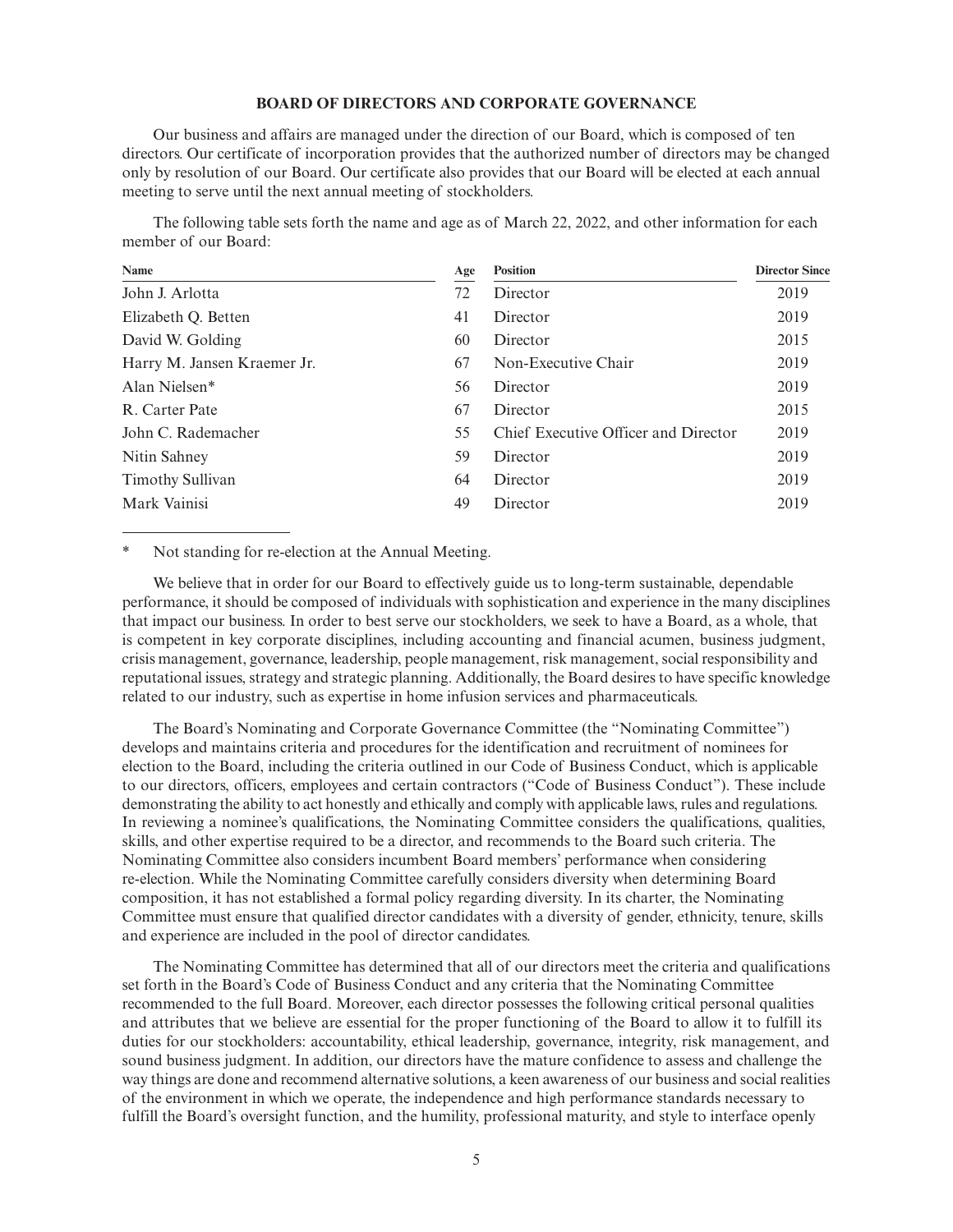and constructively with other directors. Finally, the director biographies below include a non-exclusive list of other key experiences and qualifications that further qualify the individual to serve on the Board.

These collective qualities, skills, experiences and attributes are essential to our Board's ability to exercise its oversight function for Option Care and its stockholders, and guide the long-term sustainable, dependable performance of Option Care.

Subject to any earlier resignation or removal in accordance with the terms of our certificate, bylaws, including Article Eight therein, and Director Nomination Agreement (as defined below) with HC Group Holdings I, LLC ("HC Group"), if elected, our directors will serve until the 2023 Annual Meeting of stockholders.

In conjunction with the Board's director succession planning process, the Board has determined, based on the recommendation of the Nominating Committee, to increase the size of the board from ten members to thirteen members, effective concurrently with the Annual Meeting and election of the director nominees specified in Proposal 1.

#### *Director Nomination Agreement*

We and HC Group entered into a Director Nomination Agreement on August 6, 2019 (the "Director Nomination Agreement") in connection with the merger contemplated by the Agreement and Plan of Merger (the "Merger Agreement") by and among us, HC Group Holdings II, Inc., HC Group, HC Group Holdings III, Inc. (solely for limited purposes set forth therein), Beta Sub, Inc. and Beta Sub, LLC, dated as of March 14, 2019, which contemplated the merger with and into a wholly-owned subsidiary of BioScrip, Inc. ("BioScrip") (the "Merger").

The Director Nomination Agreement provides that, from and after the closing of the Mergers (as defined therein) until the date that HC Group and its affiliates cease to beneficially own common stock representing at least 10% of the voting power of the then-outstanding common stock, HC Group is entitled to nominate for election to the Board or any committee of the Board, a number of directors equal to the product obtained by multiplying (a) the percentage of the total voting power of the then-outstanding common stock then beneficially owned by HC Group and its affiliates and (b) the authorized number of directors on the Board, including any vacancies, with such product rounded up to the nearest whole number in all cases. The Director Nomination Agreement also provides HC Group with the right to fill any vacancies created by the removal, death, disability, disqualification or resignation from the Board of any of its nominees that is elected to the Board. In the Director Nomination Agreement, we agree to use our reasonable best efforts to ensure that any nominees designated by HC Group in accordance with the Director Nomination Agreement are included in the Board's slate of nominees to the stockholders for each election of directors and that each nominee designated by HC Group is included in the proxy statement prepared by our management in connection with soliciting proxies for every meeting of the stockholders at which directors are voted on for election.

The Director Nomination Agreement automatically terminates on the date on which HC Group and its affiliates cease to beneficially own at least 10% of the total voting power of the then outstanding common stock. Currently, HC Group owns approximately 21% of our common stock.

Anita M. Allemand, Aaron Friedman and Mark Vainisi were designated as director nominees under the Director Nomination Agreement.

#### *Stockholder Recommendations for Director Nominees*

The Nominating Committee will consider stockholder nominations for membership on the Board. For the 2023 Annual Meeting, nominations may be submitted to Option Care Health, Inc., 3000 Lakeside Dr., Suite 300N, Bannockburn, IL 60015, Attn: General Counsel, who will forward them to the Chairman of the Nominating Committee. Recommendations must be in writing and we must receive the recommendation no later than the close of business on February 17, 2023 and not earlier than the close of business on January 18, 2023. Recommendations must also include certain other requirements specified in our bylaws.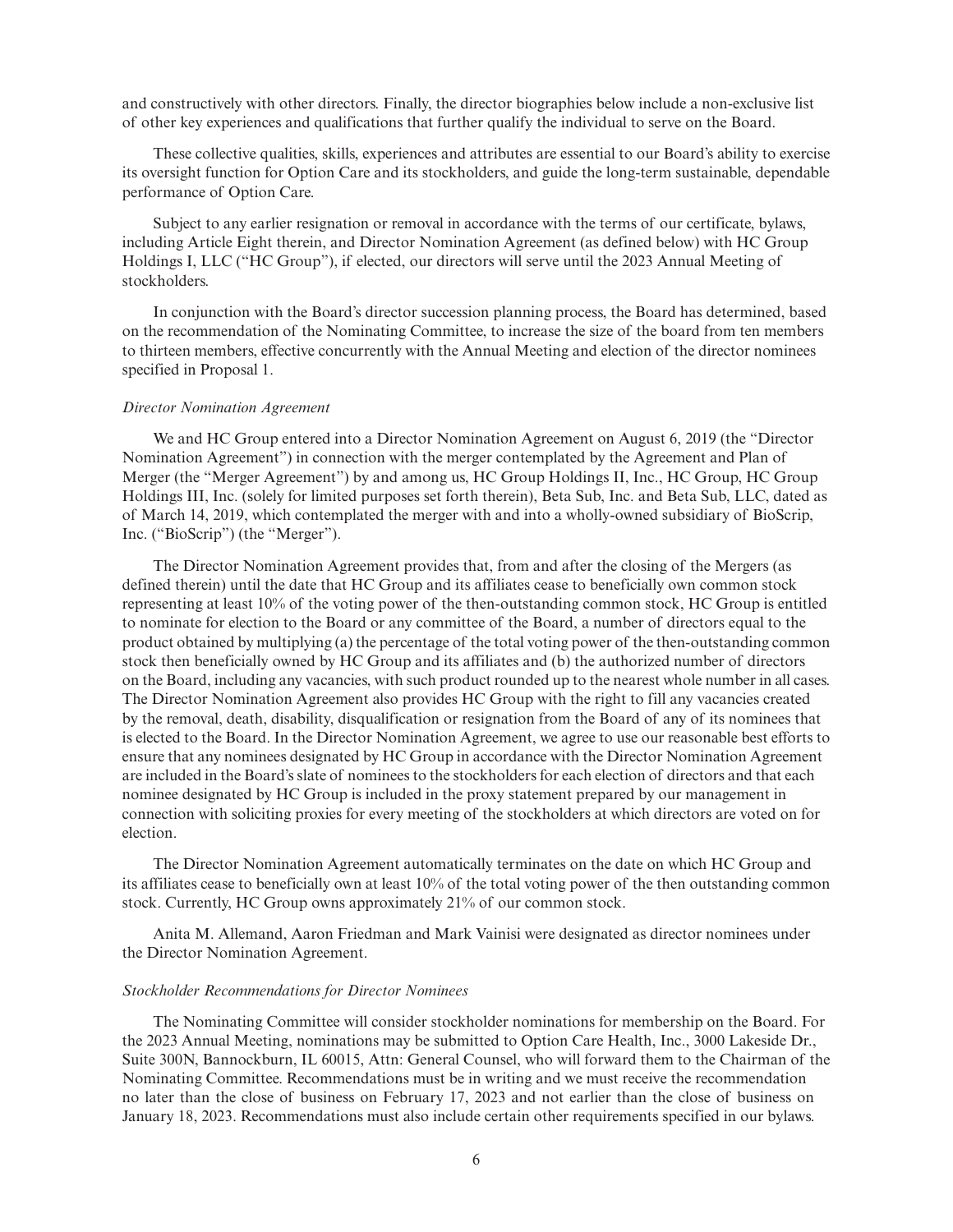When filling a vacancy on the Board, the Nominating Committee identifies the desired skills and experience of a new director and nominates individuals who it believes can strengthen the Board's capabilities and further diversify the collective experience represented by the then-current directors. The Nominating Committee may engage third parties to assist in the search and provide recommendations. Also, directors are generally asked to recommend candidates for the position. The candidates would be evaluated based on the process outlined in the Nominating Committee charter, and the same process would be used for all candidates, including candidates recommended by stockholders.

### **Environmental-Social-Corporate Governance ("ESG") Initiative**

We are committed to making a positive impact on not only our patients, but also our employees, the communities in which we serve and the environment at large. Our ESG Initiative includes four distinct pillars around building a sustainable and responsible enterprise that is focused on providing extraordinary care that changes lives:

- Reducing Our Impact on the Environment Through increased efforts in green packaging solutions, growing our network of Ambulatory Infusion Suites and the expanded use of ride share programs for our clinicians, we expect to reduce our carbon footprint and waste.
- Caring for Our Patient Community We intend to expand our current assistance programs to increase health access to patients and are launching new initiatives to improve the overall patient experience.
- Empowering Our People We continue to improve and expand on our diversity, equity and inclusion initiatives, health and well-being programs and development and training opportunities for employees.
- Managing a Responsible and Resilient Enterprise In addition to our comprehensive Enterprise Risk Management process, we are building a more robust privacy, data security and incident response program as well as continuing our commitment to best practices in corporate governance, compliance and business ethics.

The General Counsel and Assistant General Counsel serve as executive sponsors of the ESG Initiative and coordinate our corporate response to developing comprehensive ESG programs. The Nominating Committee is charged with providing oversight on ESG matters.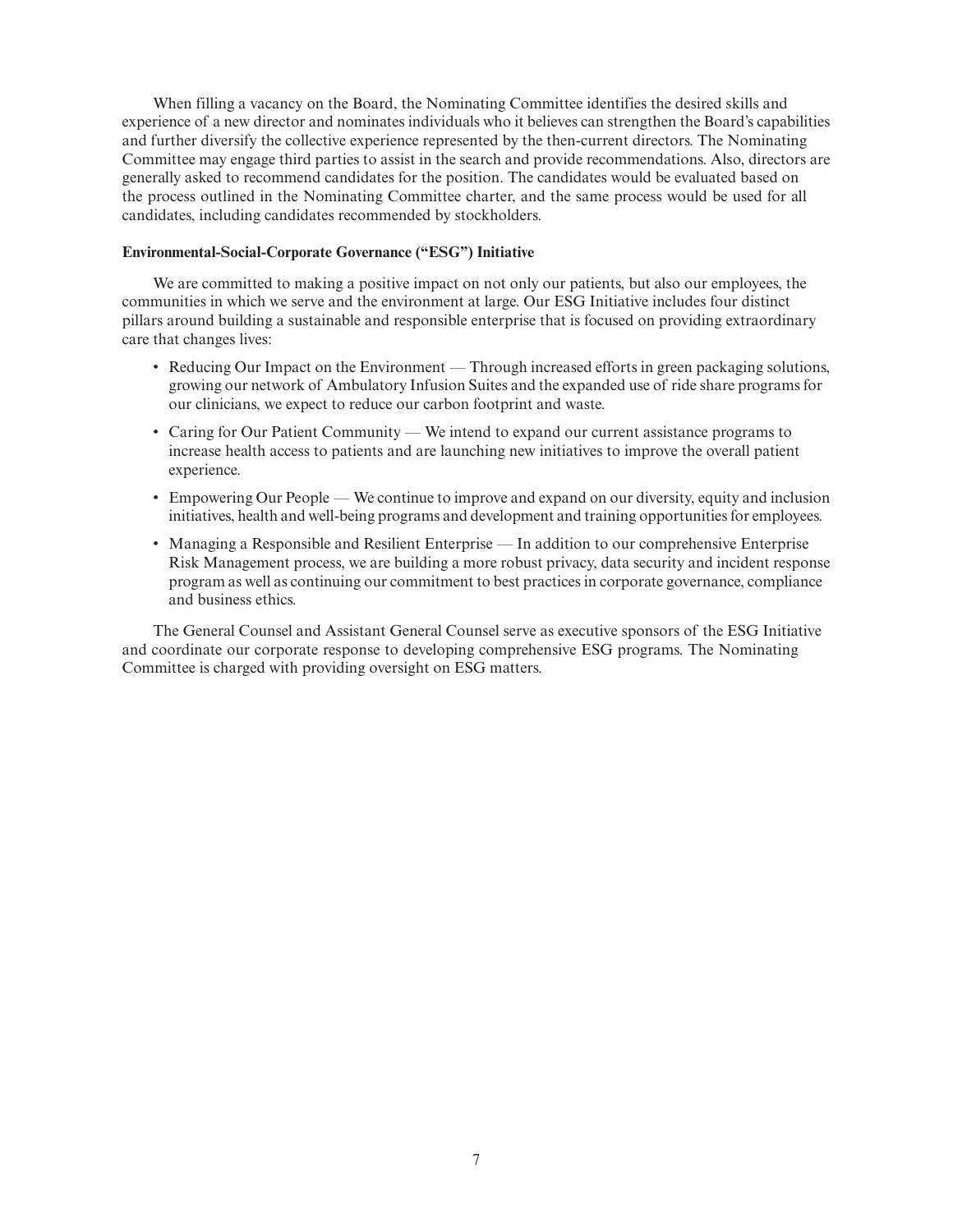### **PROPOSAL 1 — ELECTION OF DIRECTORS**

Our Board recommends that the nominees below be elected as members of the Board at the Annual Meeting. All nominees are recommended for reelection for a one year term, which will end at our 2023 Annual Meeting.

| Name*                       | Age | <b>Position</b>                      | <b>Director Since</b> |
|-----------------------------|-----|--------------------------------------|-----------------------|
| Anita M. Allemand           | 47  | Director Nominee                     |                       |
| John J. Arlotta             | 72  | Director                             | 2019                  |
| Elizabeth Q. Betten         | 41  | Director                             | 2019                  |
| Elizabeth D. Bierbower      | 63  | Director Nominee                     |                       |
| Natasha Deckmann            | 45  | Director Nominee                     |                       |
| Aaron Friedman              | 39  | Director Nominee                     |                       |
| David W. Golding            | 60  | Director                             | 2015                  |
| Harry M. Jansen Kraemer Jr. | 67  | Non-Executive Chair                  | 2019                  |
| R. Carter Pate              | 67  | Director                             | 2015                  |
| John C. Rademacher          | 55  | Chief Executive Officer and Director | 2019                  |
| Nitin Sahney                | 59  | Director                             | 2019                  |
| <b>Timothy Sullivan</b>     | 64  | Director                             | 2019                  |
| Mark Vainisi                | 49  | Director                             | 2019                  |

Alan Nielsen, a current member of our Board, will not be standing for re-election at the Annual Meeting.

Each nominee was recommended for re-election by the Nominating Committee for consideration by the Board and our stockholders. If, before the Annual Meeting, any nominee becomes unable to serve, or chooses not to serve, the Board may nominate a substitute. If that happens, the persons named as proxies on the proxy card will vote for the substitute. Alternatively, the Board may either let the vacancy stay unfilled until an appropriate candidate is identified or reduce the size of the Board to eliminate the unfilled seat.

#### **The Board Recommends that you vote "FOR" each of the director nominees.**

#### **Director Nominees**

*Anita M. Allemand* is Chief Transformation and Integration Officer for Walgreens Boots Alliance, a position she has held since November 2021. Previously, Dr. Allemand was Senior Vice President of Population Health Solutions and Senior Vice President of Lifestyle and Prevention at Optum Health, a UnitedHealth Group Company with approximately \$1.2 billion in revenue across employer, payer and provider markets, where she was responsible for innovating, developing, and managing healthcare products and digital capabilities from August 2019 to November 2021. Prior to that, Dr. Allemand served as Senior Vice President of Enterprise Product Innovation and Development at CVS Health, where she was responsible for developing and managing integrated product strategies across the company's pharmacy benefits management (PBM) and retail businesses including on-site clinics. She held various other management roles including Vice President, PBM Product Management and Vice President, Analytics and Outcomes in her 16-year career at CVS Health beginning in 2001. A pharmacist by background, her professional experience includes roles in managed care at Walgreens Health Initiatives and hospital-based pharmacy at Sherman Hospital and Alexian Brothers. Prior to her career in pharmacy, she held a research position in the pharmaceutical industry in drug development and testing at Abbott Laboratories. Dr. Allemand earned her Bachelor of Science degree from the University of Illinois at Chicago, her Doctor of Pharmacy degree from Midwestern University, Chicago College of Pharmacy and an AMCP/ASHP-accredited post-doctorate residency in managed care with a specialization in pharmacoeconomic and outcomes research from Walgreens Health Initiatives. Ms. Allemand's extensive experience in the healthcare industry and her pharmaceutical background will make her a valuable member of the Board.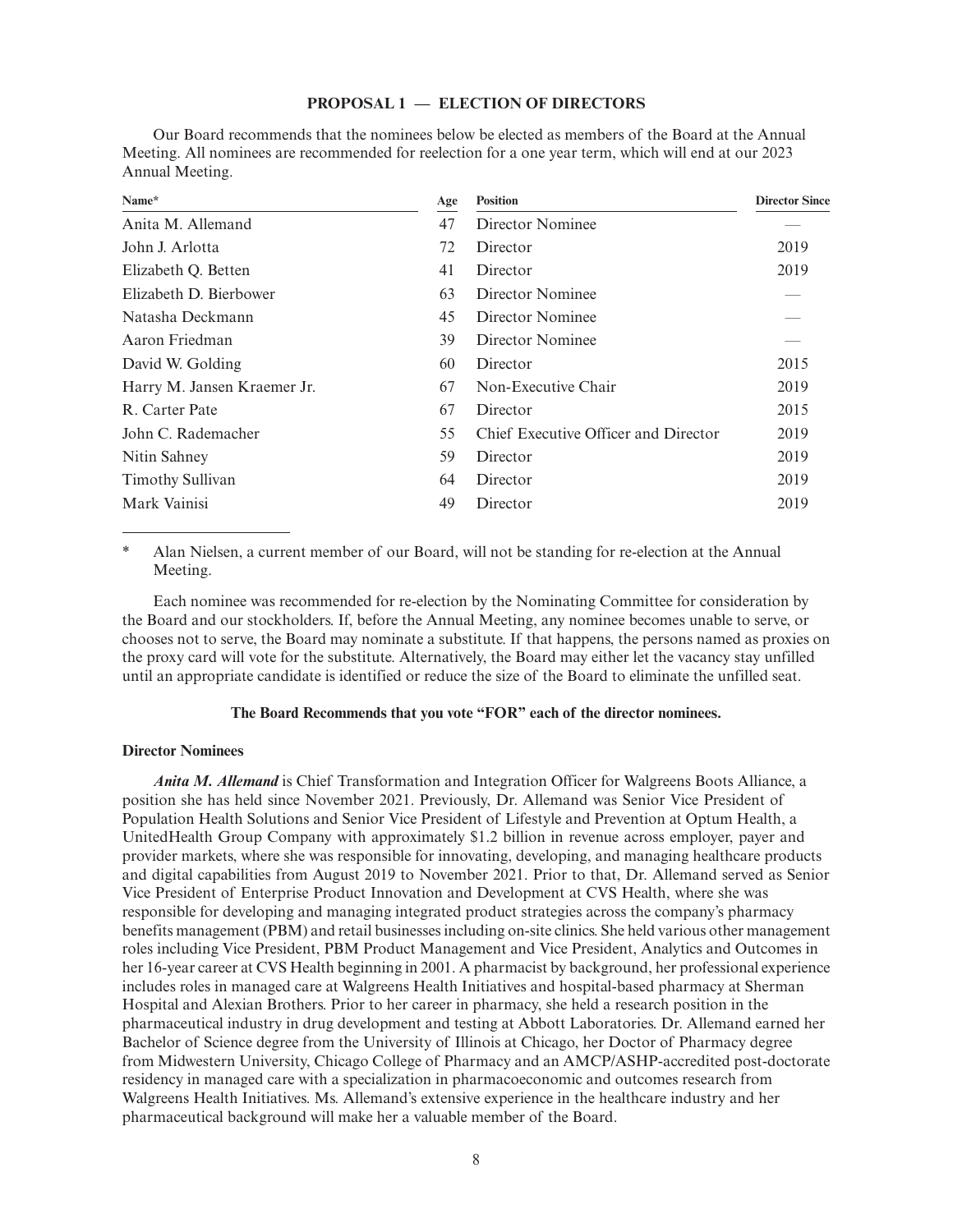*John J. Arlotta* has served on our Board since 2019, and served on the legacy Option Care board from 2015 until the Merger. Mr. Arlotta is currently the President of eviCore healthcare, a healthcare services company. In July 2012, Mr. Arlotta became the CEO of CareCore National, a leading provider of medical benefits management services. In January 2014, CareCore National was sold to General Atlantic, a leading global growth equity firm, and at that time Mr. Arlotta was named Chairman and Chief Executive Officer. In December of 2014, Mr. Arlotta orchestrated the successful merger of CareCore and Medsolutions that resulted in the renaming of the company to eviCore healthcare. Prior to joining eviCore, Mr. Arlotta was a Special Healthcare Advisor to General Atlantic, LLC from 2010 to 2012. Mr. Arlotta previously held roles as Chairman and Chief Executive Officer of Coram Inc., a then privately held provider of home infusion and specialty pharmacy services, from 2005 to 2007; and NeighborCare Inc., a then publicly traded provider of pharmaceutical products and services to nursing homes, from 2003 to 2005. Mr. Arlotta served as chairman of Novis Pharmaceuticals, a pharmaceutical distribution company, from 2008 to 2012; and as a director of each of Apria Healthcare, a medical equipment and home infusion company, from 2012 to 2014; MedExpress, an urgent care provider, from 2010 to 2015; and Baxa Corporation, a medical device company, from 2006 to 2008. Mr. Arlotta is a retired Captain in the U.S. Army Reserves and holds a B.S. in marketing from the University of Notre Dame. Mr. Arlotta's over 45 years of experience in the healthcare industry and his extensive experience on the boards of healthcare companies make him a valuable member of our Board.

*Elizabeth Q. Betten* has served on our Board since 2019, and served on the legacy Option Care board from 2015 until the Merger. Ms. Betten is a Managing Director of Madison Dearborn Partners' Health Care team. Ms. Betten joined Madison Dearborn Partners ("MDP") in 2004 as an Associate and re-joined after completing business school in 2008. Prior to her roles at MDP, she was an Investment Banking Analyst in the Health Care Group at J.P. Morgan from 2002 to 2004. Ms. Betten concentrates on investments in the health care sector and has served on the Board of Directors of Solis Mammography since 2018, Advanced Personnel Management since 2020, and Benefytt Technologies since 2020. Ms. Betten previously served on the Board of Directors of Ikaria, Inc. from 2014 to 2015 and was actively involved with Sirona Dental Systems Inc. Ms. Betten holds an A.B. from Brown University and an M.B.A. from Stanford University Graduate School of Business. Ms. Betten also serves on the Board of Managers of our majority stockholder, HC Group. Ms. Betten's extensive experience in financial transactions, investing in a range of businesses and the healthcare industry make her a valuable member of the Board.

*Elizabeth D. Bierbower* is a strategic leader with more than thirty years of proven executive level experience in the health insurance industry with experience in all product lines including Commercial, Medicare Advantage and TRICARE. Since March 2020, she has served as a strategic advisor providing advisory services to organizations of all sizes focused in the healthcare industry. Prior to that, Ms. Bierbower was formerly a member of Humana's Executive Management Team and led their Employer, Specialty, and Military businesses from May 2012 to March 2020. Her understanding of discrete populations and depth of product and innovation contributed to Humana's successful growth during her tenure. Before joining Humana, Ms. Bierbower held leadership roles with Highmark Blue Cross Blue Shield, as Vice President of Healthcare Strategy; and Coventry Health Plans of Pittsburgh, as Chief Operating Officer. She serves on several boards, including BlueSprig, Brella Insurance, Paradigm Corp and Quest Analytics, L.L.C. Ms. Bierbower is a graduate of the Nashville Healthcare Fellows Program and was formerly an adjunct Professor at Carnegie Mellon University. As an internal champion for developing talent, Ms. Bierbower served on Humana's Inclusion & Diversity Council and co-chaired the two largest internal diversity networking groups. She participated on the Associate Benefits Committee which oversaw \$200 million annually in medical spend and she has been called upon as an industry benefits expert. She obtained her master's degree in Public Management from Carnegie Mellon University and a Bachelor of Arts in Sociology from Carlow University. Ms. Bierbower's executive experience in the healthcare industry and her expertise in advisory services will make her a valuable member of the Board.

*Natasha Deckmann, MD,* serves as the Chief Operating Officer and Chief Clinical Officer for SecureSeniorConnectionsTM (SSC), a digital platform focused on preventing and reducing loneliness and social isolation in seniors. Dr. Deckmann has served in her current position at SSC since September 2020. Dr. Deckmann was formerly the CEO of CarePoint Health System, a three hospital and medical group system in New Jersey, from May 2018 to January 2020. Prior to joining CarePoint, Dr. Deckmann held several leadership positions at Optum from 2013 to January 2018. Her tenure included serving as head of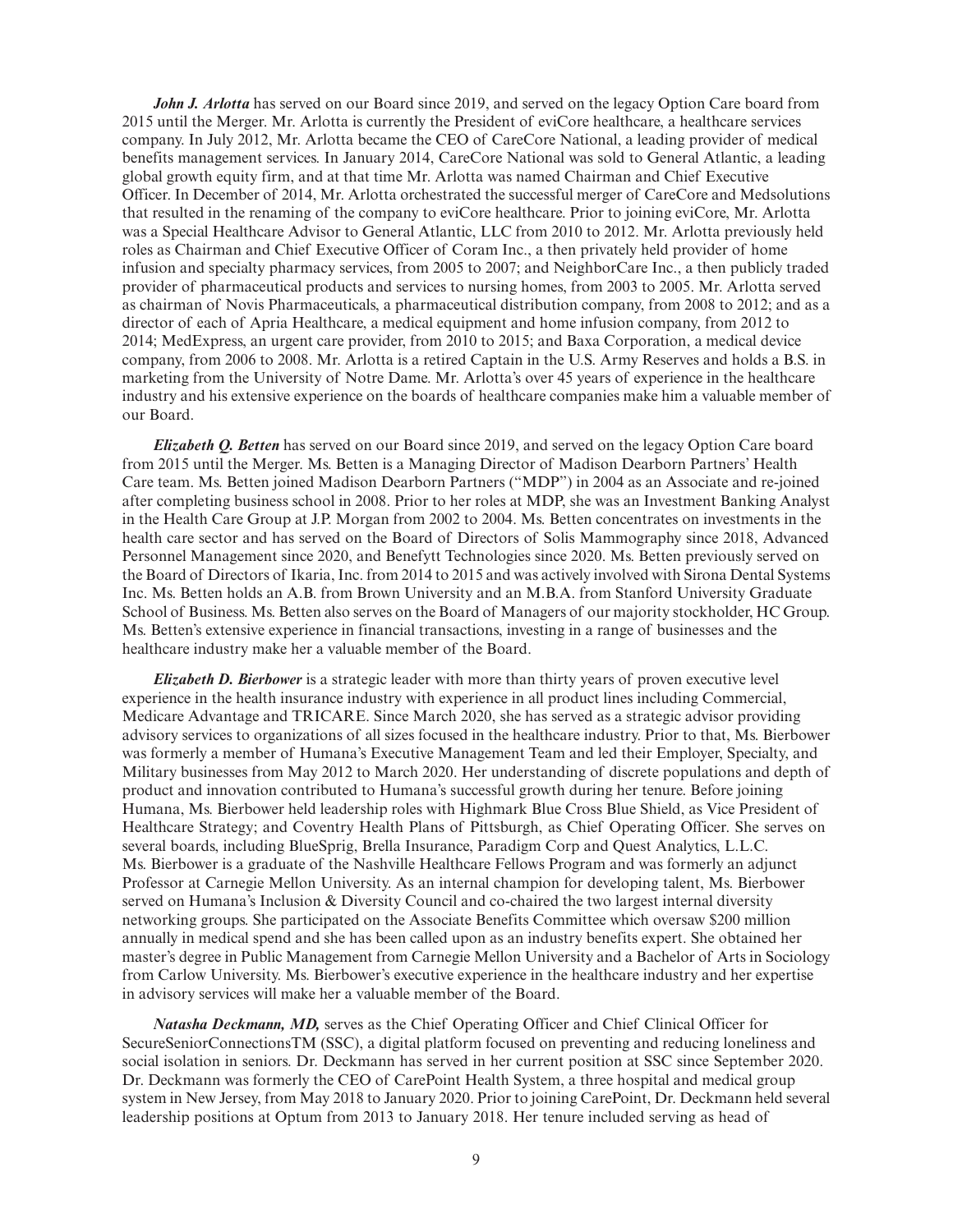Population Health Solutions at Optum Health, a comprehensive population health management business. She also served as Chief Operating Officer of Consumer Solutions Group at Optum. Prior to Optum, she held a number of senior leadership roles at Marsh Inc., including Chief Operating Officer of the International Division. Dr. Deckmann joined Marsh from Oliver Wyman, having led strategic consulting engagements for clients across the health care industry, including the US government. Dr. Deckmann was recently appointed as a Director of Senior Connect Acquisition Corp. I. Since November 2021, Dr. Deckmann has served on the board of Two ChairsTM, a mental health company and she served as an independent board director for Women's Health USA from May 2018 to August 2021. She is a member of the Executive Partner Program with Health Enterprise Partners. Dr. Deckmann earned a Bachelor of Science in Economics from the University of Michigan, an MBA from the Kellogg School of Management at Northwestern University and a Doctorate of Medicine from the Feinberg School of Medicine at Northwestern University. Dr. Deckmann's extensive experience in the healthcare industry, as well as her executive experience and her experience in healthcare technology, will make her a valuable member of the Board.

*Aaron Friedman* is Vice President and head of Global Mergers and Acquisitions for Walgreens Boots Alliance, a position he has held since January 2022. Aaron leads all corporate development activities for WBA and manages WBA's significant portfolio of pharmacy and healthcare investments. Prior to his current role, Mr. Friedman held various roles of increasing responsibility in M&A at WBA from 2011 to 2021. Prior to WBA, Mr. Friedman worked at KPMG from 2006 to 2011 and holds an MBA and B.A. from Indiana University Kelley School of Business. Mr. Friedman serves on the Board of Shields Health Solutions and previously served on the Board of AllianceRx. Mr. Friedman's extensive experience in M&A and the healthcare industry will make him a valuable member of the Board.

*David W. Golding* has served on our Board since 2015. Since 2011, Mr. Golding has served as an independent consultant to national managed care organizations, specialty pharmacy providers, pharmacy benefit management businesses and other healthcare companies. Mr. Golding currently serves as a Company Advisor to Twistle, a pathway automation tool. Mr. Golding also served as a director of Dunn Meadow Pharmacy, a specialty pharmacy from 2015 to 2019; VirMedica, Inc., a healthcare technology solutions company from 2015 to 2018; Global Healthcare Integrators, an international medication therapy management provider from 2015 to 2018; and Salveo Specialty Pharmacy, Inc., an independent specialty pharmacy company, from 2013 to 2015. From 1987 to 2011, Mr. Golding worked at CVS Caremark, beginning his service in various capacities in the home infusion segment and culminating as Executive Vice President of Specialty Pharmacy within the pharmacy benefit management and mail service pharmacy division of CVS Health Corporation. Mr. Golding received his bachelor's degree in pharmacy from the University of Illinois in 1984 and began his career as a Pharmacist at Cook County Hospital and a Clinical Pharmacist at St Anthony's Memorial Hospital. Mr. Golding's clinical training, healthcare industry experience within the home infusion and specialty pharmacy, hospital and retail sectors, and executive pharmacy business skills make him a valuable member of the Board.

*Harry M. Jansen Kraemer, Jr.* has served on our Board since 2019, and served on the legacy Option Care board from 2015 until the Merger. Mr. Kraemer is an Executive Partner of MDP where he has served since 2005, and has served as Clinical Professor of Management & Strategy at Northwestern University's Kellogg School of Management since 2005. Mr. Kraemer was the Chairman, President and Chief Executive Officer of Baxter International Inc., a healthcare company, until 2004. Mr. Kraemer had been a Director of Baxter International since 1995, Chairman of the Board since 2000, President since 1997 and Chief Executive Officer since 1999. Mr. Kraemer has served on the Board of Directors of Leidos Holdings, Inc., a publicly traded defense, aviation, informational technology and biomedical research company, since 1997 and Dentsply Sirona Inc., a publicly traded dental equipment company, since 2016. Mr. Kraemer served on the board of directors of VWR Corporation, which became a publicly-traded company in 2014, from 2007 to 2017. Mr. Kraemer serves on the board of trustees of Northwestern University, the Conference Board and NorthShore University HealthSystem. Mr. Kraemer holds an M.B.A. from Northwestern University's Kellogg School of Management and a bachelor's degree in mathematics and economics from Lawrence University, and is a certified public accountant. Mr. Kraemer's extensive experience with boards of private and public companies, investment decisions, capital allocation and complex transactions at both large companies and in private equity make him a valuable member of our Board.

*R. Carter Pate* has served on our Board since May 2015. Mr. Pate is currently the Founder and Chief Executive Officer of Carter Pate, LLC, serving as a Board Member to public and private Boards of Directors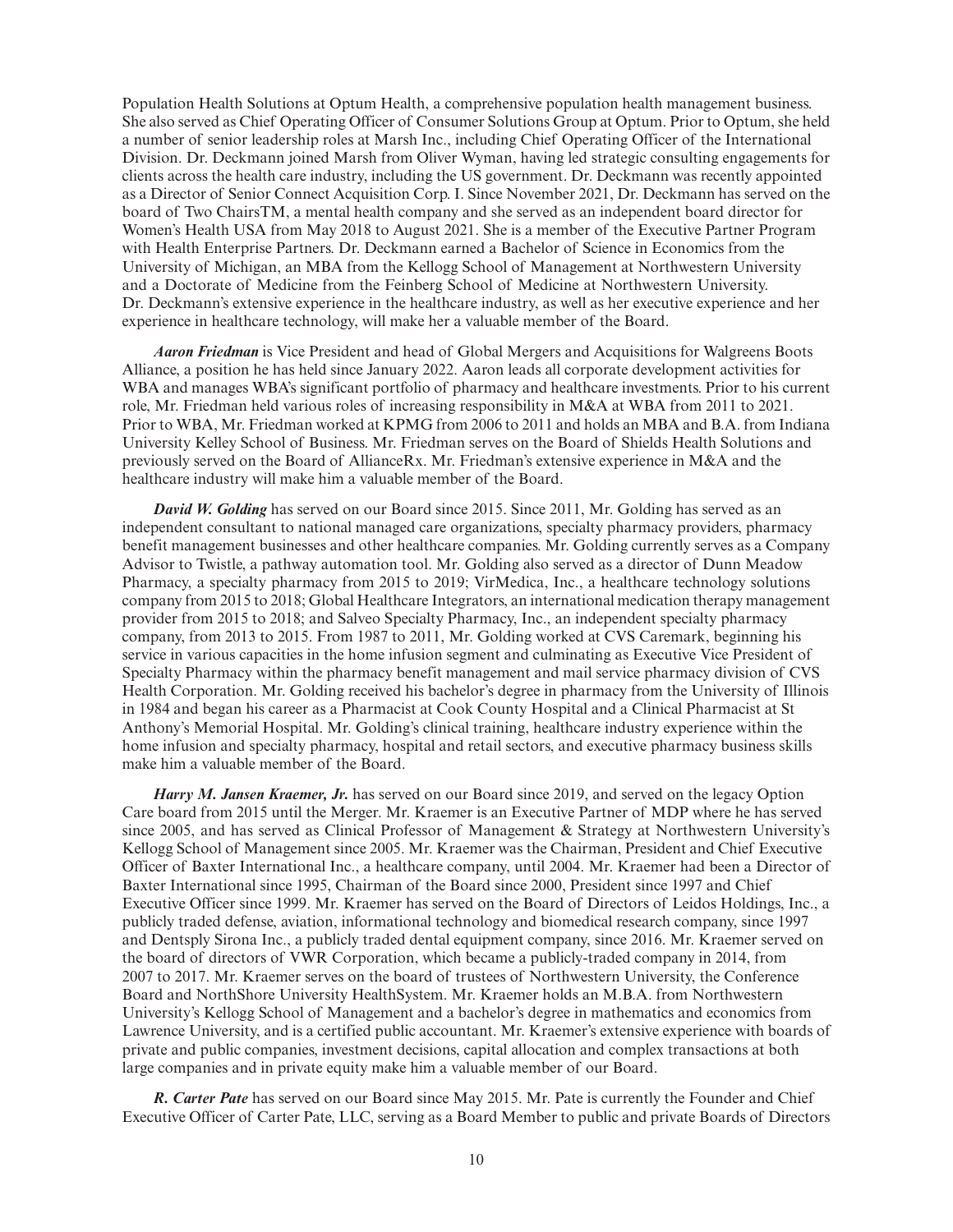since 2014. Mr. Pate is the Chairman of the Board of Riverbed Technology, a networks WAN optimization and applications developer. Mr. Pate served as Chief Executive Officer of Providence Service Corporation, the nations largest provider of NEMT services, until December 2019. Mr. Pate previously served as Chief Executive Officer of MV Transportation, Inc., the largest privately-owned passenger transportation contracting firm based in the U.S. from 2011 to 2014. From 1996 to 2011, Mr. Pate was employed by PricewaterhouseCoopers, LLP ("PwC"), the world's largest accounting and professional services firm. From 2010 to 2011, he was the U.S. and Global Managing Partner of PwC's Capital Projects and Infrastructure practice. Until 2010, he was the Global and U.S. Managing Partner of PwC's Health Care Practice. Mr. Pate previously served on the Boards of ADA-ES, an energy company, until 2021 and as Chairman of RLH Corporation, a hospitality company, since 2019. Mr. Pate has a Master's degree in Accounting and Information Management from the University of Texas at Dallas and a B.S. degree in Accounting from Greensboro College and is a CPA. Mr. Pate's business and financial background, as well as his experience as a senior executive and manager make him a valuable member of our Board.

*John C. Rademacher* has served on our Board since 2019, and served on the legacy Option Care board from 2018 until the Merger. Mr. Rademacher is the Chief Executive Officer of Option Care, a position he has held since August 2017. Prior to his appointment as Chief Executive Officer, Mr. Rademacher was Option Care's Chief Operating Officer from 2015 until he became interim Chief Executive Officer. Prior to his roles at Option Care, Mr. Rademacher was the President and General Manager for both the Ambulatory Care Division from 2012 to 2014 and Nuclear and Pharmacy Services division from 2007 to 2012 at Cardinal Health, Inc., a publicly traded pharmaceutical company. Mr. Rademacher also held executive positions with CIGNA Corporation, a publicly traded health services company, from 2001 to 2007 where he served as president of CareAllies, LLC and Chief Operating Officer for CIGNA Behavioral Health business units among other roles. Prior to CIGNA, Mr. Rademacher was a strategy consultant for Deloitte Consulting. Mr. Rademacher holds an M.B.A. from Wayne State University and a B.A. in accounting from Hillsdale College. Mr. Rademacher's extensive understanding of Option Care's business and over 20 years of experience in the healthcare industry make him a valuable member of our Board.

*Nitin Sahney* has served on our Board since 2019, and served on Option Care, Inc.'s board from 2018 until the Merger. Mr. Sahney is the founder, Member-Manager and Chief Executive Officer of PharmaCord LLC, a private company that provides commercialization solutions for biopharmaceutical manufacturers. Prior to founding PharmaCord in 2016, Mr. Sahney was the Operating Advisor at Clayton Dublier & Rice Funds, a private equity firm, from 2016 to 2017, and was the President from 2012 to 2015 and Chief Executive Officer from 2014 to 2015 of Omnicare, a previously publicly-traded long-term and specialty care company that was acquired by CVS Health in 2015. Mr. Sahney held various leadership roles at OmniCare prior to becoming President and Chief Executive Officer. Prior to his roles at OmniCare, Mr. Sahney managed a personal healthcare investment fund from 2008 to 2010, and was the founder and Chief Executive Officer of RxCrossroads from 2001 to 2007. Prior to his roles at RxCrossroads, Mr. Sahney held various leadership positions at Cardinal Health. Mr. Sahney has served on the Board of Directors of EXLService Holdings, Inc., a publicly traded operations management and analytics company, since 2016, and is on the Board of Trustees for the University of Louisville. Mr. Sahney holds an M.B.A. from Clarion University and a B.A. in economics from Punjab University. Mr. Sahney's over 25 years of experience in the healthcare industry and extensive leadership experience in the healthcare industry make him a valuable member of our Board.

*Timothy Sullivan* has served on our Board since 2019, and served on the legacy Option Care board from 2015 until the Merger. Mr. Sullivan is a founder and Managing Director of MDP, which specializes in management buyouts and special equity investing and manages over 18 billion dollars of committed capital and portfolio investments. Mr. Sullivan is also the Head of Madison Dearborn Partners' Health Care team. Prior to co-founding MDP in 1993, Mr. Sullivan was with First Chicago Venture Capital for four years after having served in the U.S. Navy. Mr. Sullivan concentrates on investments in the health care sector and has served on the Boards of Alcami Corporation since 2018, Solis Mammography since 2018, Performance Health since 2015, Advanced Personnel Management since 2020, Syntellis Performance Solutions since 2020, and Kaufman, Hall & Associates, LLC since 2014. Mr. Sullivan also serves on the Board of Managers of our largest stockholder, HC Group. Mr. Sullivan previously served on the Board of Ikaria, Inc. from 2014 to 2015, VWR Corporation, which became a publicly-traded company in 2014, from 2007 to 2017, Sage Products LLC from 2012 to 2016, and Sirona Dental Systems Inc. from 2005 to 2016, completing a reverse merger with publicly-traded Schick Technologies in 2005. Mr. Sullivan holds a B.S. from the United States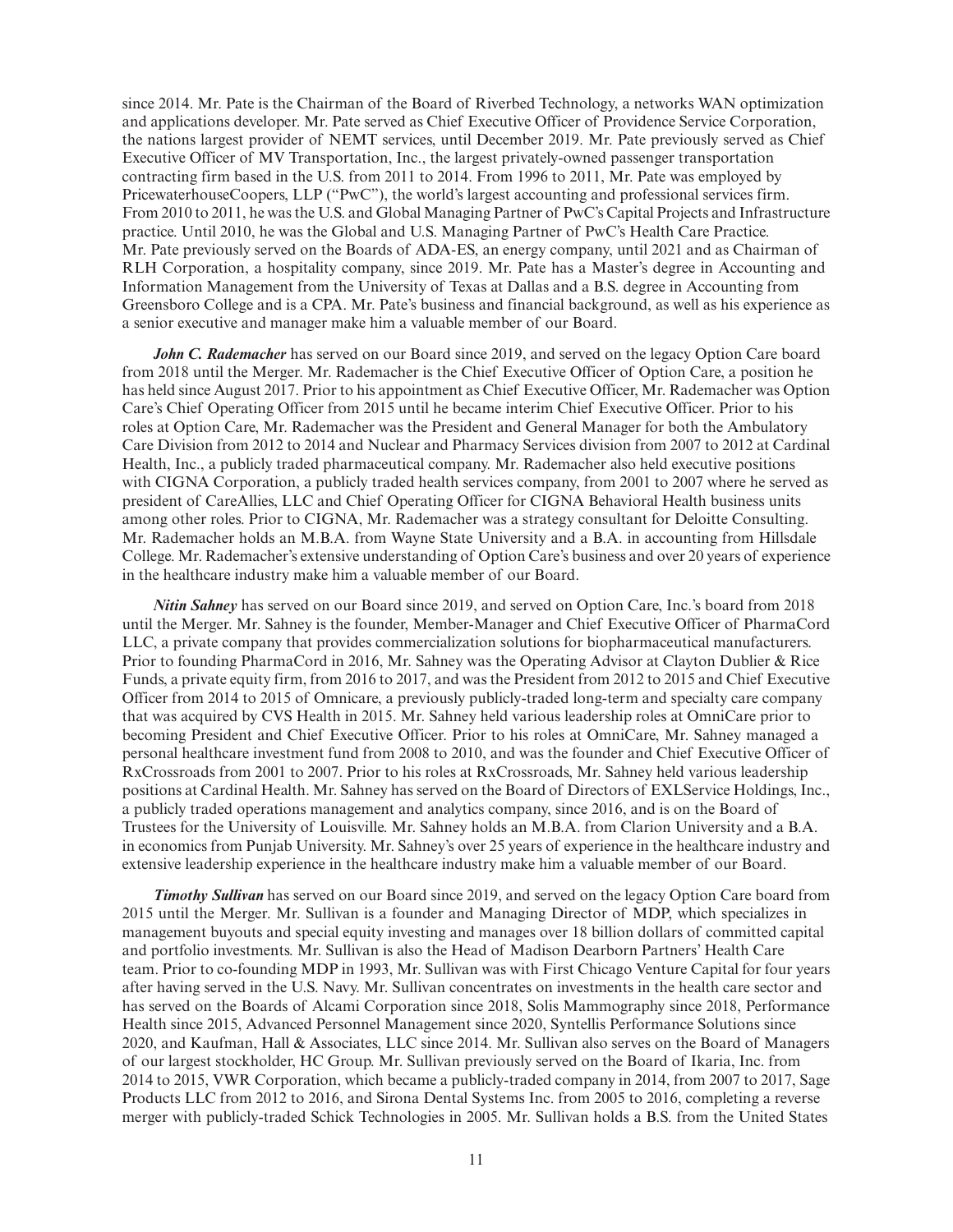Naval Academy, an M.S. from the University of Southern California and an M.B.A. from the Stanford University Graduate School of Business. Mr. Sullivan's extensive experience in financial transactions, investing in a range of businesses and the healthcare industry make him a valuable member of our Board.

*Mark Vainisi* has served on our Board since 2019, and served on the legacy Option Care board from 2015 until the Merger. Mr. Vainisi is Executive Vice President and Chief Strategy of VillageMD, and has held this position since January 1, 2022. Prior to his current role at VillageMD, Mr. Vainisi was Senior Vice President, Global Mergers and Acquisitions for Walgreens Boots Alliance from 2015 to 2021. Walgreens Boots Alliance is a global leader in pharmacy-led, health and wellbeing formed through the merger of Walgreen Co. and Alliance Boots, and is the parent company of Walgreens, Duane Reade, Boots UK, Alliance Healthcare and other pharmacy and healthcare businesses. Mr. Vainisi was Vice President, Mergers and Acquisitions at Walgreen Co. from 2010 to 2015. He initially joined Walgreen Co. in 2005, serving in various M&A and investment roles. Prior to his roles at Walgreen Co., Mr. Vainisi worked at the Tribune Company, a publicly traded media and broadcasting company, from 2000 to 2005. Mr. Vainisi holds a J.D. and a B.A. in English from the University of Michigan (Ann Arbor). Mr. Vainisi has served on the Boards of VillageMD since 2020 and Shields Specialty Pharmacy since 2020. Mr. Vainisi's extensive experience with Option Care, having led the initial acquisition by Walgreens and subsequent sale to MDP, with business transactions in the healthcare industry and with mergers and acquisitions make him a valuable member of our Board.

#### **Independence Status**

We have reviewed the independence of our current non-management directors and our new director nominees for the Board, consisting of Anita M. Allemand, Elizabeth D. Bierbower, Natasha Deckmann and Aaron Friedman, using the independence standards of the Nasdaq and, based on this review, determined that all of our non-management directors are, and each of our new director nominees will be, independent under Nasdaq rules. In connection with this assessment, the Board also determined that (i) each of Harry M. Jansen Kraemer, Jr., Nitin Sahney and R. Carter Pate are independent within the meaning of the Nasdaq standards applicable to members of the Board's Audit Committee (the "Audit Committee") and (ii) each of David W. Golding, Timothy Sullivan, Jr., John J. Arlotta, and Mark Vainisi are independent within the meaning of the Nasdaq standards applicable to members of the Compensation Committee.

#### **Board Meetings and Committees**

In 2021, our Board held eleven meetings, our Audit Committee held four meetings, our Compensation Committee held five meetings, our Nominating Committee held four meetings, our Quality and Compliance Committee held four meetings, and our Finance and Investment Committee held five meetings. The Board members, as a whole, attended at least 96% of the aggregate number of meetings of the Board and committees of the Board in 2021, and each incumbent director attended at least 86% of the aggregate of the number of meetings of the Board during 2021, and the total number of meetings held by any of the committees of the Board on which the director served. In 2021, nine of our ten directors attended the annual meeting.

Our Board has an Audit Committee, Compensation Committee and a Nominating Committee, as well as a Quality and Compliance Committee and a Finance and Investment Committee. The composition, duties and responsibilities of these committees are as set forth below. In the future, our Board may establish other committees, as it deems appropriate, to assist it with its responsibilities.

| <b>Board Member</b>         | Audit<br><b>Committee</b> | <b>Compensation</b><br><b>Committee</b> | Nominating<br>and<br>Corporate<br>Governance<br><b>Committee</b> | <b>Ouality and</b><br>Compliance<br><b>Committee</b> | <b>Finance and</b><br><b>Investment</b><br>Committee |
|-----------------------------|---------------------------|-----------------------------------------|------------------------------------------------------------------|------------------------------------------------------|------------------------------------------------------|
|                             |                           | X                                       |                                                                  | Х                                                    |                                                      |
| Elizabeth Q. Betten         |                           |                                         | $\mathbf{X}$                                                     | $X$ (Chair) $X$ (Chair)                              |                                                      |
|                             |                           | Х                                       |                                                                  |                                                      |                                                      |
| Harry M. Jansen Kraemer Jr. | $\mathbf{X}$              |                                         | $X$ (Chair)                                                      | $\mathbf{X}$                                         |                                                      |
|                             |                           |                                         |                                                                  | X                                                    |                                                      |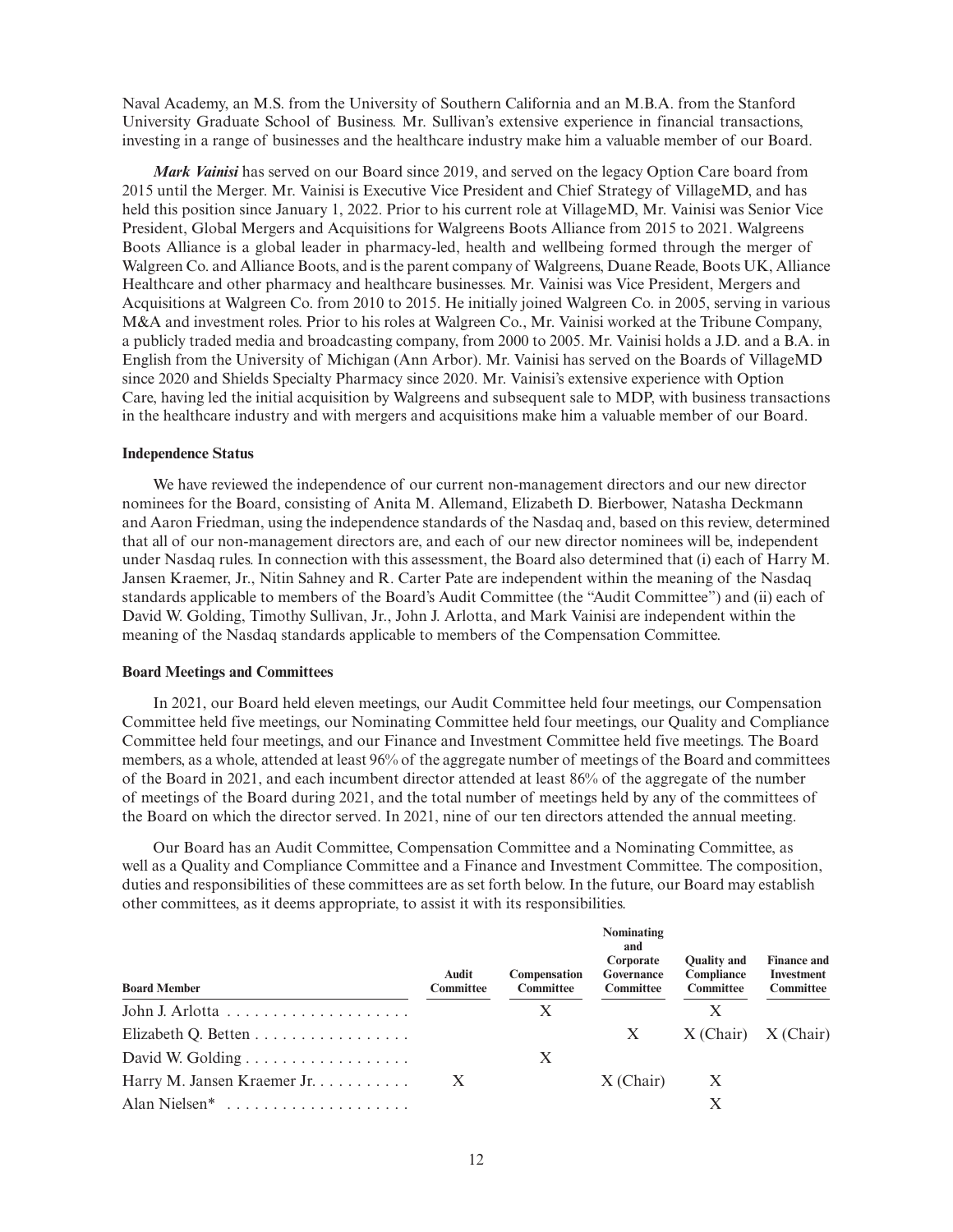| Audit<br><b>Committee</b>                                      | Compensation<br>Committee | <b>NOMINIAUME</b><br>and<br>Corporate<br>Governance<br><b>Committee</b> | <b>Ouality and</b><br>Compliance<br><b>Committee</b> | <b>Finance and</b><br>Investment<br>Committee |
|----------------------------------------------------------------|---------------------------|-------------------------------------------------------------------------|------------------------------------------------------|-----------------------------------------------|
| R. Carter Pate $\dots \dots \dots \dots \dots \dots$ X (Chair) |                           |                                                                         |                                                      |                                               |
|                                                                |                           |                                                                         |                                                      |                                               |
| X                                                              |                           | X                                                                       |                                                      |                                               |
|                                                                | $X$ (Chair)               | $\mathbf{X}$                                                            |                                                      |                                               |
|                                                                | X                         | Х                                                                       |                                                      |                                               |
|                                                                |                           |                                                                         |                                                      |                                               |

**Nominating**

Not standing for re-election at the Annual Meeting.

#### *Audit Committee*

The Audit Committee is responsible for, among other matters:

1. (a) appointing, retaining or replacing an independent registered public accounting firm to act as our independent auditor for the purpose of auditing our annual financial statements, books, records, accounts and internal controls over financial reporting or performing other audit, review or attest services for us, (b) setting the compensation of our independent auditor, (c) approving all audit engagement fees and terms, (d) overseeing the work done by our independent auditor, and (e) terminate our independent auditor, if necessary;

2. pre-approving all audit and permitted non-audit and tax services that may be provided by our independent auditor or other registered public accounting firms, and establishing policies and procedures for the Audit Committee's pre-approval of permitted services in compliance with applicable SEC rules and review such pre-approval policies at least quarterly;

3. reviewing and discussing with our independent auditor (a) the auditor's responsibilities under generally accepted auditing standards and the responsibilities of management in the audit process, (b) the overall audit strategy, planning and staffing, (c) the scope and timing of the annual audit, (d) any significant risks identified during the independent auditor's risk assessment procedures and (e) when completed, the results, including significant findings, of the annual audit;

4. reviewing and discussing with our independent auditor and management (a) any audit problems or difficulties, including difficulties encountered by our independent auditor or internal audit department during their audit work (such as restrictions on the scope of their activities or their access of information), (b) any significant disagreements with management and (c) management's response to these problems, difficulties or disagreements; and resolving any disagreements between our independent auditor or internal audit department and management;

5. reviewing, discussing with our independent auditor, and approving the functions of our internal audit department;

6. reviewing with management, internal audit, and our independent auditor the adequacy and effectiveness of our internal control over financial reporting and disclosure controls and procedures;

7. reviewing and discussing with management the risks faced by us and the policies, guidelines and process by which management assesses and manages our risks, including our major financial risk exposures and cybersecurity risks and the steps management has taken to monitor and control such exposures;

8. reviewing and discussing with our independent auditor and management our annual audited financial statements (including the related notes), the form of audit opinion to be issued by the independent auditor on the financial statements and the disclosure under "Management's Discussion and Analysis of Financial Condition and Results of Operations" to be included in our annual report on Form 10-K before the Form 10-K is filed;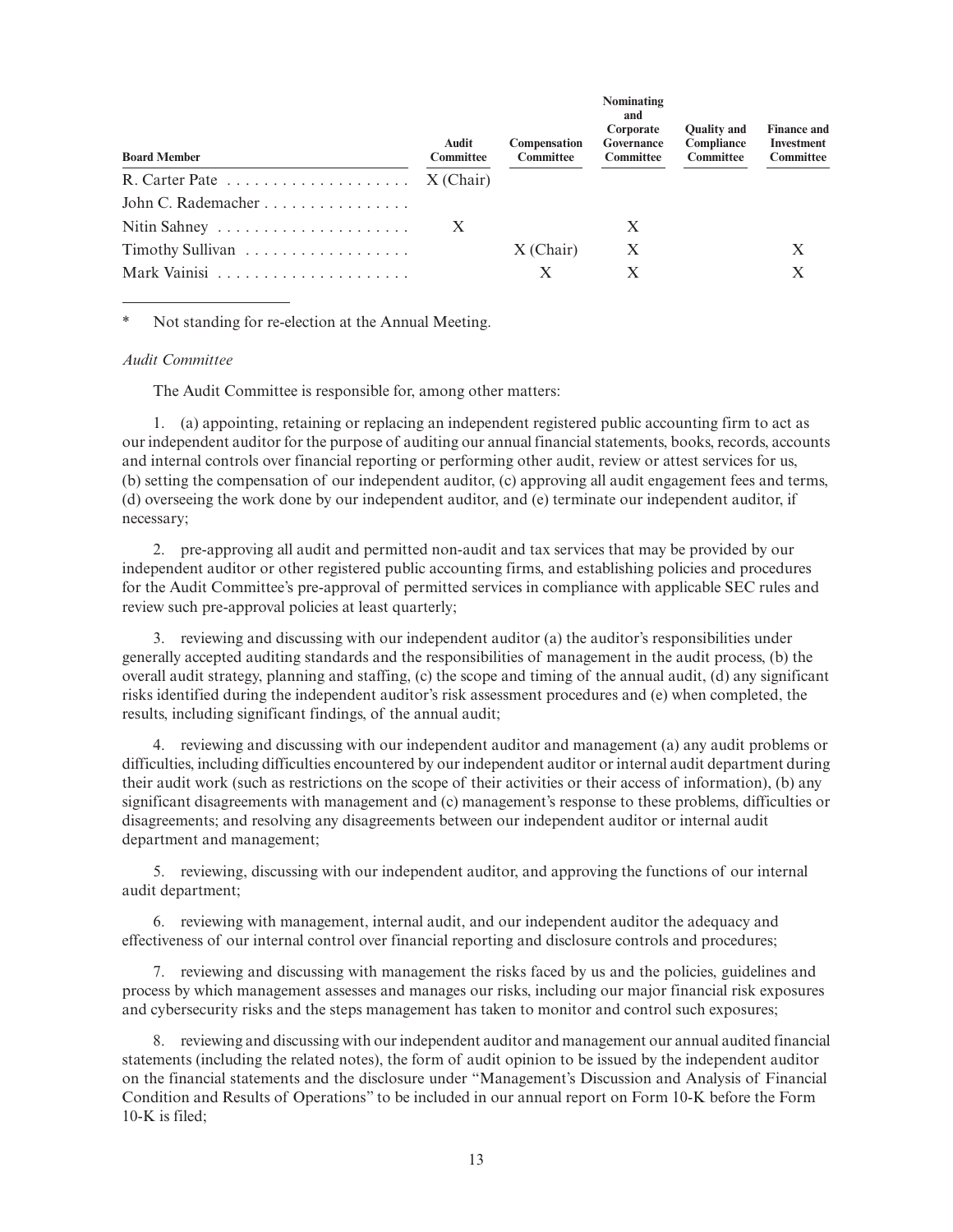9. reviewing and discussing with our independent auditor and management our quarterly financial statements (including the related notes) and the disclosure under "Management's Discussion and Analysis of Financial Condition and Analysis";

- 10. reviewing the independence of our independent auditor;
- 11. establishing and overseeing whistleblower policies; and
- 12. ensuring compliance with the Code of Business Conduct.

Our Board has affirmatively determined that Messrs. Kraemer, Pate and Sahney meet the definition of "independent director" for purposes of serving on an Audit Committee under Rule 10A-3 of the Securities and Exchange Act of 1934, as amended (the "Exchange Act") and the Nasdaq listing guidelines. In addition, Mr. Kraemer, Mr. Sahney and Mr. Pate each qualifies as an "audit committee financial expert," as such term is defined in Item 407(d)(5) of Regulation S-K. The written charter for our Audit Committee is available at our corporate website at https:// investors.optioncarehealth.com/corporate-governance/highlights. Our website is not part of this notice.

#### *Nominating and Corporate Governance Committee*

The Nominating Committee is responsible for, among other matters:

1. determining the qualifications, qualities, skills, and other expertise required to be a director and to develop, and recommending to the Board for its approval, criteria to be considered in selecting nominees for director;

2. identifying and screening individuals qualified to become members of the Board, consistent with the director criteria;

3. developing and recommending to the Board for approval standards for determining whether a director is independent;

4. reviewing the size of the Board and ensuring that qualified director candidates with a diversity of gender, ethnicity, tenure, skills and experience are included in each pool of candidates from which Board nominees are chosen, and reviewing the Company's policies, programs and initiatives for employee diversity and inclusion and providing guidance to the Board on diversity matters;

5. considering any director candidates recommended by stockholders pursuant to the procedures set forth in our bylaws and described herein;

6. reviewing stockholder proposals and recommending Board responses;

7. making recommendations to the Board regarding the selection and approval of the nominees for director to be filled by the Board or submitted to a stockholder vote at an annual or special meeting of stockholders;

8. hiring and terminating any director search firm;

9. reviewing the Board's committee sizes, structure and composition and making recommendations to the Board regarding the appointment of directors to serve as members of each committee and committee chairperson annually; and

10. renewing, proposing changes to the Board, or developing, as needed, our certificate of incorporation, bylaws, our Code of Business Conduct and other corporate governance policies.

No executives serve on our Nominating Committee. The Board has adopted a written charter for the Nominating Committee, which is available on our corporate website at https://investors.optioncarehealth.com/ corporate-governance/highlights. Our website is not part of this notice.

#### *Compensation Committee*

The Compensation Committee is responsible for, among other matters: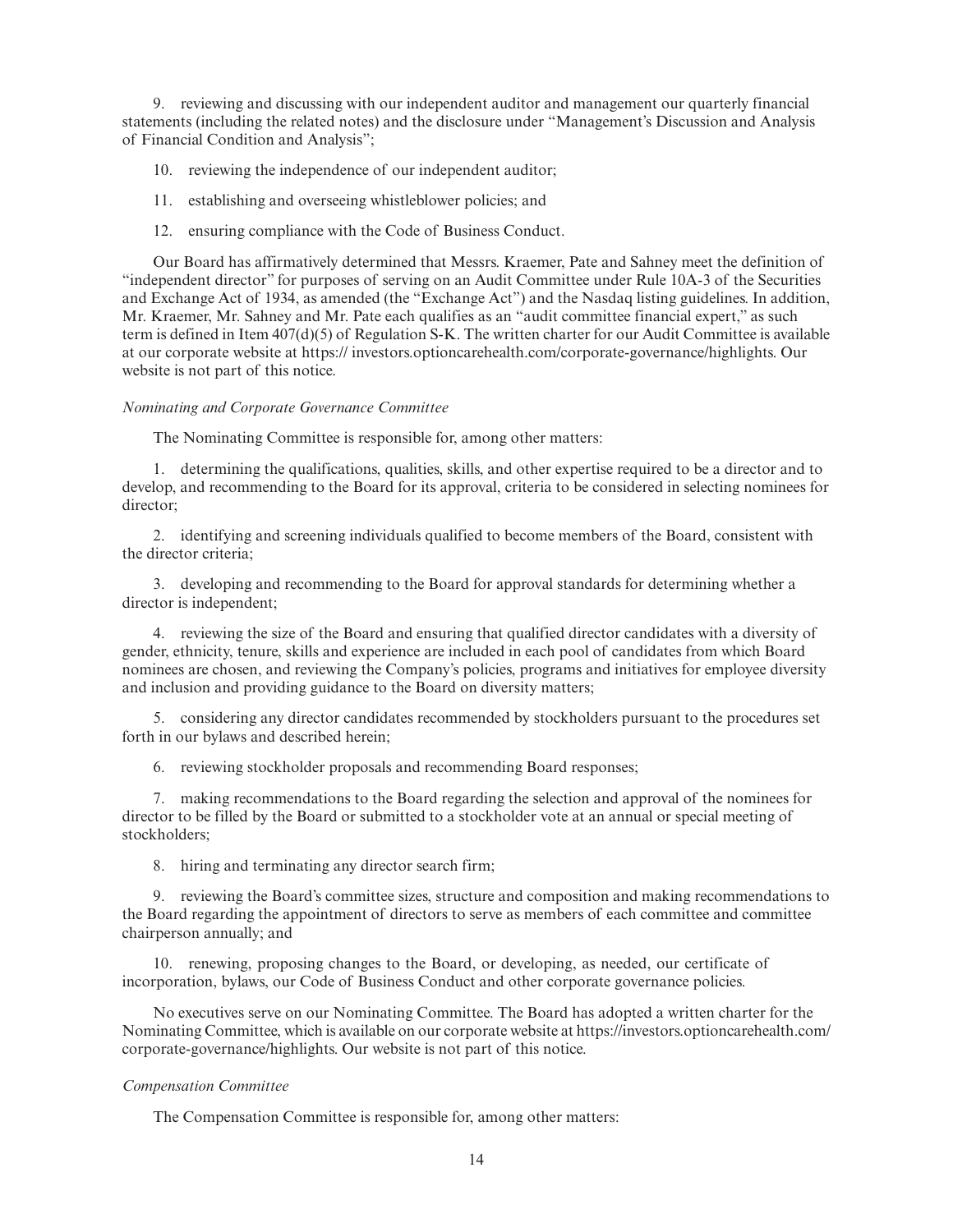1. reviewing and approving annually the corporate goals and objectives applicable to the compensation of the CEO, evaluating at least annually the CEO's performance in light of those goals and objectives, and making recommendations to the Board regarding the CEO's compensation level based on this evaluation;

2. reviewing and making recommendations to the Board regarding the compensation of all other executive officers;

3. overseeing overall compensation and benefits programs and policies;

4. reviewing, and making recommendations to the Board regarding, incentive compensation plans and equity-based plans;

5. monitoring the effectiveness of non-equity based benefit plan offerings;

6. set the composition of the peer company group used for market comparison for executive compensation;

7. evaluating on a periodic basis the competitiveness of (a) the compensation of our CEO and the executive officers (b) the compensation of our non-employee directors and (c) our overall compensation plans;

8. appointing, compensating and overseeing the work of any compensation consultant, legal counsel or other advisor retained by the Compensation Committee;

9. conducting the independence assessment outlined in the Nasdaq listing guidelines with respect to any compensation consultant, legal counsel or other advisor retained by the Compensation Committee;

10. reviewing and discussing with management our Compensation Discussion and Analysis ("CD&A") and the related executive compensation information, and determine whether or not to recommend the CD&A and related executive compensation information be included in the Company's annual report on Form 10-K and proxy statement; and

11. reviewing our incentive compensation arrangements to determine whether they encourage excessive risk-taking, to review and discuss at least annually the relationship between risk management policies and practices and compensation, and evaluating compensation policies and practices that could mitigate any such risk.

The Board has adopted a written charter for the Compensation Committee, which is available on our corporate website at https://investors.optioncarehealth.com/corporate-governance/highlights. Our website is not part of this notice.

### *Quality and Compliance Committee*

Our Quality and Compliance Committee is responsible for, among other matters:

1. overseeing our Corporate Compliance and Ethics Program;

2. overseeing compliance with applicable laws, such as statutes of Medicare and Medicaid, HIPAA, statutes of the FDA and DEA and requirements of applicable pharmacy licensing authorities;

- 3. overseeing compliance with settlement agreements and government authorities;
- 4. overseeing compliance with our own Code of Business Conduct;
- 5. overseeing, monitoring and evaluating the quality of patient care and safety;
- 6. overseeing adherence to accreditation standards;
- 7. reviewing compliance hotline reports; and
- 8. approving the appointment of and evaluating the Chief Compliance and Privacy Officer.

#### *Finance and Investment Committee*

Our Finance and Investment Committee is responsible for; among other matters: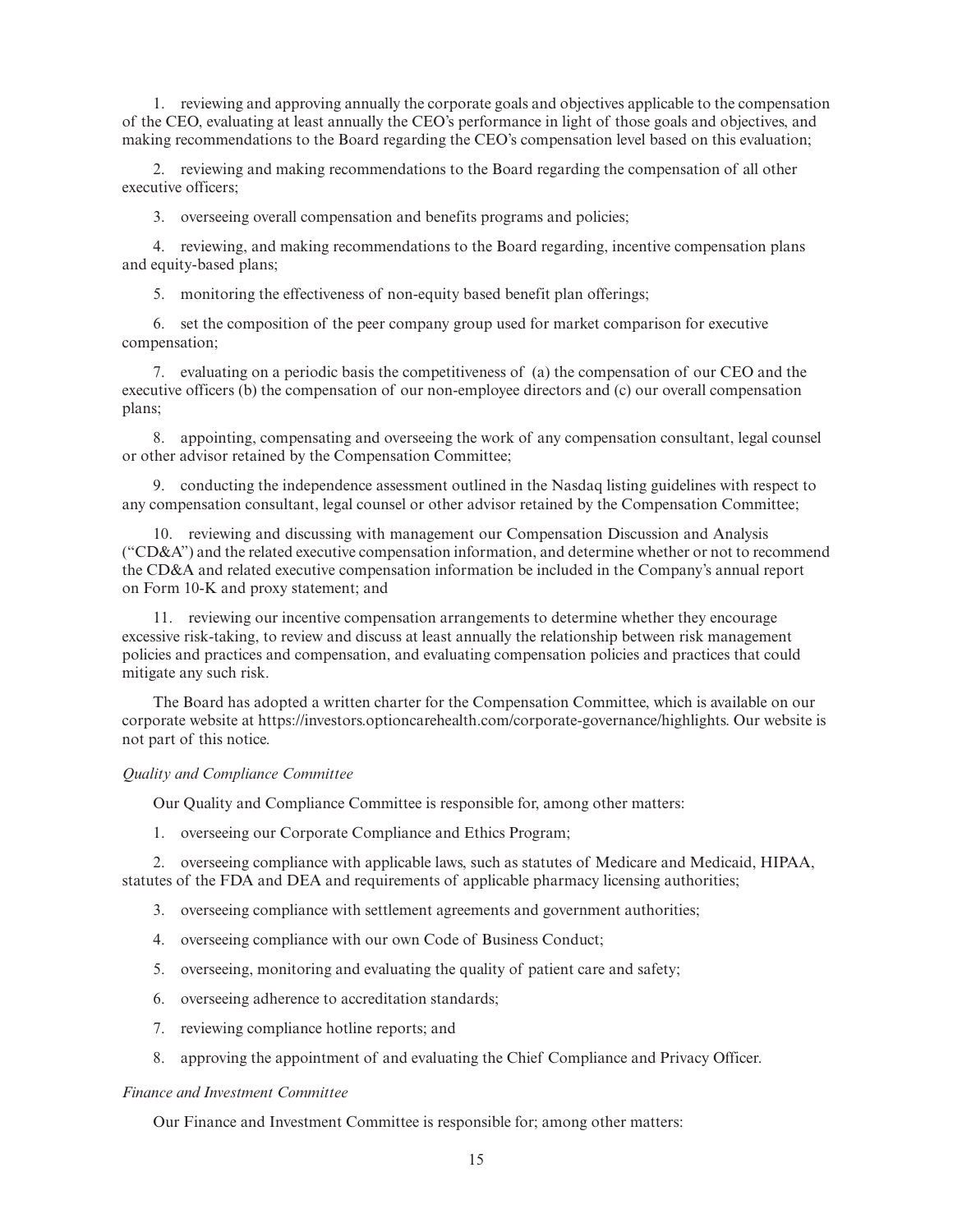1. assisting management and the Board in evaluating the capital expenditure budget, monitoring spending relative to the budget and has the authority to approve capital expenditures in excess of the budget of up to \$10 million;

2. overseeing and evaluating all M&A investments, acquisitions, joint ventures, strategic alliances and divestiture transactions and has the authority to approve all transactions with a transaction value up to \$50 million;

3. overseeing our integration planning process for all transactions within the Finance and Investment Committee's scope of oversight;

4. evaluating completed transactions; and

5. overseeing and approving all third party debt financings and any related interest rate hedging agreements and have the authority subject to our certificate of incorporation to amend terms to existing debt facilities and approve the incurrence of new debt to finance investments authorized by this charter or otherwise approved by the Board.

#### **Board Leadership Structure**

The following section describes our Board leadership structure, the reasons why the structure is in place at this time, the roles of various positions, and related key governance practices. The mix of experienced independent and Walgreens-affiliated and management directors that make up our Board, along with the role of our Chairman and our Board committee composition, benefits Option Care and its stockholders.

#### *Independence; Board Mix*

Our Board has an effective mix of independent and management directors. Our Board currently includes nine independent directors and our CEO, John C. Rademacher. Our non-executive chairman, Mr. Kraemer, is an independent director.

Following the Annual Meeting, and subject to the election by stockholders of each of our director nominees, our Board will consist of thirteen members, twelve of whom are independent and three of whom are representatives of HC Group, which is indirectly owned by Walgreens.

#### *Self-Evaluation*

Our Nominating Committee conducts an annual performance evaluation to determine whether the Board, its committees, and the directors are functioning effectively. The evaluation focuses on the Board's and the committees' contributions to us and has an enhanced focus on areas in which the Board or management believes that the Board could improve.

As part of the annual Board self-evaluation, the Board evaluates whether the current leadership structure continues to be appropriate for Option Care and its stockholders.

#### **Risk Oversight**

The Board, as a whole and through the Audit Committee, oversees our risk management program, which is designed to identify, evaluate, and respond to our high priority risks and opportunities. The risk management program facilitates constructive dialog at the senior management and Board level to proactively realize opportunities and manage risks. Our Audit Committee reviews our policies and practices with respect to risk assessment and risk management. We have adopted a comprehensive Enterprise Risk Management framework to proactively identify risks and opportunities as well as support risk-informed decision-making. Our Risk Committee, comprised of members of our management team, including our executive officers, is primarily responsible for managing the risks associated with the operation and business of our company. Management provides regular updates to the Audit Committee and annual updates to the full Board on the risk management program and reports on the identified high priority risks and opportunities. The Compensation Committee also reviews our incentive compensation programs to determine whether they encourage excessive risk taking.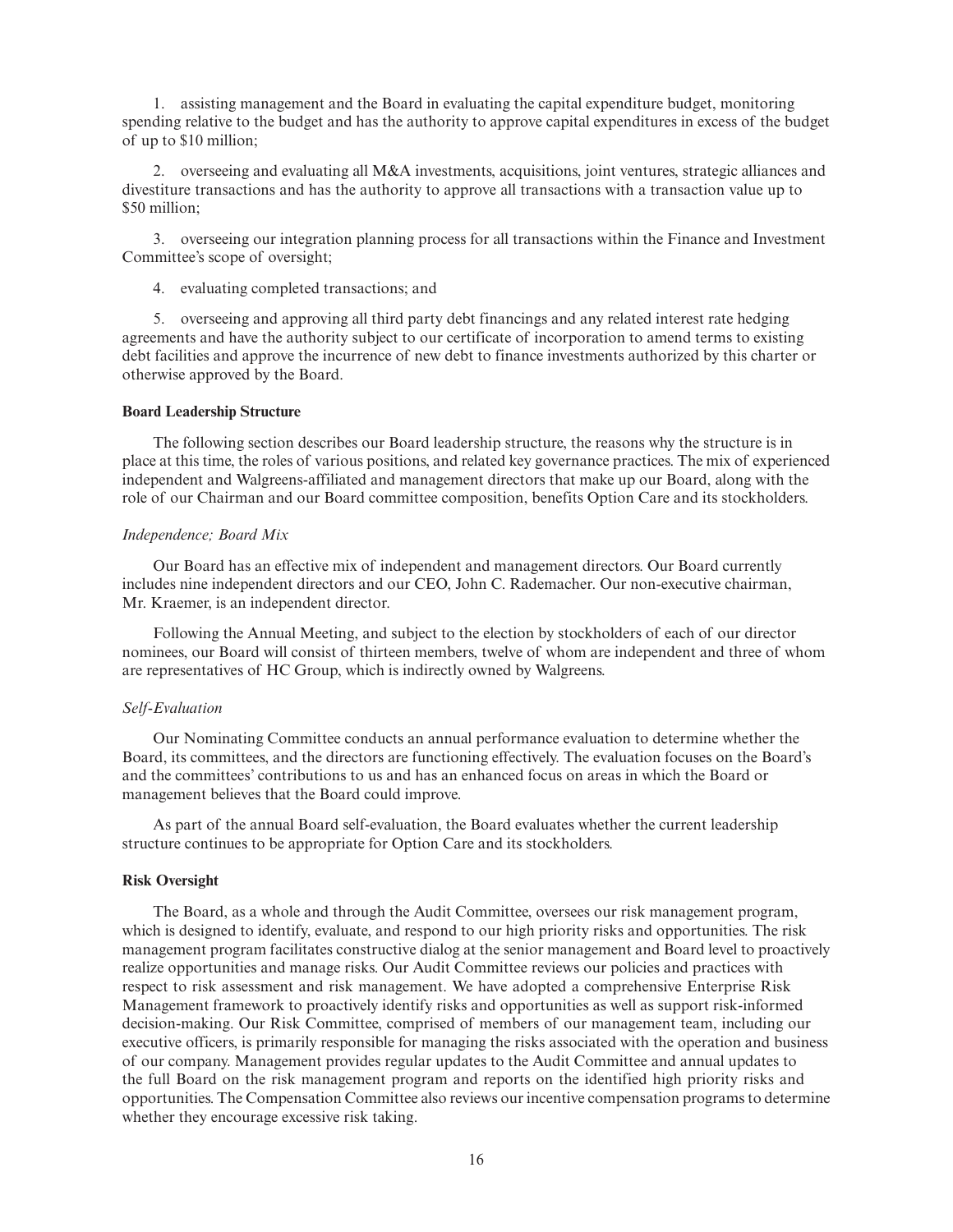#### *Code of Business Conduct*

We have adopted a Code of Business Conduct that applies to all of our employees, officers, directors and certain contracted workers, including those officers responsible for financial reporting. Our Code of Business Conduct is available on our website at https://investors.optioncarehealth.com/corporate- governance/ highlights. We intend to disclose any amendments to the code, or any waivers of its requirements, on our website in compliance with Item 5.05 on Form 8-K, at https://investors.optioncarehealth.com. Our website is not a part of this proxy statement.

# *Hedging Policy*

Our Insider Trading Policy prohibits buying or selling puts, calls, straddles, collars or other similar risk reduction devises on our securities.

### **Compensation Committee Interlocks and Insider Participation**

No interlocking relationships exist between the members of our Board and the board or compensation committee of any other company.

### **Communications by Stockholders and Other Interested Parties with the Board**

Stockholders and other interested parties may contact an individual director, the Board as a group, or a specified Board committee or group, including the non-management directors as a group, by sending regular mail to:

> Option Care Health, Inc. 3000 Lakeside Dr. Suite 300N Bannockburn, IL 60015 ATTN: Board of Directors

or by email at investor.relations@optioncare.com.

Each communication should specify which director or directors the communication is addressed to, as well as the general topic of the communication. Option Care will receive the communications and process them before forwarding them to the addressee. Option Care may also refer communications to other departments within Option Care. Option Care generally will not forward to the directors a communication that is primarily commercial in nature, relates to an improper or irrelevant topic, or requests general information regarding Option Care.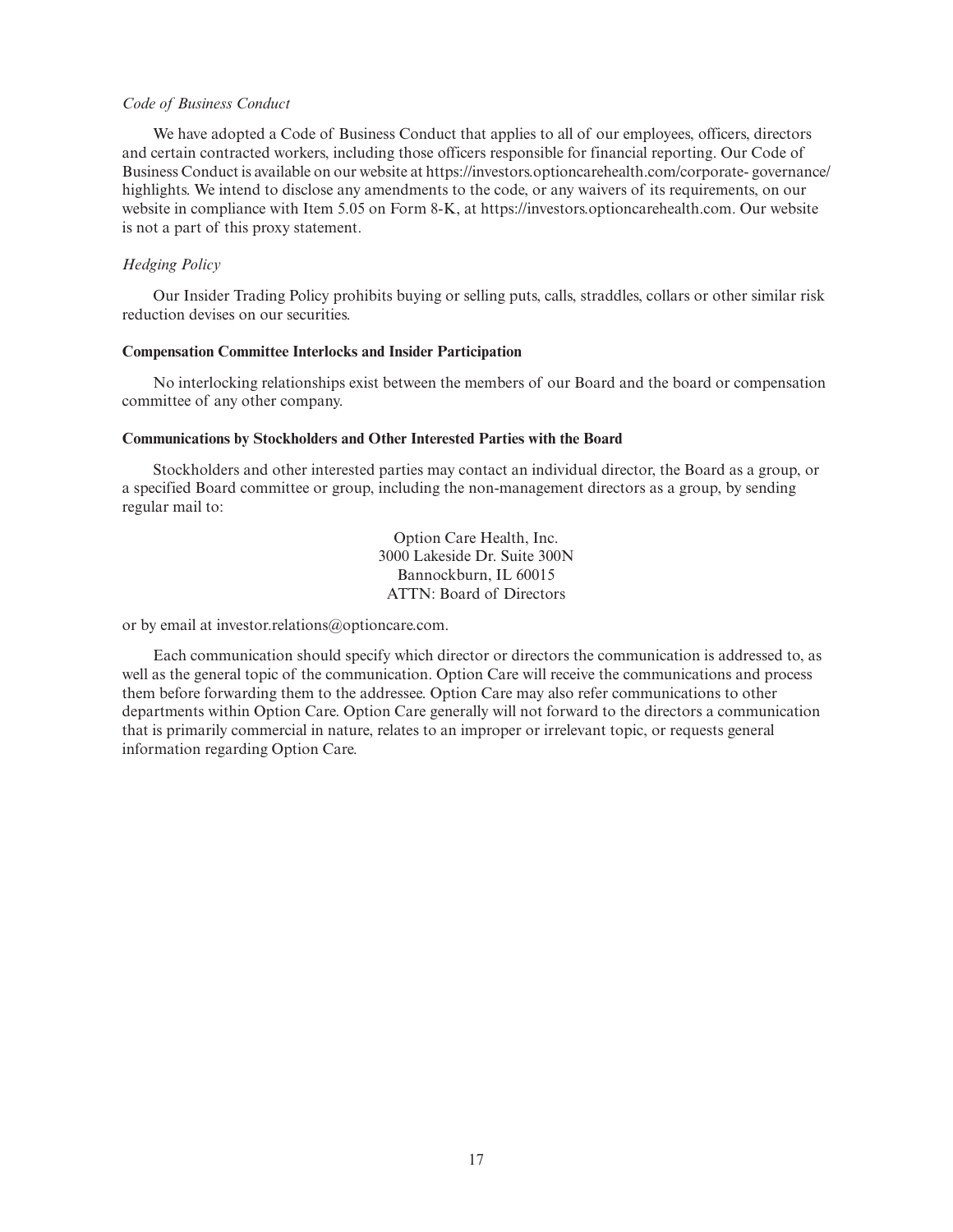### **EXECUTIVE OFFICERS**

Below is a list of the names, ages, positions, and a brief account of the business experience of the individuals who serve as executive officers of Option Care as of the filing of this proxy statement:

| Age | <b>Position</b>                      |
|-----|--------------------------------------|
| 55. | Chief Executive Officer and Director |
| 51  | Chief Financial Officer              |
| 55. | Chief Commercial Officer             |
| 47  | Chief Medical Officer                |
|     |                                      |

**John Rademacher** is the Chief Executive Officer and a member of our Board. His biography can be found above under "Board of Directors and Corporate Governance — Director Nominees."

**Michael Shapiro** is the Chief Financial Officer of Option Care, a position he has held since August 2015. Prior to joining Option Care, Mr. Shapiro was the Senior Vice President and Chief Financial Officer of Catamaran Corporation, a previously publicly-traded pharmacy benefits management company that is now part of UnitedHealth Group's Optum Rx division, from March 2014 to July 2015 and Senior Vice President, Finance of Catamaran Corporation from February 2012 to March 2014. Prior to his roles at Catamaran Corporation, Mr. Shapiro was Vice President and Chief Financial Officer of Rexnord Corporation, a publicly-traded global industrial company, from February 2010 to November 2011. Prior to that, Mr. Shapiro served as Vice President, Finance and Business Development for the Renal Division of Baxter International Inc., a publicly-traded global medical device and biopharmaceutical manufacturer. Mr. Shapiro, who joined Baxter in 1995, also held various other positions with Baxter, including Vice President, Corporate Financial Planning and Analysis; Vice President and Assistant Treasurer, Corporate Treasury; Director of Investor Relations, Corporate; Director of Global Operations Finance, BioScience Division; and Director of Global Operations Finance, BioScience Division. Mr. Shapiro, a certified public accountant (not licensed), began his career at Deloitte & Touche LLP, a public accounting firm. Mr. Shapiro holds an M.B.A. from the Graduate School of Business at the University of Chicago and a bachelor's degree in Accounting from Miami University.

**Rich Denness** is the Chief Commercial Officer of Option Care, a position he has held since June 2020, having previously served as Chief Strategy Officer since August 2019. Mr. Denness was the Senior Vice President, Chief Commercial Officer of BioScrip, a position he held from July 2018 until the Merger. Prior to joining BioScrip, Mr. Denness was the Managing Director and Global Healthcare Lead at North Highland Consulting, a consulting company, from September 2017 to July 2018. Prior to that, he was a Managing Director, Western United States, at Proudfoot Consulting, a consulting company, from July 2013 to September 2017. Prior to that, he served in various leadership positions, including General Manager, Australia/ New Zealand at Schering-Plough, a pharmaceutical company, President at IVAX Laboratories (now Teva Respiratory), a pharmaceutical company, Vice President and General Manager, Neurology at UCB, Inc., a formerly publicly-traded biopharmaceutical company and Chief Executive Officer and director of Vycor Medical, Inc. a publicly-traded pharmaceutical company. Mr. Denness holds a B.S. in marketing and finance from Missouri State University.

**Seema Kumbhat, MD**, is the Chief Medical Officer for Option Care, a position she has held since August 2021. Prior to joining Option Care, Dr. Kumbhat served as Senior Vice President and Regional Medical Officer for Fresenius Kabi, a global healthcare company that specializes in lifesaving medicines and technologies for infusion, transfusion and clinical nutrition, from November 2015 to July 2021. Prior to that, Dr. Kumbhat was Medical Director responsible for innovation of medical devices and drug device combination solutions in oncology, nephrology, anesthesia and infectious disease and then served as Global Medical Director responsible for oversight and execution of clinical development of biosimilars at Hospira, which was a global pharmaceutical and medical device company that was acquired by Pfizer, from October 2010 to October 2015. Prior to that, Dr. Kumbhat was VP of Medical Affairs at McKesson, a publicly-traded pharmaceutical distribution supply chain company, from 2006 to October 2010, where she was also interim Chief Medical Information Officer at McKesson customer sites. Dr. Kumbhat earned her Doctor of Medicine from the University of Miami Medical School, completed her surgical internship at Northwestern Medical Center and did residency training in surgery at the University of Wisconsin Hospital and Clinics.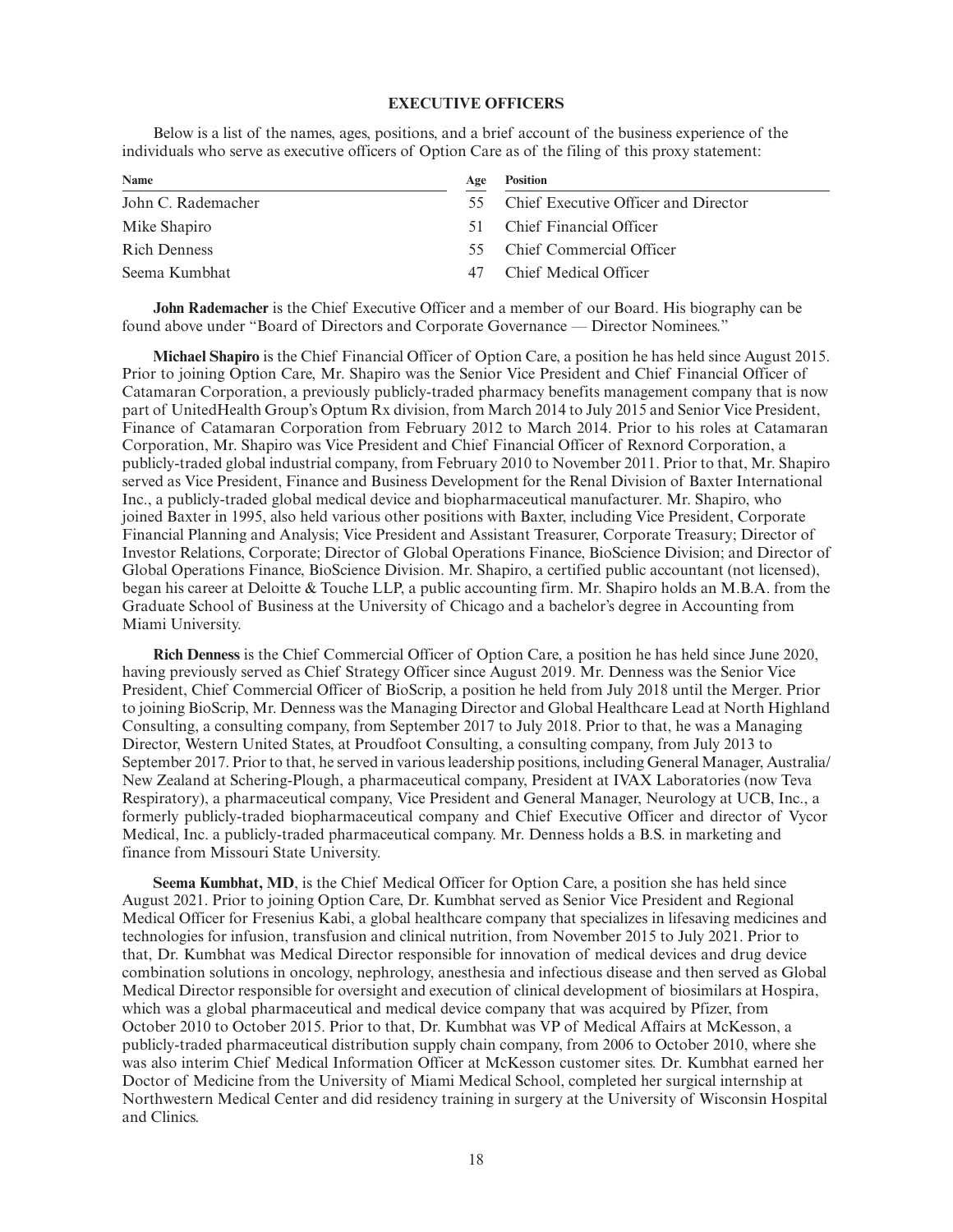### **EXECUTIVE AND DIRECTOR COMPENSATION**

#### **Compensation Discussion and Analysis (CD&A)**

*As used in this Compensation Discussion and Analysis (or CD&A) and the compensation tables that follow, the terms "Option Care Health," "Company," "our," "us," and "we" refer to Option Care Health, Inc., a Delaware Corporation.*

#### **Introduction**

This CD&A describes the material elements of compensation awarded to, earned by, or paid to each of our named executive officers ("NEOs"). The following table lists our NEOs for 2021.

| Name                                        | <b>Principal Position</b>                     |  |  |  |  |
|---------------------------------------------|-----------------------------------------------|--|--|--|--|
| John C. Rademacher                          | Chief Executive Officer, President & Director |  |  |  |  |
| Mike Shapiro                                | Chief Financial Officer                       |  |  |  |  |
| Harriet Booker $(1)$                        | Chief Operating Officer                       |  |  |  |  |
| <b>Rich Denness</b>                         | Chief Commercial Officer                      |  |  |  |  |
| Clifford Berman <sup><math>(2)</math></sup> | General Counsel                               |  |  |  |  |

(1) On March 25, 2022, Harriet Booker, Chief Operating Officer, notified the Company that she intends to resign from her COO position with the Company. The Company accepted her resignation on March 25, 2022. Ms. Booker will remain employed with the Company for a period of time to ensure a smooth transition.

(2) Clifford Berman, General Counsel, retired effective March 31, 2022.

In addition to describing the material elements of compensation awarded to, earned by, or paid to each of our NEOs for 2021, this CD&A describes our philosophy behind and objectives for executive compensation program, as well as the manner in which we award, and our NEOs earn, such compensation. This CD&A is also intended to supplement the data presented in the Summary Compensation Table and other compensation tables that follow the CD&A.

#### **Compensation Philosophy and Objectives**

Our philosophy is to align our executive compensation program with the interests of our stockholders by basing our more fundamental compensation decisions on financial objectives that our Board believes have a meaningful impact on long-term stockholder value. A significant goal of our executive compensation program is to help ensure that we hire and retain talented and experienced executives who are motivated to achieve our short-term and long-term corporate goals. Our executive compensation program is intended to serve the following purposes:

- To reward our NEOs for sustained financial and operating performance and strong leadership;
- To align our NEOs' interests with the interests of our stockholders thereby ensuring a focus on long-term value creation;
- To encourage our successful NEOs to remain with us for the long term; and
- To attract, retain and motivate a pipeline of strong internal successor candidates for our leadership positions.

Underpinning our compensation philosophy is the belief that we are a growth company with the potential to have a significant impact on the home and alternate site infusion services industry. Achieving that potential should result in value creation for our stockholders. Thus, we believe that management's incentives, our annual goals, and our longer-term goals set by our Compensation Committee and the Board should reflect that growth orientation.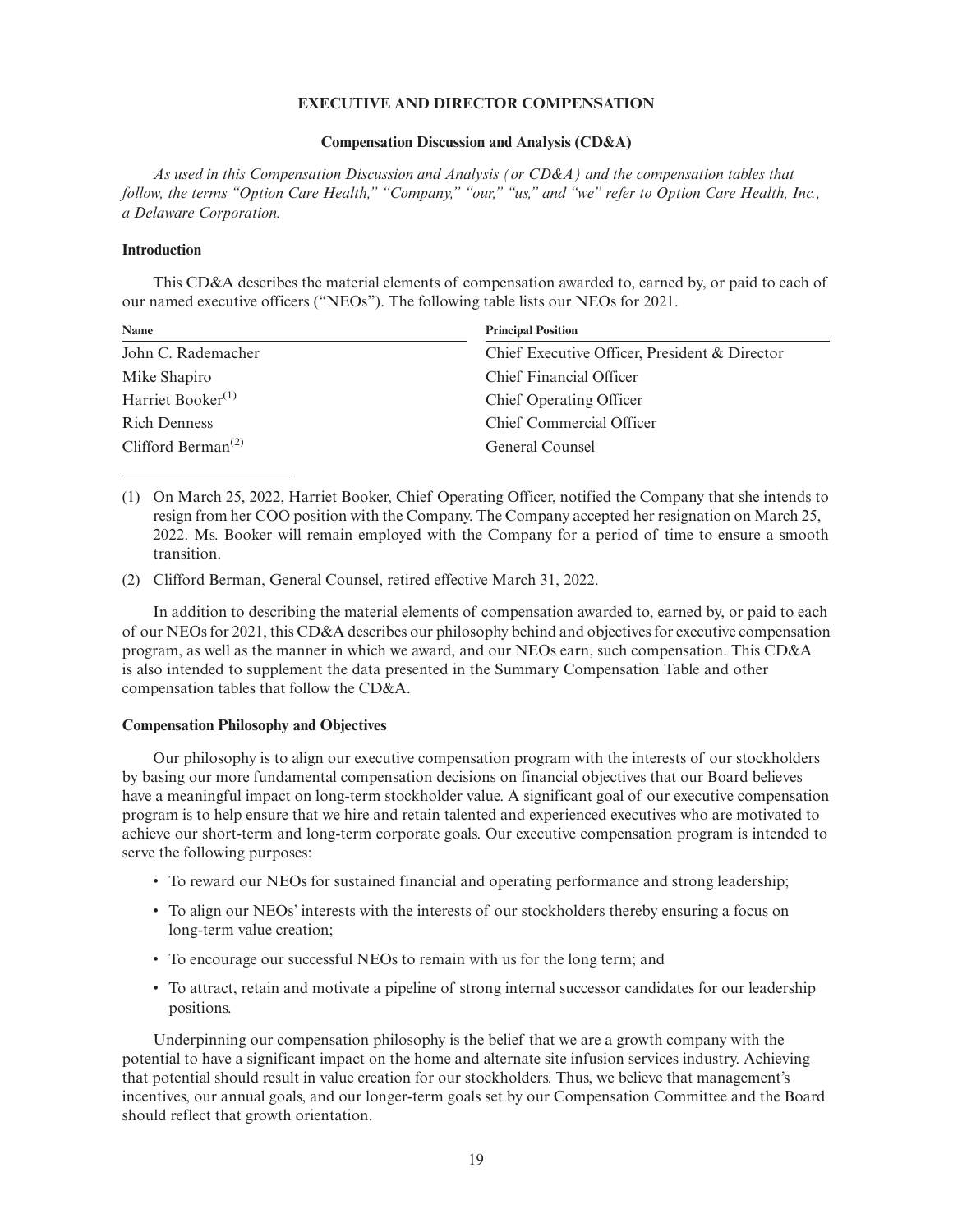#### **Compensation Strategy**

The Compensation Committee has numerous tools at its disposal to help Option Care Health accomplish its short- and long-term performance goals. The Compensation Committee generally chooses to utilize those tools as follows in its administration and oversight of our executive compensation program, taking into consideration among other things management's evaluation of our past performance and our future projected performance.

### *Peer Group Selection*

The Compensation Committee selects a peer group for compensation comparison purposes based on the Company's size, business, revenue, market capitalization and other factors.

### *Meaningful Portion of Compensation "At Risk"*

We believe in a strong link between NEO compensation and the Company's short-term and long-term financial performance. As such, we believe annual bonuses and long-term incentive compensation for our NEOs should be "at risk" or based upon Company performance and/or the satisfactory achievement of meaningful financial and other performance-related goals and objectives. Our compensation program is designed to align with stockholder value creation, with the objective of delivering strong returns to stockholders.

### *How Elements of Our Executive Compensation Program are Related to Each Other*

The various components of our compensation program are related but distinct and are designed to emphasize "pay-for-performance," with a meaningful portion of total compensation reflecting a risk aspect tied to our and our stockholders' long-term and short-term financial and strategic goals. Our compensation philosophy is designed to foster entrepreneurship at all levels of the organization and is focused on employee value and retention by making long-term, equity-based incentive opportunities a significant component of our executive compensation. The appropriate level for each compensation component is based in part, but not exclusively, on market data, internal equity and consistency, experience, and responsibilities, and other relevant considerations such as rewarding strong performance. The Compensation Committee has not adopted any formal or informal policies or guidelines for allocating compensation between long-term and currently paid out compensation, between cash and non-cash compensation, or among different forms of non-cash compensation. However, it is our intention that annual total compensation be calibrated to market median when target performance is achieved. Additionally, our focus on "at-risk" compensation ensures that if performance is below target, our executives' total compensation will be below market median, and if performance is above target, our executives will be rewarded with total compensation above market median.

### **2021 Compensation Program**

### **Independent Compensation Consultant**

The Compensation Committee retained Pearl Meyer to advise it on compensation practices for our NEOs, The Committee reviewed the independence of Pearl Meyer and will continue to do so annually in accordance with its charter, applicable SEC rules and Nasdaq listing requirements. After review and consultation with Pearl Meyer, the Committee determined that Pearl Meyer is independent, and that there is no conflict of interest resulting from retaining Pearl Meyer.

### **Peer Group**

In determining compensation, the Compensation Committee considers the compensation levels, programs and practices of certain companies in the healthcare industry in an attempt to ensure that our programs are market competitive. The Compensation Committee, in consultation with Pearl Meyer, considered several factors in selecting an industry-specific compensation peer group for our 2021 compensation program, including the company's size, business, revenue, market capitalization, and other factors. As a result, the Compensation Committee approved the following entities: Select Medical Holdings Corporation, LHC Group, Inc., Encompass Health Corporation, The Ensign Group, Inc., Amedisys,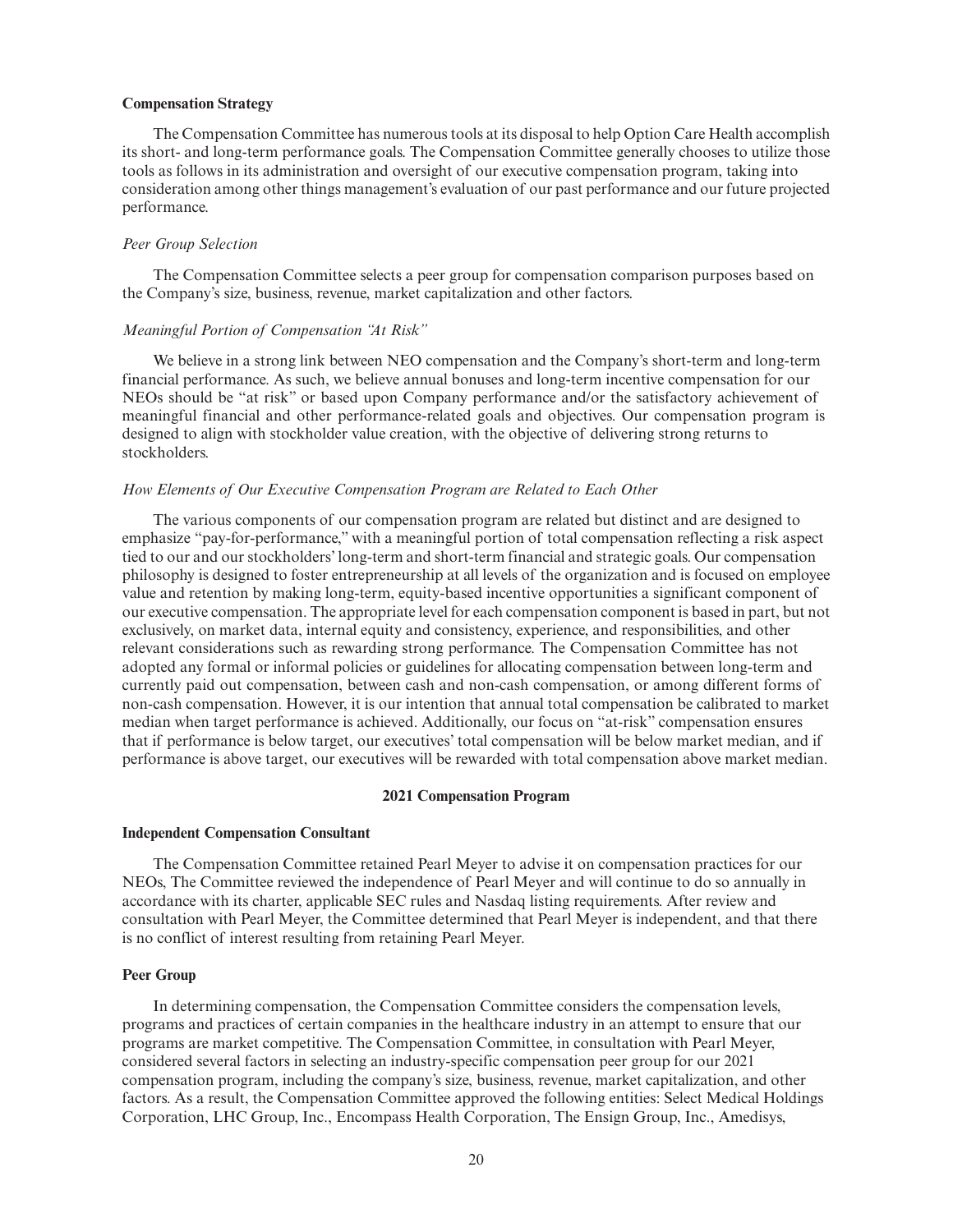Inc., Brookdale Senior Living Inc., Chemed Corporation, Acadia Healthcare Company, Inc., Surgery Partners, Inc., Magellan Health, Inc. and AMN Healthcare Services, Inc. As part of the Committee's normal annual Peer Group review process, the Committee approved the removal of Genesis Healthcare Inc. from the Peer Group, due to its continued poor business performance and delisting from NYSE, and its replacement with Magellan Health, Inc.

### **Consideration of Say-on-Pay Vote**

We hold an advisory stockholder vote on executive compensation (a "Say-on-Pay vote") every year, most recently in 2021, based on the preference expressed by our stockholders at our 2017 Annual Meeting. In the 2021 Say-on-Pay vote, approximately 100% of votes cast approved, on an advisory basis, the compensation for our NEOs. The Compensation Committee did not take any specific actions with respect to 2021 compensation decisions for our NEOs as a result of the 2021 Say-on-Pay vote. The Compensation Committee intends to continue to consider the results of future Say-on-Pay votes when making compensation decisions.

### **Elements of Executive Compensation for 2021**

Our executive compensation program in 2021 was comprised of three primary elements: base salary; annual incentive awards; and long-term equity compensation. Annual incentive awards and long-term equity compensation represent the performance-based elements of our compensation program. The performance goals tied to these compensation elements are flexible in application and can be tailored to meet our specific objectives. The amount of a specific NEO's annual incentive award for a performance period is intended to reflect that NEO's relative contribution to the Company in achieving or exceeding our annual goals, and the amount of an NEO's long-term incentive compensation is intended to reflect the NEO's expected contribution to the Company performance periods.

### *Base Salaries*

Each NEO's base salary is a fixed component of compensation each year for performing specific job duties and functions. Base salary is an integral component of our compensation and a crucial aspect of retaining top executive talent. The following table sets forth each NEO's annual base salary rate effective December 31, 2021. We note that as part of the annual review of executive compensation, NEO base salaries were adjusted in March 2021 to better align with the Peer Group's median base salary levels, as follows. Mr. Rademacher's base salary was increased from \$501,481 to \$700,000 placing him 22% below the Peer Group 50<sup>th</sup> percentile; Mr. Shapiro's base salary increased from \$393,976 to \$565,000; Ms. Booker's base salary increased from \$486,875 to \$585,000; Mr. Denness' base salary increased from \$369,000 to \$435,000; and Mr. Berman's base salary increased from \$301,357 to \$400,000.

| Name | <b>Annual Base</b><br><b>Salary Rate</b> |
|------|------------------------------------------|
|      |                                          |
|      |                                          |
|      |                                          |
|      |                                          |
|      |                                          |

## *Annual Incentive Awards*

We used adjusted EBITDA for the full year of 2021 as the sole performance measure for the Annual Bonus Plan. We established the following goals for adjusted EBITDA for the full year of 2021: threshold — \$245 million; target — \$262 million; and maximum — \$292 million. Under the 2021 Annual Bonus Plan, achievement levels between threshold and target would have resulted in payouts from 40% to 100% of target awards, and achievement levels between target and maximum would have resulted in payouts from 100% to 200% of target awards.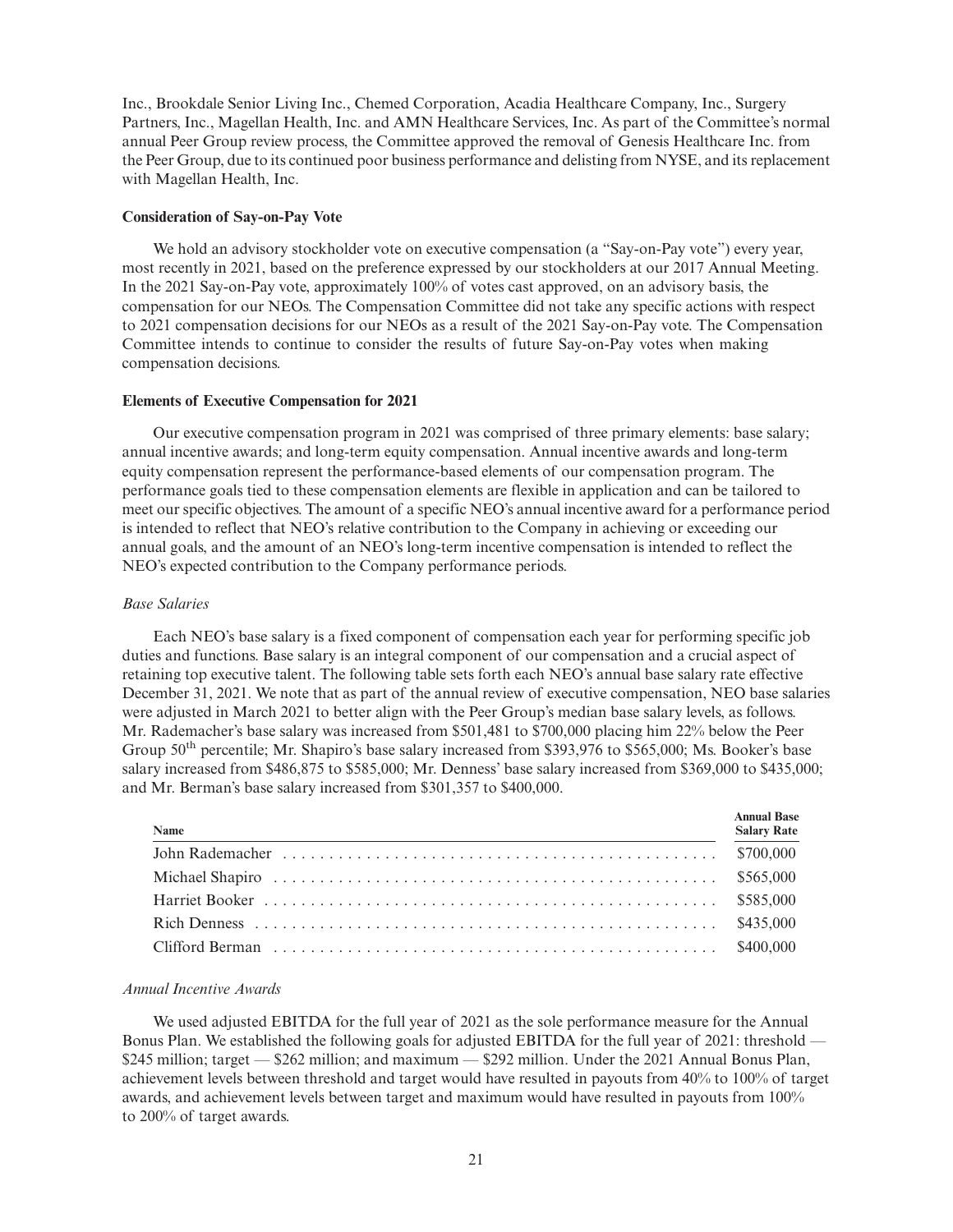Our actual adjusted EBITDA for the full year of 2021 was approximately \$289.8 million, resulting in achievement at 185% of the target goal under our 2021 Annual Bonus Plan.

#### *Total Payouts of Annual Bonuses for 2021*

For 2021, as described above, our NEOs were assigned target bonuses as a percentage of base salary (each as set forth in the table below) and due to the significant 2021 financial performance and adjusted EBITDA results, we paid total annual bonuses to each NEO as follows:

| Name | <b>Target Bonus</b><br>Percentage | <b>Target</b><br><b>Bonus</b><br><b>Amount</b> | <b>Actual Bonus</b><br><b>Amount</b> | жили<br>Percentage<br><b>Base Salary</b><br>Earned |
|------|-----------------------------------|------------------------------------------------|--------------------------------------|----------------------------------------------------|
|      | 130%                              | \$910,000                                      | \$1,638,000                          | 180%                                               |
|      | $90\%$                            | \$508,500                                      | \$915,300                            | 180%                                               |
|      | $90\%$                            | \$526.500                                      | \$947.700                            | 180%                                               |
|      | 80%                               | \$348,000                                      | \$626,400                            | 180%                                               |
|      | 65%                               | \$260,000                                      | 468,000<br>S.                        | 180%                                               |

**Actual**

### *Adjusted EBITDA*

As noted above, we used adjusted EBITDA as a performance measure under our annual incentive plan, which is not a measurement of financial performance under GAAP. Adjusted EBITDA, as defined by the Company, represents net income before net interest expense, income tax expense, depreciation and amortization, stock-based compensation expense, and restructuring, integration and other expenses. We believe that adjusted EBITDA provides useful information regarding the performance of our business operations and facilitates comparisons to our historical operating results. For a full reconciliation of adjusted EBITDA to the most comparable GAAP financial measure, please see the schedules to our earnings release for the full year 2021 filed on Form 8-K with the SEC on February 23, 2022.

### *Long-Term Equity Compensation*

Although we do not have a formal policy covering the grant of equity compensation awards to our NEOs, we believe that equity compensation provides our NEOs with a strong link to our long-term performance, creates an ownership culture, and helps to align the interests of our NEOs and our stockholders. Accordingly, the Compensation Committee (or the Board) periodically reviews the equity compensation of our NEOs and from time to time may grant awards as it deems appropriate.

# *Option Care Health, Inc. 2018 Equity Incentive Plan*

Our 2018 Equity Incentive Plan ("EIP") was approved at the annual meeting of BioScrip stockholders on May 3, 2018. Each of our NEOs is eligible to participate in the EIP, which allows for awards of incentive stock options, non-qualified stock options, stock appreciation rights, restricted stock units, stock grants, and performance units to key employees and directors. The Compensation Committee determines the size and vesting terms of all awards made under the EIP, and administers all other aspects of the plan. The Committee takes into account a number of factors when making awards under the EIP, including, among others, the eligible employee's expected contribution to the long-term success of the Company and information gathered by the Compensation Committee regarding compensation paid to similarly situated executives at companies in our compensation peer group.

The Compensation Committee and the Board approved two separate equity awards to our NEOs in 2021, in each case in order to further align such NEOs' interests with the interests of our stockholders. In February our NEOs received equity awards as part of their annual long-term incentive awards, and the Compensation Committee and the Board approved retention equity awards to Ms. Booker in August 2021 and to Messrs. Rademacher, Shapiro and Denness in October 2021. The 2021 retention equity awards were approved with the following target grant values: Mr. Rademacher — \$2,1000,000; Mr. Shapiro — \$1,100,000; Ms. Booker — \$2,500,000; and Mr. Denness — \$900,000. No retention equity award was made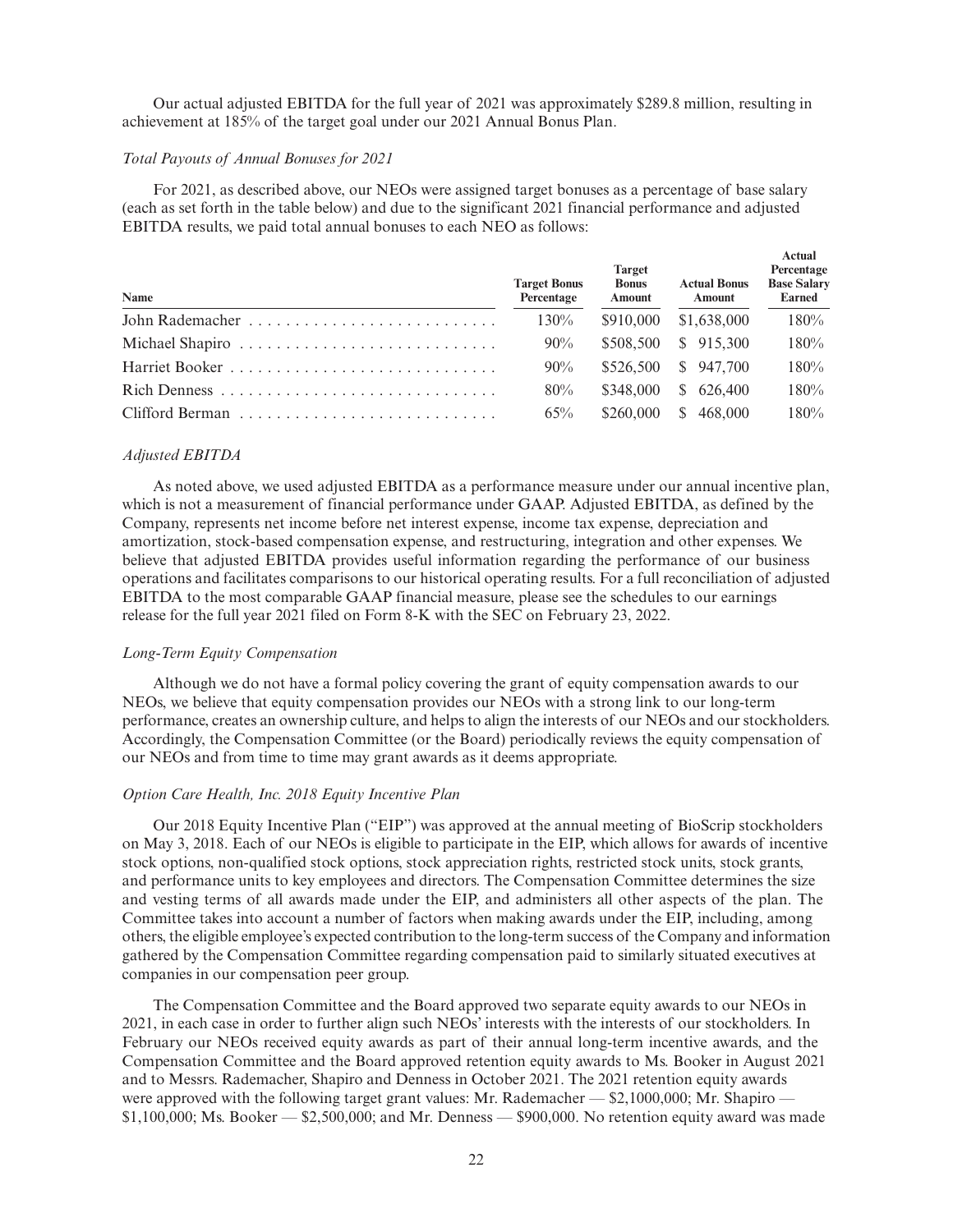to Mr. Berman due to his retirement in March 2022. The details of all equity awards granted in 2021 are shown in the *Grants of Plan-Based Awards in Fiscal Year 2021* table.

#### *HC Group Equity Incentives*

At the beginning of 2021, Mr. Rademacher, Mr. Shapiro, and Mr. Berman each had a meaningful indirect ownership stake in the Company through holdings in HC Group, which at the beginning of 2021 controlled a majority of our outstanding common stock. As of the end of December 2021, Madison Dearborn Partners, which owned fifty-one percent of HC Group, no longer held any ownership in HC Group and as a result, all equity incentives and ownership stakes held by Messrs. Rademacher, Shapiro, and Berman vested and were distributed. Messrs. Rademacher, Shapiro, and Berman had no outstanding ownership or equity in HC Group as of December 31, 2021.

### *Other Compensation*

In addition to base salary and annual and long-term performance-based compensation, our NEOs are also eligible for the following benefits on a similar basis as our other eligible employees:

- health, dental, and vision insurance;
- paid-time-off, including vacation, personal holidays, and sick days;
- life insurance and supplemental life insurance; and
- short-term and long-term disability insurance.

### *Retirement Benefits*

We maintain a  $401(k)$  retirement savings plan (" $401(k)$  Plan") under which all of our employees (including our NEOs) are eligible to participate. The 401(k) Plan includes a deferral feature under which a participant may elect to defer his or her compensation by up to the statutorily prescribed IRS limits.

Currently, we also match  $100\%$  of the participant contributions to the  $401(k)$  Plan up to  $4\%$  of the participant's annual eligible earnings. We believe that providing a vehicle for retirement savings through our 401(k) Plan, and making matching contributions, adds to the overall desirability of our executive compensation program and further incentivizes our NEOs in accordance with our compensation policies.

Other than the  $401(k)$  Plan, we do not maintain any pension plans or non-qualified deferred compensation plans for the benefit of our employees or other service providers.

#### **Compensation Changes for 2022**

In connection with Pearl Meyer's review of our compensation program, the Compensation Committee and, in the case of our Chief Executive Officer, the Board, approved the following changes to base salaries, target bonus opportunities and target equity awards for 2022. The changes to compensation were made to further align target compensation with the market median.

After receiving the Compensation Committee's recommendation (as approved on February 17, 2022), on February 21, 2022, the Board decided to increase the base salaries of our NEOs as follows: Mr. Rademacher's base salary to \$1,000,000; Mr. Shapiro's base salary to \$581,950; Ms. Booker's base salary to \$602,550; and Mr. Denness's base salary to \$448,050. No change was made to Mr. Berman's base salary due to his retirement in March 2022. Ms. Booker resigned as COO in March 2022 and will remain employed for a period of time following the filing of this proxy statement to assist in transition. This change to compensation brings our total compensation to be in line with the 50th percentile of compensation within our peer group.

The Compensation Committee and Board approved the target bonus opportunity for each of our NEOs. For 2022, our NEOs will have the following target bonus opportunities: Mr. Rademacher — 120% of base salary; Mr. Shapiro — 90% of base salary; Ms. Booker — 90% of base salary; Mr. Denness — 80% of base salary; and Mr. Berman — 65% of base salary. Bonuses for 2022 will be determined based on achievement of adjusted EBITDA.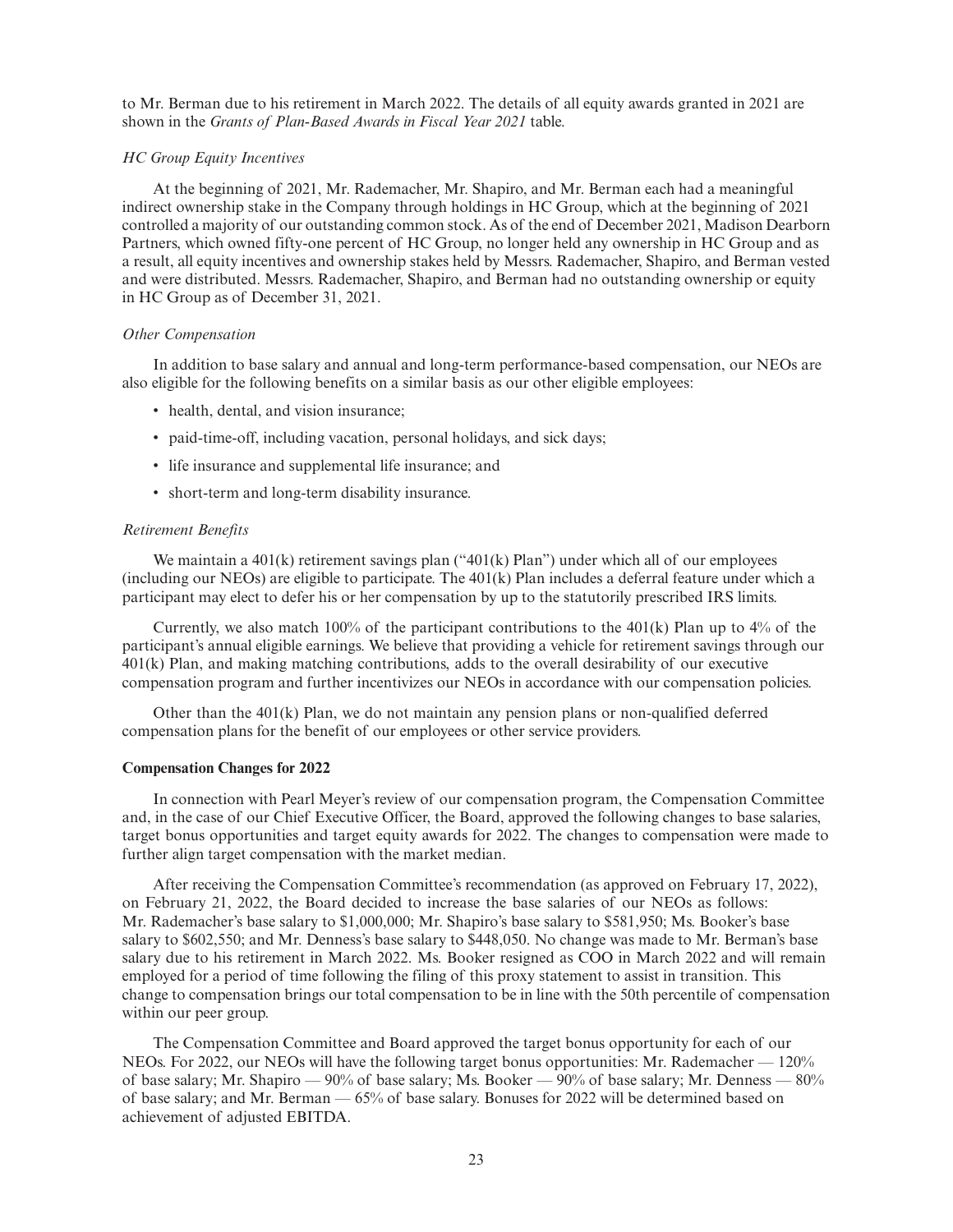In addition, 2022 equity awards were approved for each of our NEOs with the following target grant values: Mr. Rademacher — \$4,195,037; Mr. Shapiro — \$1,400,000; Ms. Booker — \$1,500,000; and Mr. Denness — \$900,000. No equity award was made to Mr. Berman due to his retirement in March 2022. These equity awards will be granted as follows: 50% in the form of performance stock units, 25% in the form of restricted stock units and 25% in the form of stock options.

As previously noted, Ms. Booker resigned as COO in March 2022, but will remain employed for a period of time following the filing of this proxy statement to assist in transition. As a result Ms. Booker will not be entitled to any portion of her 2022 bonus opportunity or 2022 equity award described above, though she will she will continue to receive her base salary and to vest in her other outstanding equity awards through her formal separation date.

### **Employment Agreements with NEOs**

The Company is party to an employment agreement with each of our NEOs.

#### *Employment Agreement with John Rademacher*

The Company is party to an employment agreement with Mr. Rademacher dated February 23, 2018. In the event of a termination of Mr. Rademacher's employment by the Company without Cause (or by Mr. Rademacher's resignation within 30 days following a Sale of the Company in which he is not retained in his current or comparable position at a principal work location within 75 miles of his principal work location at the time of such sale), he is entitled to continue to receive a cash amount equal to his base salary, payable in regular payroll installments, and to continue to participate in health benefit plans for senior executive employees (to the extent permitted under the terms of such plans and programs and such participation would not result in excise or other similar taxes payable by the Company) for a period of 18 months following such termination. Mr. Rademacher will also be entitled to payment of (i) any unpaid annual bonus earned for any completed fiscal year and a pro rata bonus for the fiscal year in which such termination occurs, which bonus will be payable in equal installments over the 18-month severance period on regular payroll dates.

Mr. Rademacher's employment agreement contains the following restrictive covenants: (i) a perpetual confidentiality provision that protects the Company's proprietary information, developments and other intellectual property, (ii) non-solicit covenants that prohibit him from actively soliciting the Company's employees, customers or suppliers during and for 18 months following employment, (iii) a non-compete covenant that prohibits him from competing against the Company during the term of his employment and for 18 months after employment.

#### *Employment Agreement with Michael Shapiro*

The Company is party to an employment agreement with Mr. Shapiro dated October 13, 2015. In the event of a termination of Mr. Shapiro's employment by the Company without Cause (or by Mr. Shapiro's resignation within 30 days following a Sale of the Company in which he is not retained in his current or comparable position at a principal work location within 75 miles of his principal work location at the time of such sale), he is entitled to continue to receive a cash amount equal to his base salary, payable in regular payroll installments, and to continue to participate in health benefit plans for senior executive employees (to the extent permitted under the terms of such plans and programs and such participation would not result in excise or other similar taxes payable by the Company) for a period of 12 months following such termination. Mr. Shapiro will also be entitled to payment of (i) any unpaid annual bonus earned for any completed fiscal year and (ii) a pro rata bonus for the fiscal year in which such termination occurs, which bonus will be payable in equal installments over the 12-month severance period on regular payroll dates.

Mr. Shapiro's employment agreement contains the following restrictive covenants: (i) a perpetual confidentiality provision that protects the Company's proprietary information, developments and other intellectual property, (ii) non-solicit covenants that prohibit him from actively soliciting the Company's employees, customers or suppliers during employment and for 12 months after employment, (iii) a noncompete covenant that prohibits him from competing against the Company during employment and for 12 months after employment.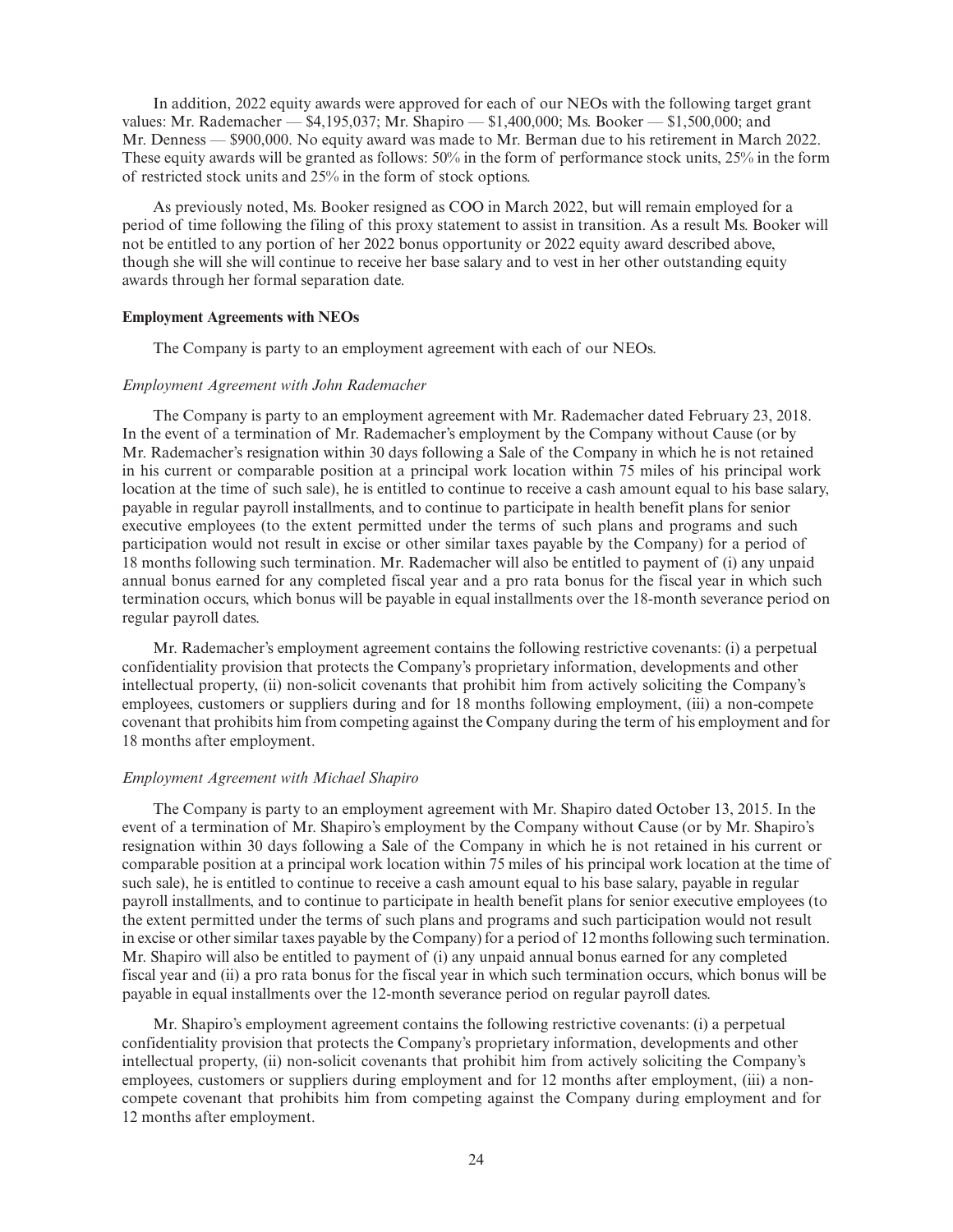### *Employment Agreement with Clifford Berman*

The Company is party to an employment agreement with Mr. Berman dated August 3, 2015. Under the agreement, in the event of a termination of Mr. Berman's employment by the Company without Cause (or by Mr. Berman's resignation within 30 days following a Sale of the Company in which he is not retained in his current or comparable position at a principal work location within 75 miles of his principal work location at the time of such sale), he is entitled to continue to receive a cash amount equal to his base salary, payable in regular payroll installments, and to continue to participate in health benefit plans for senior executive employees (to the extent permitted under the terms of such plans and programs and such participation would not result in excise or other similar taxes payable by the Company) for a period of 12 months following such termination. Mr. Berman will also be entitled to payment of (i) any unpaid annual bonus earned for any completed fiscal year and (ii) a pro rata bonus for the fiscal year in which such termination occurs, in each case, payable in equal installments over the 12-month severance period on regular payroll dates.

Mr. Berman's employment agreement contains the following restrictive covenants: (i) a perpetual confidentiality provision that protects the Company's proprietary information, developments and other intellectual property, (ii) non-solicit covenants that prohibit him from actively soliciting the Company's employees, customers or suppliers during and for 12 months following employment, (iii) a non-compete covenant that prohibits him from competing against the Company during the term of his employment and for 12 months after employment.

#### *Employment Agreement with Harriet Booker*

The Company entered into an employment agreement with Harriet Booker on June 3, 2019. If Ms. Booker's employment terminates without Cause, but not due to her death or disability, she will be entitled to receive severance benefits consisting of the sum of (i) her annual base salary plus a pro rata bonus for the fiscal year in which the termination occurs, payable until 12 months following date of termination, and (ii) a portion of her medical premium for 12 months.

#### *Employment Agreement with Rich Denness*

The Company entered into an employment agreement with Rich Denness on June 8, 2019. Additionally, if Mr. Denness's employment terminates by the company without Cause, but not due to death or disability, he will be entitled to receive a sum of (i) his annual base salary, plus (ii) a pro rata bonus for the fiscal year in which such termination occurs, payable in accordance with the normal payroll process until 12 months from the date of such termination, and (iii) a portion of his medical premium for 12 months.

The employment agreements for Messrs. Rademacher, Shapiro and Berman define "Cause" as any of the following: (i) commission of a felony or other crime involving moral turpitude, (ii) commission of any act or omission involving dishonesty, disloyalty or fraud with respect to the Company or its affiliates, (iii) reporting to work under the influence of alcohol or illegal drugs, the use of illegal drugs (whether or not at the workplace) or other repeated conduct causing the Company and its affiliates substantial public disgrace or substantial economic harm, (iv) substantial and repeated failure to perform duties as reasonably directed by his reporting officer or the Board, (v) any intentional act or omission aiding or abetting a competitor, supplier or customer of the Company or its affiliates to the material disadvantage of the Company or its affiliates, (vi) breach of fiduciary duty or willful misconduct with respect to the Company or its affiliates, or (vii) any other material breach of the employment agreement; provided that each NEO is entitled to notice and a 30 day opportunity to cure any act or omission (if curable) under clause (vii).

The employment agreements for Messrs. Rademacher, Shapiro and Berman define "Sale of the Company" as any transaction or series of transactions pursuant to which any Person or group of related Persons in the aggregate acquire(s) Equity Securities of the Company possessing the voting power (other than voting rights accruing only in the event of a default or breach) to elect Board members which, in the aggregate, control a majority of the votes on the Board (whether by merger, consolidation, reorganization, combination, sale or transfer of the Company's equity securities, security holder or voting agreement, proxy, power of attorney or otherwise).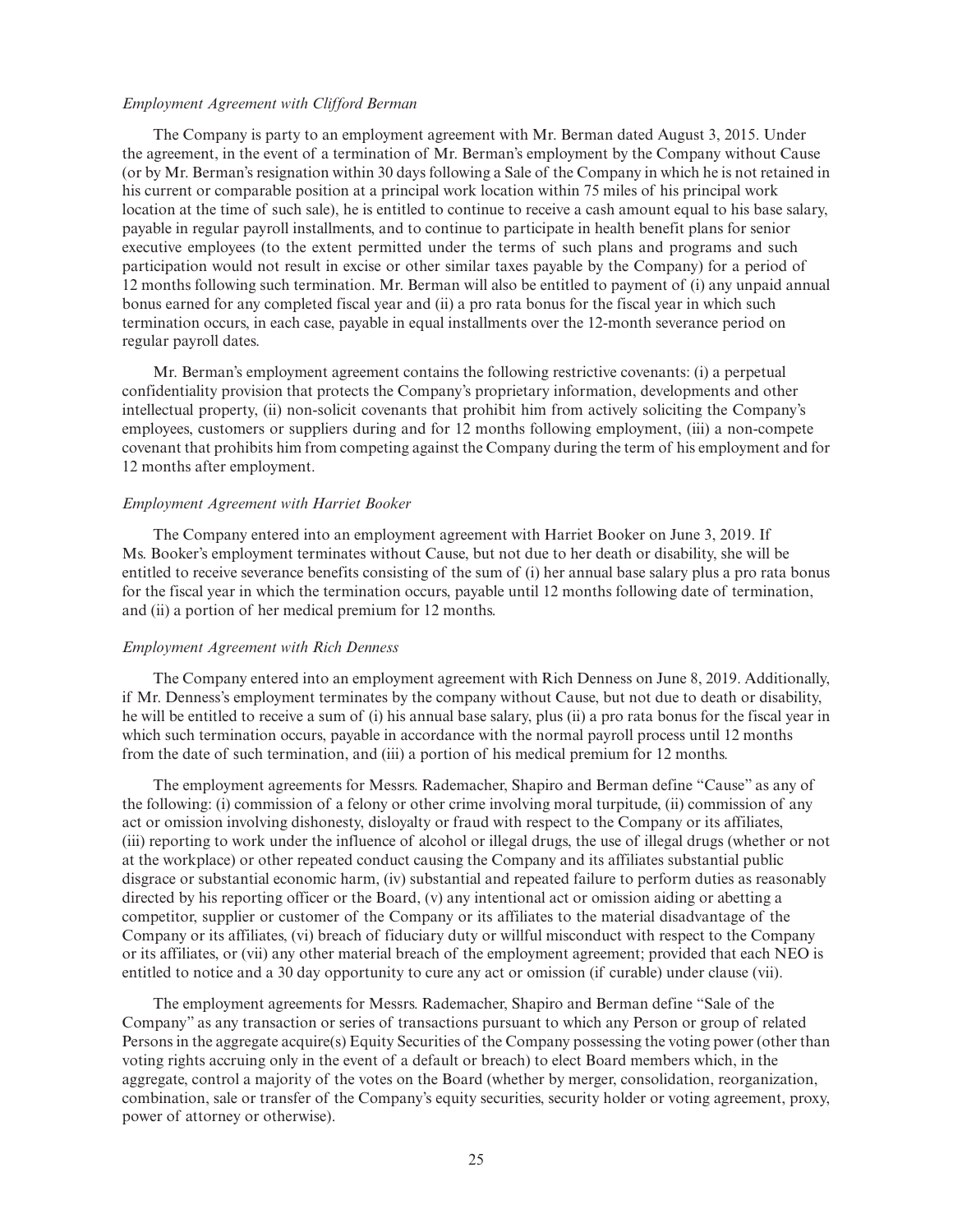The employment agreements for Ms. Booker and Mr. Denness define "Cause" as any of the following: (i) gross negligence, insubordination, or intentional misconduct in connection with the performance of duties, (ii) conviction of, or please of guilty or *nolo contendere* to, any felony or crime involving moral turpitude, (iii) violation of the Company's substance abuse policy, (iv) breach of any material provision of the employment agreement or any other agreement with the Company, which breach is not cured within 30 days following written notice from the Company, or (v) intentional or willful violation of any rule or regulation of any government agency, or self-regulatory body, applicable to the Company's business.

## **Anti-Hedging**

Our Insider Trading Policy, which covers all of our NEOs, prohibits buying or selling puts, calls, straddles, collars or other similar risk reduction devises on our securities.

## **Accounting Considerations**

We consider the accounting impact reflected in our financial statements when establishing the amounts and forms of executive compensation. The forms of compensation that we select are intended to be cost- efficient. We account for stock-based incentive compensation expense in accordance with Financial Accounting Standards Board Accounting Standards Codification Topic 718, *Compensation — Stock Compensation* ("ASC 718").

### **Tax Considerations; Deductibility of Compensation**

When setting executive compensation, we consider many factors, such as attracting and retaining executives and providing appropriate performance incentives. We also consider the after-tax cost to the Company in establishing executive compensation programs, both individually and in the aggregate, but tax deductibility is not our sole consideration. Section 162(m) of the Internal Revenue Code generally disallows a federal income tax deduction to public companies for annual compensation over \$1 million (per individual) paid to their chief executive officer, chief financial officer, and the next three most highly compensated executive officers (as well as certain other officers who were covered employees in years after 2016). The 2017 Tax Act eliminated most of the exceptions from the \$1 million deduction limit, except for certain arrangements in place as of November 2, 2017. As a result, most of the compensation payable to our NEOs in excess of \$1 million per person in a year will not be fully deductible.

## **Compensation Risk Assessment**

As a publicly-traded company, we are subject to SEC rules regarding risk assessment. Those rules require a publicly-traded company to determine whether any of its existing incentive compensation plans, programs, or arrangements create risks that are reasonably likely to have a material adverse effect on the company. We do not believe that our incentive compensation plans, programs, or arrangements create risks that are reasonably likely to have a material adverse effect on the Company.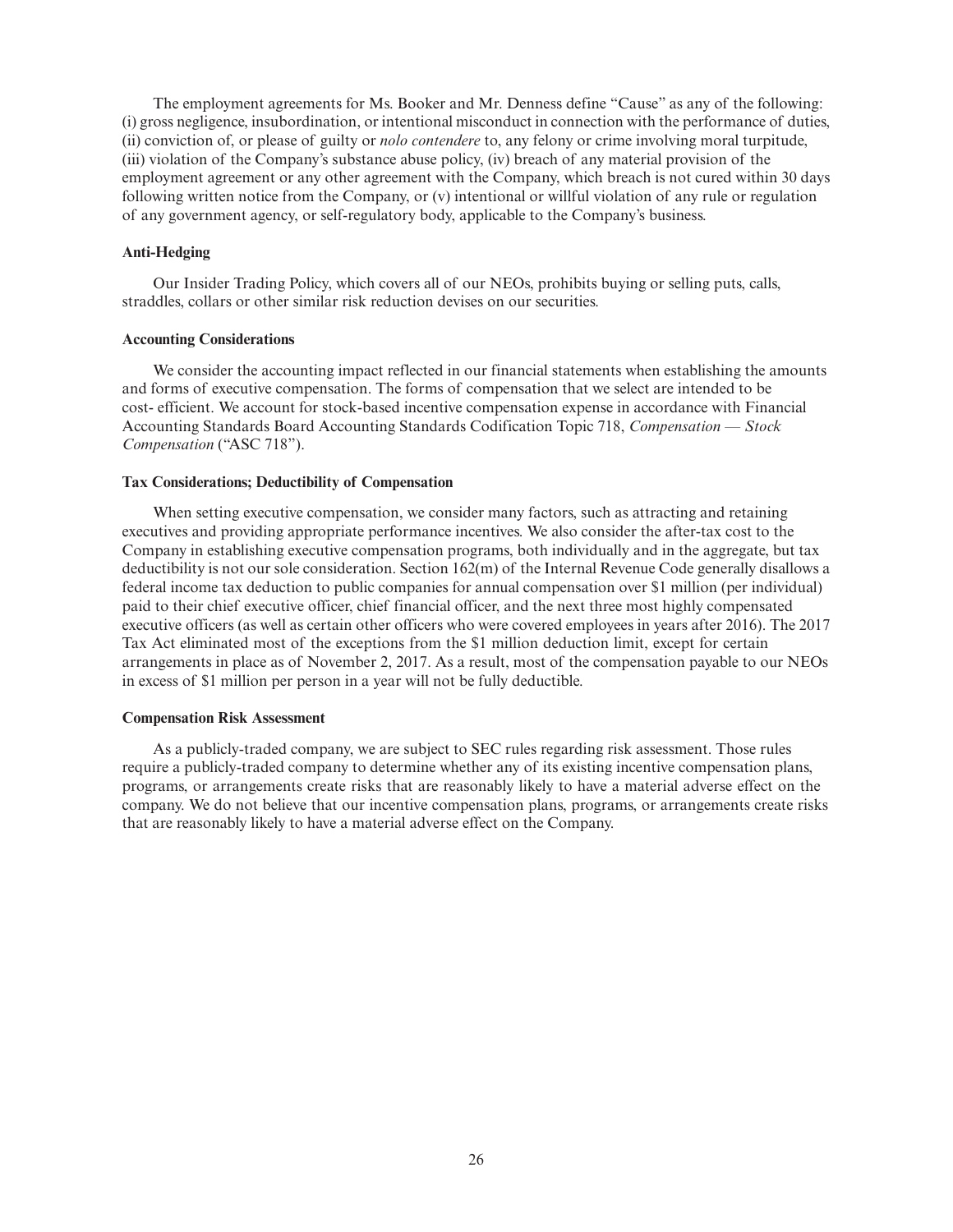# **COMPENSATION COMMITTEE REPORT**

The Compensation Committee has reviewed and discussed with management the Compensation Discussion and Analysis set forth above. Based on this review and discussion, the Compensation Committee has recommended to the Board of Directors that the Compensation Discussion and Analysis be included in this annual report.

*Compensation Committee*

John Arlotta David Golding Tim Sullivan Mark Vainisi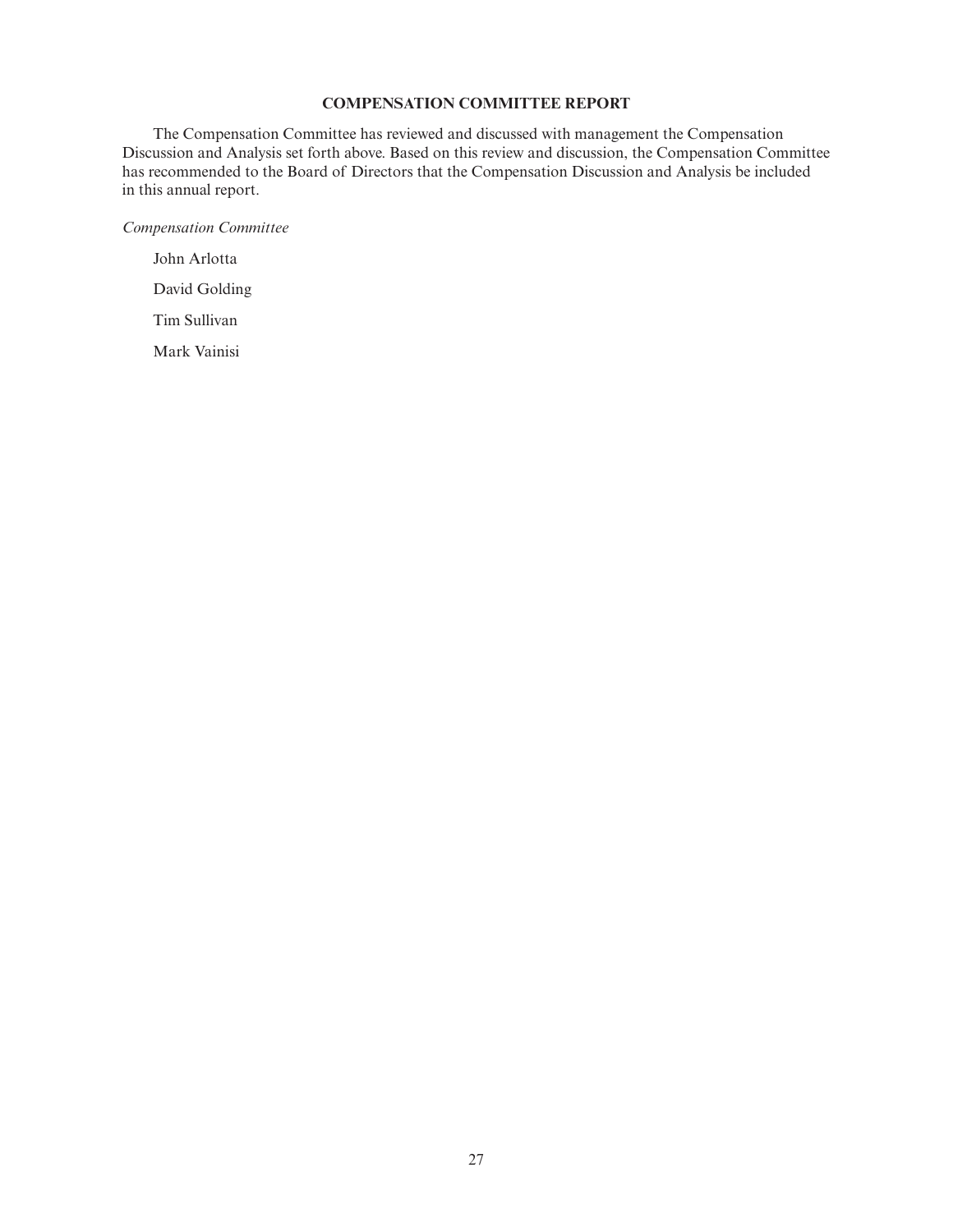## **EXECUTIVE COMPENSATION TABLES**

The following table summarizes the compensation of the NEOs for the years ended December 31, 2021, 2020, and 2019 in accordance with SEC reporting rules.

| <b>Name and Principal Position</b>             | Year | <b>Salary</b><br>$(S)^{(1)}$ | <b>Stock</b><br><b>Awards</b><br>$(S)^{(2)}$ | <b>Non-Equity</b><br><b>Incentive Plan</b><br>Compensation<br>$(S)^{(3)}$ | <b>All Other</b><br>Compensation<br>$(S)^{(4)}$ | <b>Total</b><br>$(\$)$ |
|------------------------------------------------|------|------------------------------|----------------------------------------------|---------------------------------------------------------------------------|-------------------------------------------------|------------------------|
| John C. Rademacher <sup>(5)(6)</sup>           | 2021 | 669,459                      | 6,100,000                                    | 626,852                                                                   | 11,200                                          | 7,407,510              |
| Chief Executive Officer, President &           |      |                              |                                              |                                                                           |                                                 |                        |
| Director                                       | 2020 | 499,600                      |                                              | 183,469                                                                   | 11,102                                          | 694,171                |
|                                                | 2019 | 486,510                      |                                              | 358,469                                                                   | 11,200                                          | 856,179                |
| Michael Shapiro $(6)$<br>.                     | 2021 | 538,689                      | 2,300,000                                    | 431,798                                                                   | 11,200                                          | 3,281,687              |
| Chief Financial Officer                        | 2020 | 392,498                      |                                              | 129,216                                                                   | 11,200                                          | 532,914                |
|                                                | 2019 | 382,565                      |                                              | 246,716                                                                   | 11,013                                          | 640,294                |
| Harriet Booker <sup>(7)</sup><br>.             | 2021 | 569,904                      | 3,900,000                                    | 533,615                                                                   | 11,200                                          | 5,014,719              |
| Chief Operating Officer                        | 2020 | 485,048                      | 800,000                                      | 897,417                                                                   | 11,187                                          | 2,193,652              |
|                                                | 2019 | 438,077                      | 382,628                                      | 289,220                                                                   |                                                 | 1,109,925              |
| Rich Denness <sup>(8)</sup><br>.               | 2021 | 424,846                      | 1,650,000                                    | 332,100                                                                   | 11,200                                          | 2,418,146              |
| Chief Strategy Officer                         | 2020 | 367,615                      | 600,000                                      | 749,250                                                                   | 8,830                                           | 1,725,695              |
|                                                | 2019 | 360,000                      | 336,448                                      | 221,658                                                                   |                                                 | 918,106                |
| Clifford Berman <sup><math>(6)(7)</math></sup> | 2021 | 384,824                      | 400,000                                      | 189,855                                                                   | 9,912                                           | 984,592                |
| General Counsel                                | 2020 | 300,227                      |                                              | 64,314                                                                    | 8,555                                           | 373,095                |
|                                                | 2019 | 294,007                      |                                              | 134,314                                                                   | 10,052                                          | 438,373                |

(1) Amounts reflect base salary earned in the year, including any amounts voluntarily deferred under our qualified 401(k) plan and any nonqualified deferred compensation plan.

(2) Amounts reflect the aggregate grant date fair value of stock awards granted in the year computed in accordance with ASC 718. A discussion of the assumptions used in computing the grant date fair values may be found in the "*Stock Based Incentive Compensation*" section on page 53 included in the audited financial statements contained in the Company's Annual Report on Form 10-K for the year ended December 31, 2021. For awards with a service-based vesting condition, the Company recognizes expense on a straight-line basis over the service period of the award. For awards with performancebased vesting conditions, the Company recognizes expense when it is probable that the performance conditions will be met. Consistent with SEC reporting rules, stock awards are reported in the year of grant.

(3) Amounts reflect annual cash incentive awards received by the NEOs, as described in "*Compensation Discussion and Analysis — 2021 Compensation Program — Elements of Executive Compensation for 2021 — Annual Bonus Plans*" in the CD&A above.

- (4) Amounts for 2021 reflect matching contributions under the Company's retirement plan.
- (5) Mr. Rademacher serves on the Board, but is not paid additional compensation for such service.
- (6) Messrs. Rademacher, Shapiro, and Berman were appointed to their respective positions on August 6, 2019 and were not previously employed by the Company.
- (7) Ms. Booker served as an executive officer before and after the Merger; therefore, the table reflects compensation for 2019 both before and after the Merger.
- (8) Mr. Denness served as an executive officer before and after the Merger; therefore, the table reflects compensation for 2019 both before and after the Merger.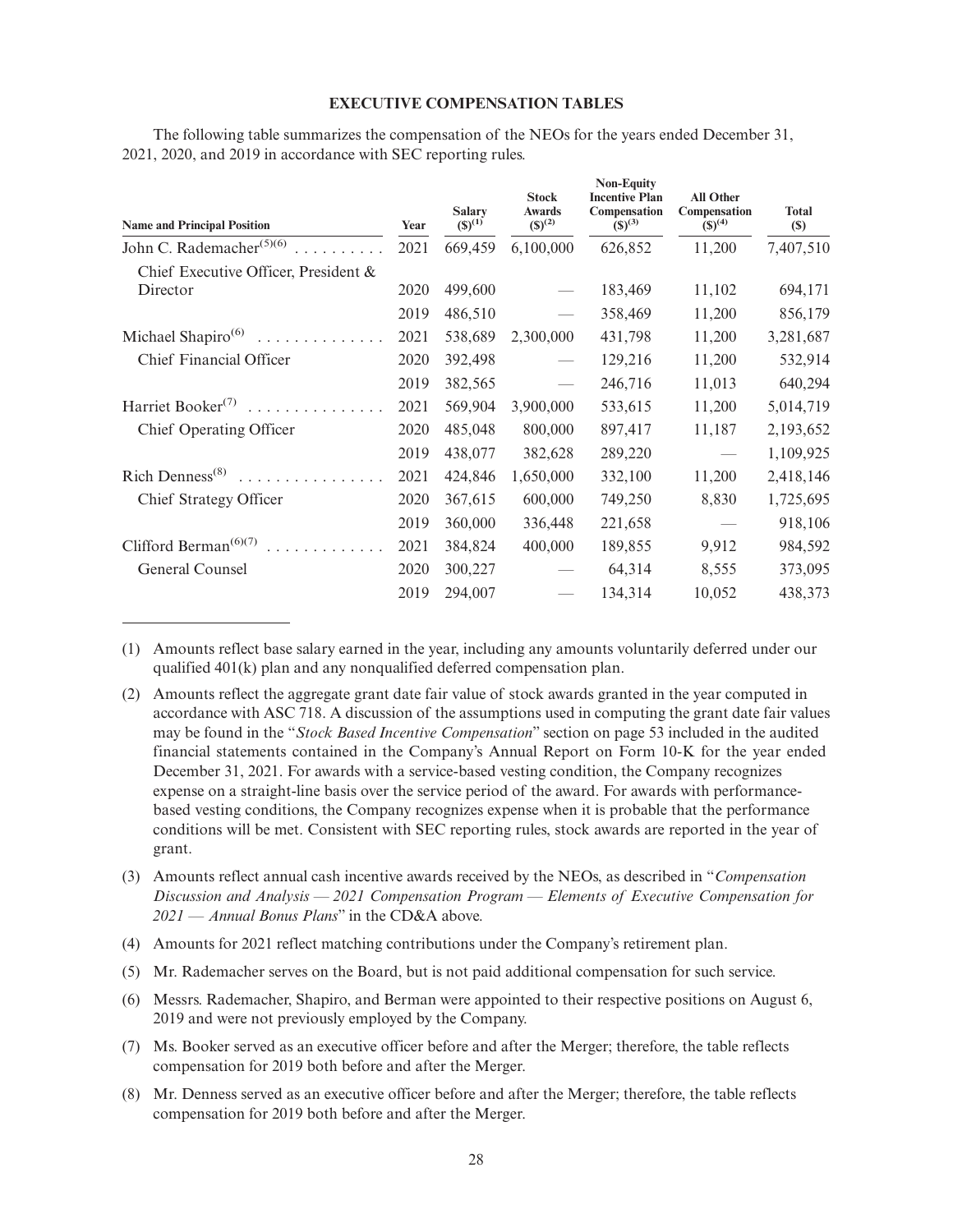# **Grants of Plan-Based Awards in Fiscal Year 2021**

The following table provides information regarding annual bonuses and equity plan awards granted to our NEOs in 2021.

|                                   |                                        |                   | <b>Estimated Future</b><br><b>Payouts Under Non</b><br><b>Equity Incentive</b><br>Plan Awards <sup><math>(2)</math></sup> |         |                                                                           | <b>Estimated Future</b><br><b>Payouts Under</b><br><b>Equity Incentive</b><br>Plan Awards <sup><math>(2)</math></sup> |        |                 | All<br>Other<br>Awards:<br><b>Number</b><br>of<br><b>Shares</b><br>of Stock | Grant<br>Date Fair<br>Value of<br><b>Stock</b><br>and<br>Option |
|-----------------------------------|----------------------------------------|-------------------|---------------------------------------------------------------------------------------------------------------------------|---------|---------------------------------------------------------------------------|-----------------------------------------------------------------------------------------------------------------------|--------|-----------------|-----------------------------------------------------------------------------|-----------------------------------------------------------------|
| Name                              | Award Type <sup>(1)</sup>              | <b>Grant Date</b> | (\$)                                                                                                                      | (S)     | Threshold Target Maximum Threshold Target Maximum or Units<br><b>(\$)</b> | <b>(\$)</b>                                                                                                           | $(S)$  | <b>(\$)</b>     | (# )                                                                        | Awards<br>$(S)^{(3)}$                                           |
| John C. Rademacher                | Annual Incentive                       |                   | 364,000                                                                                                                   | 910,000 | 1,820,000                                                                 |                                                                                                                       |        |                 |                                                                             |                                                                 |
|                                   | Restricted Stock Units <sup>(4)</sup>  | 2/23/2021         |                                                                                                                           |         |                                                                           |                                                                                                                       |        |                 |                                                                             | 52,716 1,000,000                                                |
|                                   | Restricted stock Units <sup>(5)</sup>  | 10/26/2021        |                                                                                                                           |         |                                                                           |                                                                                                                       |        |                 | 31,216                                                                      | 840,000                                                         |
|                                   | Stock Options <sup>(6)</sup>           | 2/23/2021         |                                                                                                                           |         |                                                                           |                                                                                                                       |        |                 |                                                                             | 103,184 1,000,000                                               |
|                                   | Stock Options <sup>(7)</sup>           | 10/26/2021        |                                                                                                                           |         |                                                                           |                                                                                                                       |        |                 |                                                                             | 90,918 1,260,000                                                |
|                                   | Performance Stock Units <sup>(8)</sup> | 2/23/2021         |                                                                                                                           |         |                                                                           | 52,716                                                                                                                |        | 105,432 210,864 |                                                                             | 2,000,000                                                       |
| Michael Shapiro<br>$\sim 10^{-1}$ | Annual Incentive                       |                   | 203,400                                                                                                                   |         | 508,500 \$1,017,000                                                       |                                                                                                                       |        |                 |                                                                             |                                                                 |
|                                   | Restricted Stock Units <sup>(4)</sup>  | 2/23/2021         |                                                                                                                           |         |                                                                           |                                                                                                                       |        |                 | 15,816                                                                      | 300,000                                                         |
|                                   | Restricted Stock Units <sup>(5)</sup>  | 10/21/2021        |                                                                                                                           |         |                                                                           |                                                                                                                       |        |                 | 17,088                                                                      | 440,000                                                         |
|                                   | Stock Options <sup>(6)</sup>           | 2/23/2021         |                                                                                                                           |         |                                                                           |                                                                                                                       |        |                 | 30,956                                                                      | 300,000                                                         |
|                                   | Stock Options <sup>(7)</sup>           | 10/21/2021        |                                                                                                                           |         |                                                                           |                                                                                                                       |        |                 | 49,357                                                                      | 660,000                                                         |
|                                   | Performance Stock Units <sup>(8)</sup> | 2/23/2021         |                                                                                                                           |         |                                                                           | 15,816                                                                                                                | 31,632 | 63,264          |                                                                             | 600,000                                                         |
| Harriet Booker                    | Annual Incentive                       |                   |                                                                                                                           |         | 210,600 526,500 1,053,000                                                 |                                                                                                                       |        |                 |                                                                             |                                                                 |
|                                   | Restricted Stock Units <sup>(4)</sup>  | 2/23/2021         |                                                                                                                           |         |                                                                           |                                                                                                                       |        |                 | 18,452                                                                      | 350,000                                                         |
|                                   | Restricted Stock Units <sup>(5)</sup>  | 8/19/2021         |                                                                                                                           |         |                                                                           |                                                                                                                       |        |                 | 45,393                                                                      | 1,000,000                                                       |
|                                   | Stock Options <sup>(6)</sup>           | 2/23/2021         |                                                                                                                           |         |                                                                           |                                                                                                                       |        |                 | 36,116                                                                      | 350,000                                                         |
|                                   | Stock Options <sup>(7)</sup>           | 8/19/2021         |                                                                                                                           |         |                                                                           |                                                                                                                       |        |                 | 125,974                                                                     | 1,500,000                                                       |
|                                   | Performance Stock Units <sup>(8)</sup> | 2/23/2021         |                                                                                                                           |         |                                                                           | 18,452                                                                                                                | 36,904 | 73,808          |                                                                             | 700,000                                                         |
| Rich Denness                      | Annual Incentive                       |                   | 139,200 348,000                                                                                                           |         | 696,000                                                                   |                                                                                                                       |        |                 |                                                                             |                                                                 |
|                                   | Restricted Stock Units <sup>(4)</sup>  | 2/23/2021         |                                                                                                                           |         |                                                                           |                                                                                                                       |        |                 | 9,888                                                                       | 187,500                                                         |
|                                   | Restricted Stock Units(5)              | 10/21/2021        |                                                                                                                           |         |                                                                           |                                                                                                                       |        |                 | 13,981                                                                      | 360,000                                                         |
|                                   | Stock Options <sup>(6)</sup>           | 2/23/2021         |                                                                                                                           |         |                                                                           |                                                                                                                       |        |                 | 19,348                                                                      | 187,500                                                         |
|                                   | Stock Options <sup>(7)</sup>           | 10/21/2021        |                                                                                                                           |         |                                                                           |                                                                                                                       |        |                 | 40,383                                                                      | 540,000                                                         |
|                                   | Performance Stock Units <sup>(8)</sup> | 2/23/2021         |                                                                                                                           |         |                                                                           | 9,886                                                                                                                 | 19,772 | 39,544          |                                                                             | 375,000                                                         |
| Clifford Berman                   | Annual Incentive                       |                   | 104,000                                                                                                                   | 260,000 | 520,000                                                                   |                                                                                                                       |        |                 |                                                                             |                                                                 |
|                                   | Restricted Stock Units <sup>(4)</sup>  | 2/23/2021         |                                                                                                                           |         |                                                                           |                                                                                                                       |        |                 | 5,272                                                                       | 100,000                                                         |
|                                   | Stock Options <sup>(6)</sup>           | 2/23/2021         |                                                                                                                           |         |                                                                           |                                                                                                                       |        |                 | 10,320                                                                      | 100,000                                                         |
|                                   | Performance Stock Units <sup>(8)</sup> | 2/23/2021         |                                                                                                                           |         |                                                                           | 5,272                                                                                                                 | 10,544 | 21,088          |                                                                             | 200,000                                                         |

(1) The equity awards were granted under the EIP. The cash awards were granted under our Annual Bonus Plan.

(3) The grant date fair value of each equity award was computed in accordance with ASC 718. A discussion of the assumptions used in computing the grant date fair values may be found in the "Stock Based

<sup>(2)</sup> These columns show cash bonus awards granted under our Annual Bonus Plan to the NEOs in 2021. See *"Compensation Discussion and Analysis — 2021 Compensation Program — Elements of Executive Compensation for 2021 — Annual Bonus Plans"* for additional information with respect to these amounts. The amounts reported in the table represent the threshold, target, and maximum cash bonus award guidelines established by the Compensation Committee.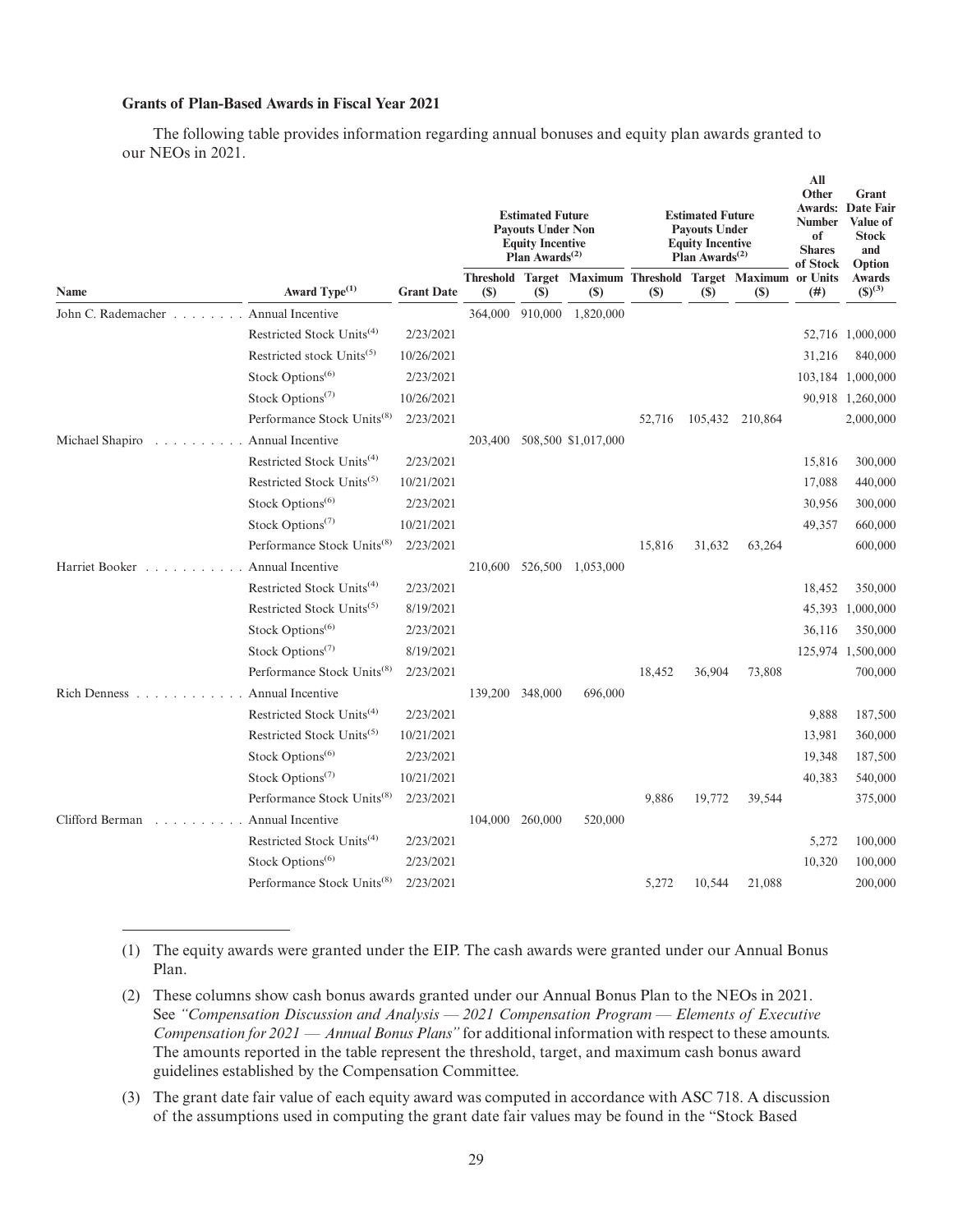Incentive Compensation" section on page 53 included in the audited financial statements contained in the Company's Annual Report on Form 10-K for the year ended December 31, 2021.

- (4) Reflects time-based restricted stock units granted under the EIP in 2021. Vesting generally occurs as follows: 50% on the second anniversary of the grant date and 25% on each of the third and fourth anniversaries of the grant date.
- (5) Reflects time-based restricted stock units granted under the EIP in 2021. Vesting for these retention awards will occur 100% on the third anniversary of the grant date.
- (6) Reflects time-based stock options granted under the EIP in March 2021. Vesting generally occurs as follows: 50% on the second anniversary of the grant date and 25% on each of the third and fourth anniversaries of the grant date.
- (7) Reflects time-based stock options granted under the EIP in March 2021. Vesting for these retention awards will occur 100% on the third anniversary of the grant date.
- (8) Reflects performance-based stock units granted under the EIP in February 2021. Vesting for the performance-based stock units occurs based on the 2-year average for the performance metrics, after the third anniversary of the grant date. The performance metrics for 2021 are a) the 2-Yr Avg. Cash Flow from Operations Growth Rate, and b) the 2-Yr Avg. Combined Revenue Growth % and EBITDA Growth Rate, each weighted at 50% of the performance-based stock unit grant value.

#### **Outstanding Equity Awards at Fiscal Year-End**

The following table summarizes equity awards in respect of the Company's common stock held by our NEOs as of December 31, 2021.

| Option Awards <sup>(1)</sup>                      |                                                                                                                    |                                                                                                               |                                                                                                                                                                         |                                           |                                     |                                                                                                        | Stock Awards <sup>(2)</sup>                                                                                                      |                                                                                                                                                                                  |                                                                                                                                                                                                                           |  |
|---------------------------------------------------|--------------------------------------------------------------------------------------------------------------------|---------------------------------------------------------------------------------------------------------------|-------------------------------------------------------------------------------------------------------------------------------------------------------------------------|-------------------------------------------|-------------------------------------|--------------------------------------------------------------------------------------------------------|----------------------------------------------------------------------------------------------------------------------------------|----------------------------------------------------------------------------------------------------------------------------------------------------------------------------------|---------------------------------------------------------------------------------------------------------------------------------------------------------------------------------------------------------------------------|--|
| Name                                              | Number of<br><b>Securities</b><br>Underlying<br><b>Unexercised</b><br><b>Options</b><br>(# )<br><b>Exercisable</b> | Number of<br><b>Securities</b><br>Underlying<br><b>Unexercised</b><br><b>Options</b><br>(# )<br>Unexercisable | <b>Equity</b><br><b>Incentive</b><br>Plan<br>Awards:<br>Number of<br><b>Securities</b><br>Underlying<br><b>Unexercised</b><br><b>Unearned</b><br><b>Options</b><br>(# ) | Option<br><b>Exercise</b><br>Price<br>(S) | Option<br><b>Expiration</b><br>Date | <b>Number</b><br>of Shares<br>or Units<br>of Stock<br>That<br><b>Have Not</b><br><b>Vested</b><br>(# ) | <b>Market</b><br>Value of<br><b>Shares</b> or<br><b>Units of</b><br><b>Stock That</b><br><b>Have Not</b><br><b>Vested</b><br>(S) | <b>Equity</b><br><b>Incentive Plan</b><br>Awards:<br>Number of<br>Unearned<br><b>Shares, Units</b><br>or Other<br><b>Rights That</b><br><b>Have Not</b><br><b>Vested</b><br>(# ) | <b>Equity</b><br><b>Incentive Plan</b><br>Awards:<br><b>Market</b> or<br><b>Payout Value</b><br>of Unearned<br><b>Shares</b> , Units<br>or Other<br><b>Rights That</b><br><b>Have Not</b><br><b>Vested</b><br><b>(\$)</b> |  |
| John C. Rademacher                                |                                                                                                                    | $103,184^{(4)}$                                                                                               |                                                                                                                                                                         | 18.97                                     | 2/23/2031                           |                                                                                                        | 52,716 <sup>(9)</sup> 1,499,243                                                                                                  | $210,864^{(14)}$                                                                                                                                                                 | 5,996,972                                                                                                                                                                                                                 |  |
|                                                   |                                                                                                                    | $90,918^{(5)}$                                                                                                |                                                                                                                                                                         | 26.91                                     | 10/26/2031                          | $31,216^{(10)}$                                                                                        | 887,783                                                                                                                          |                                                                                                                                                                                  |                                                                                                                                                                                                                           |  |
| Michael Shapiro<br>.                              |                                                                                                                    | $30,956^{(4)}$                                                                                                |                                                                                                                                                                         | 18.97                                     | 2/23/2031                           | $15,816^{(9)}$                                                                                         | 449,807                                                                                                                          | $63,264^{(14)}$                                                                                                                                                                  | 1,799,228                                                                                                                                                                                                                 |  |
|                                                   |                                                                                                                    | $49,357^{(6)}$                                                                                                |                                                                                                                                                                         | 25.75                                     | 10/21/2031 17,088 <sup>(11)</sup>   |                                                                                                        | 485,983                                                                                                                          |                                                                                                                                                                                  |                                                                                                                                                                                                                           |  |
| Harriet Booker                                    | $29,249^{(3)}$                                                                                                     |                                                                                                               |                                                                                                                                                                         | 10.12                                     | 11/28/2024                          |                                                                                                        |                                                                                                                                  |                                                                                                                                                                                  |                                                                                                                                                                                                                           |  |
|                                                   |                                                                                                                    | $57,748^{(7)}$                                                                                                |                                                                                                                                                                         | 13.34                                     |                                     | 3/9/2030 29,988 <sup>(12)</sup>                                                                        | 852,859                                                                                                                          |                                                                                                                                                                                  |                                                                                                                                                                                                                           |  |
|                                                   |                                                                                                                    | $36,116^{(4)}$                                                                                                |                                                                                                                                                                         | 18.97                                     | 2/23/2031                           | $18,452^{(9)}$                                                                                         | 524,775                                                                                                                          | $73,808^{(14)}$                                                                                                                                                                  | 2,099,100                                                                                                                                                                                                                 |  |
|                                                   |                                                                                                                    | $125,974^{(8)}$                                                                                               |                                                                                                                                                                         | 22.03                                     | 8/19/2031                           | $45,393^{(13)}$ 1,290,977                                                                              |                                                                                                                                  |                                                                                                                                                                                  |                                                                                                                                                                                                                           |  |
| $\mathsf{Rich} \mathsf{Dennes} \dots \dots \dots$ | $10,965^{(3)}$                                                                                                     |                                                                                                               |                                                                                                                                                                         | 10.56                                     | 8/1/2028                            |                                                                                                        |                                                                                                                                  |                                                                                                                                                                                  |                                                                                                                                                                                                                           |  |
|                                                   |                                                                                                                    | $43,312^{(7)}$                                                                                                |                                                                                                                                                                         | 13.34                                     |                                     | 3/9/2030 22,492 <sup>(12)</sup>                                                                        | 639,672                                                                                                                          |                                                                                                                                                                                  |                                                                                                                                                                                                                           |  |
|                                                   |                                                                                                                    | $19,348^{(4)}$                                                                                                |                                                                                                                                                                         | 18.97                                     | 2/23/2031                           | 9,888 <sup>(9)</sup>                                                                                   | 281,215                                                                                                                          | $39,544^{(14)}$                                                                                                                                                                  | 1,124,631                                                                                                                                                                                                                 |  |
|                                                   |                                                                                                                    | $40,383^{(6)}$                                                                                                |                                                                                                                                                                         | 22.03                                     | 10/21/2031                          | $13,981^{(11)}$                                                                                        | 397,620                                                                                                                          |                                                                                                                                                                                  |                                                                                                                                                                                                                           |  |
| Clifford Berman                                   |                                                                                                                    | $10,320^{(4)}$                                                                                                |                                                                                                                                                                         | 18.97                                     | 2/23/2031                           | $5,272^{(9)}$                                                                                          | 149,936                                                                                                                          | $21,088^{(14)}$                                                                                                                                                                  | 599,743                                                                                                                                                                                                                   |  |

<sup>(1)</sup> Option awards typically vest over a four-year period and, in certain instances, may fully vest upon a change in control of the Company if the NEO is involuntarily terminated within the first 12 months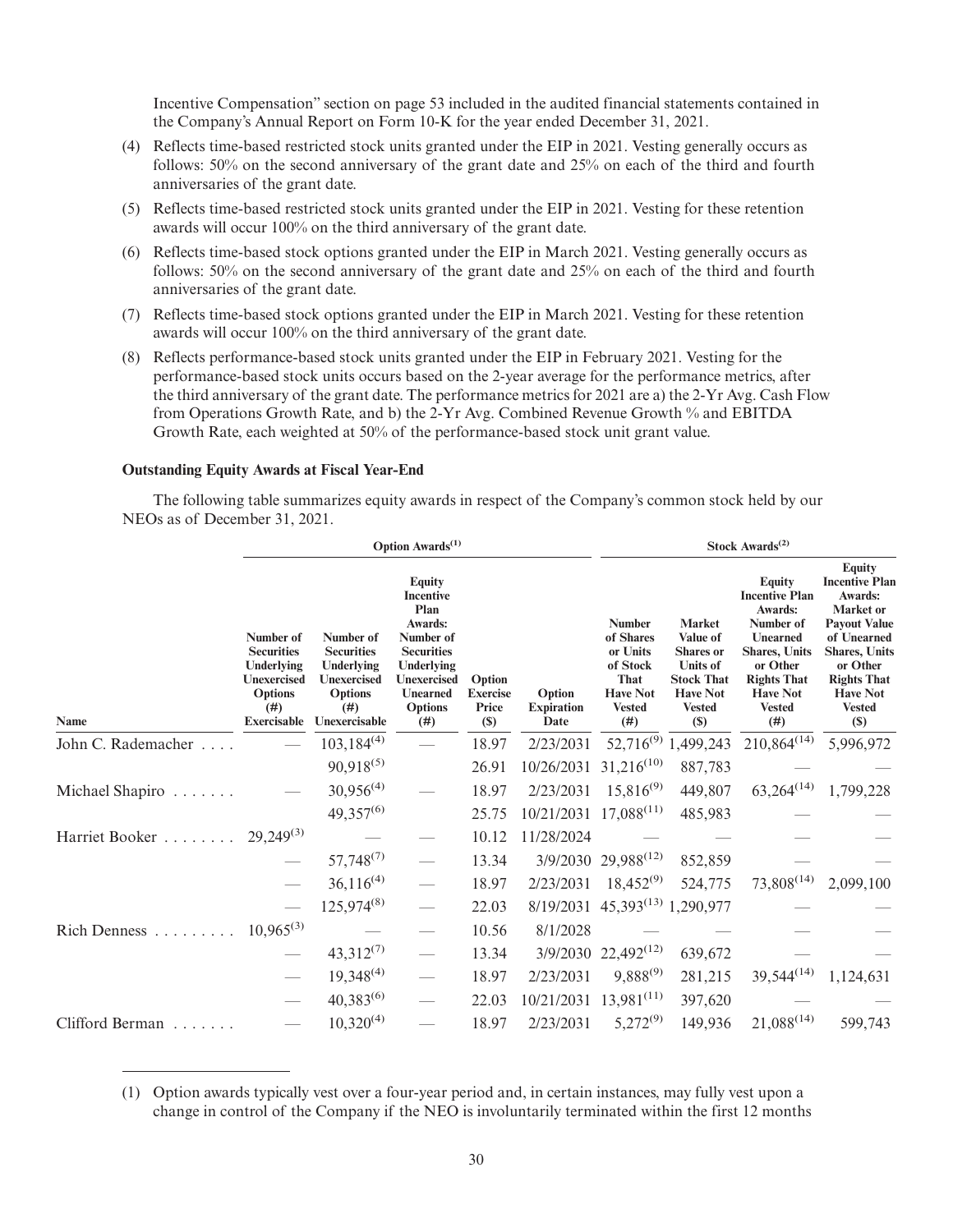upon a change in control of the Company. The stock options also typically have an exercise price that may not be less than 100% of its fair market value on the date of grant and are exercisable 10 years after the date of grant, subject to earlier termination in certain circumstances.

- (2) The value of the unvested restricted stock units is based on the Company's closing stock price as of December 31, 2021 of \$28.44. Outstanding restricted stock units vest over a four-year period, subject to continued service with the Company.
- (3) Represents vested and exercisable options granted under the EIP.
- (4) Represents stock options granted under the EIP scheduled to vest 50% on 2/23/2023, 75% on 2/23/2024 and 100% on 2/23/2025, subject to continued employment.
- (5) Represents stock options granted under the EIP scheduled to vest 100% on 10/26/2024, subject to continued employment.
- (6) Represents stock options granted under the EIP scheduled to vest 100% on 10/21/2024, subject to continued employment.
- (7) Represents stock options granted under the EIP scheduled to vest 50% on 3/09/2022, 75% on 3/09/2023 and 100% on 3/09/2024, subject to continued employment.
- (8) Represents stock options granted under the EIP scheduled to vest 100% on 8/19/2024, subject to continued employment.
- (9) Represents restricted stock units granted under the EIP scheduled to vest 50% on 2/23/2023, 75% on 2/23/ 2024 and 100% on 2/23/2025, subject to continued employment.
- (10) Represents restricted stock units granted under the EIP scheduled to vest 100% on 10/26/2024, subject to continued employment.
- (11) Represents restricted stock units granted under the EIP scheduled to vest 100% on 10/21/2024, subject to continued employment.
- (12) Represents restricted stock units granted under the EIP scheduled to vest 50% on 3/09/2022, 75% on 3/09/ 2023 and 100% on 3/09/2024, subject to continued employment.
- (13) Represents restricted stock units granted under the EIP scheduled to vest 100% on 8/19/2024, subject to continued employment.
- (14) Represents performance stock units granted under the EIP scheduled to vest 100% on 2/26/2024, subject to continued employment. These values are based on achievement at maximum performance level.

# **Options Exercises and Stock Vested During 2021**

The following table represents information regarding the exercises of stock options and vesting of stock awards during 2021 for each NEO.

|                 | <b>Option Awards</b>                                                                        |                                                     | <b>Stock Awards</b>                                                                        |                                                    |
|-----------------|---------------------------------------------------------------------------------------------|-----------------------------------------------------|--------------------------------------------------------------------------------------------|----------------------------------------------------|
| Name            | Number of<br><b>Shares</b><br><b>Acquired on</b><br><b>Exercise</b><br>$(4)$ <sup>(1)</sup> | <b>Value Realized</b><br>on Exercise<br>$(S)^{(2)}$ | Number of<br><b>Shares</b><br><b>Acquired on</b><br><b>Vesting</b><br>$(4)$ <sup>(3)</sup> | <b>Value Realized</b><br>on Vesting<br>$(S)^{(4)}$ |
|                 |                                                                                             |                                                     |                                                                                            |                                                    |
|                 |                                                                                             |                                                     |                                                                                            |                                                    |
|                 | 12,000                                                                                      | 194.974                                             |                                                                                            |                                                    |
|                 |                                                                                             |                                                     | $4,735^{(5)}$                                                                              | 98.109                                             |
| Clifford Berman |                                                                                             |                                                     |                                                                                            |                                                    |

<sup>(1)</sup> Reflects the aggregate gross number of options exercised and includes any shares used to exercise such options and satisfy applicable taxes.

(2) The value equals the Company's stock price on the exercise date, minus the per share exercise price of the nonqualified stock option, multiplied by the number of shares acquired on exercise.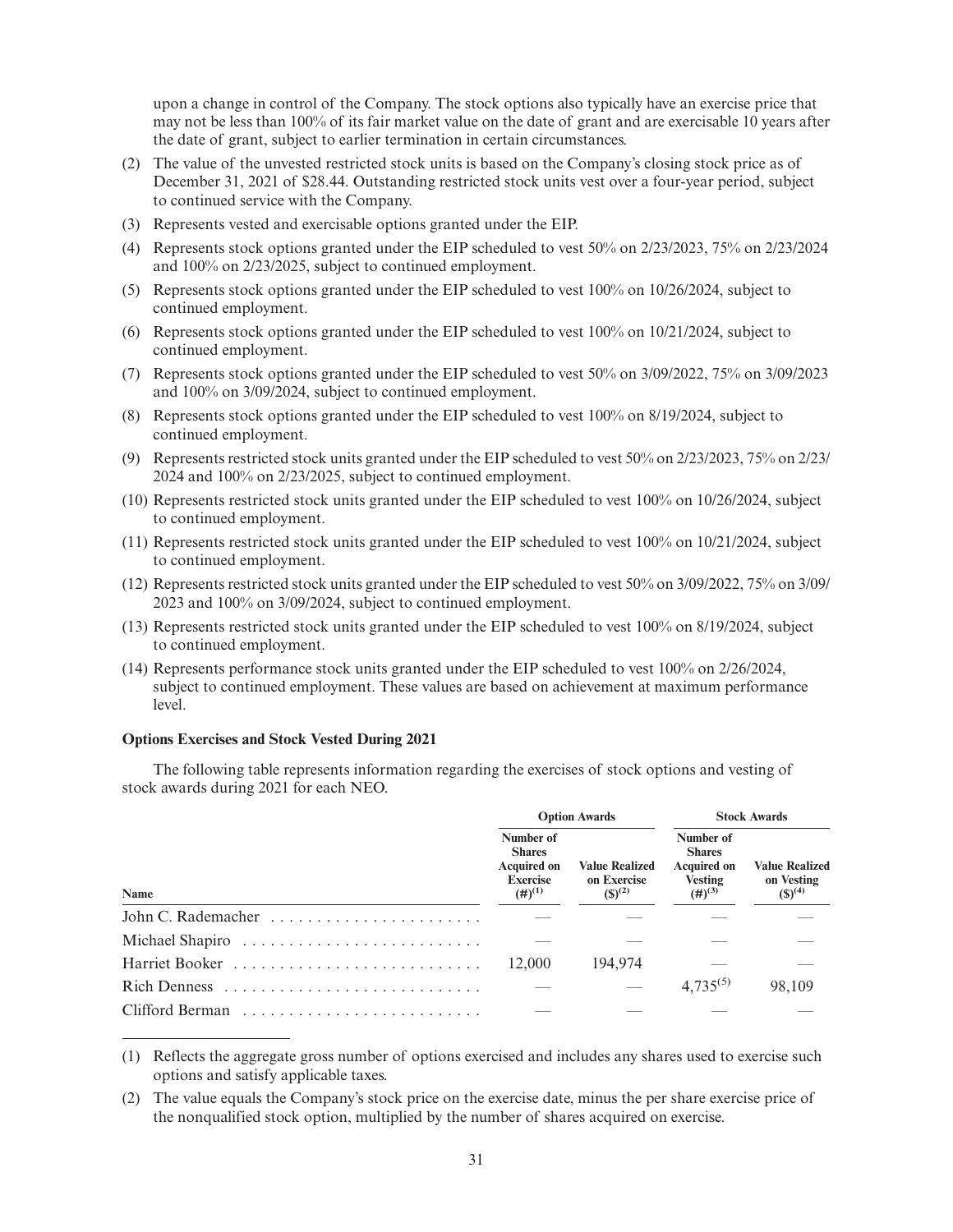- (3) Reflects the aggregate gross number of restricted stock, restricted stock units and/or performance stock units that vested and were settled during 2021, and includes any amounts withheld for applicable taxes.
- (4) The value equals the Company's stock price on the vesting date multiplied by the number of shares acquired on vesting.
- (5) Rich Denness's amount includes the following:

| <b>Award Type</b>                                       |          | Vesting Date Number of Shares (#) Value Realized (\$) |        |
|---------------------------------------------------------|----------|-------------------------------------------------------|--------|
| Restricted stock units $\ldots, \ldots, \ldots, \ldots$ | 8/1/2021 | 4.735                                                 | 98.109 |

### **Pension Benefits**

Currently, the Company does not, and does not intend to, sponsor or adopt any pension plans (other than the 401(k) Plan).

### **Nonqualified Deferred Compensation**

Currently, the Company does not, and does not intend to, sponsor or adopt a nonqualified deferred compensation plan.

#### **Potential Payments Upon Termination or Change of Control**

The following table sets forth information regarding payments and benefits that would have been made to our currently employed NEOs had they experienced a termination of employment under specified circumstances or in the event of a change in control as of December 31, 2021. The table only includes information for employment terminations and change in control events that would have triggered vesting or severance-related payments or benefits, and assumes that each NEO would have taken all actions necessary to receive the maximum available benefit, such as execution of a release of claims. The precise amount that each of our NEOs would receive cannot be determined with certainty until a termination or a change in control has occurred.

| Name                                                                                 | <b>Severance</b><br>$(S)^{(1)}$ | <b>Equity</b><br>$(S)^{(2)}$ | <b>Total</b><br>$(\$)$ |
|--------------------------------------------------------------------------------------|---------------------------------|------------------------------|------------------------|
| John C. Rademacher                                                                   |                                 |                              |                        |
| Termination without cause                                                            | 1,960,000                       |                              | 1,960,000              |
| Termination due to death or disability                                               | 2,410,000                       | $\overline{\phantom{m}}$     | 2,410,000              |
| Change in control (no termination) $\dots \dots \dots \dots \dots \dots \dots \dots$ | $\overbrace{\qquad \qquad }^{}$ | 4,025,374                    | 4,025,374              |
| Change in control (termination without cause within $12$ months)                     | 1,960,000                       | 6,501,769                    | 8,461,769              |
| Resignation with "good reason" following a Sale of the Company                       | 1,960,000                       | 4,025,374                    | 5,985,374              |
| <b>Michael Shapiro</b>                                                               |                                 |                              |                        |
| Termination without cause                                                            | 1,073,500                       |                              | 1,073,500              |
|                                                                                      | 1,963,500                       | $\overline{\phantom{m}}$     | 1,963,500              |
| Change in control (no termination) $\dots \dots \dots \dots \dots \dots \dots \dots$ | $\overline{\phantom{m}}$        | 1,518,367                    | 1,518,367              |
| Change in control (termination without cause within $12$ months)                     | 1,073,500                       | 2,261,327                    | 3,334,827              |
| Resignation with "good reason" following a Sale of the Company                       | 1,073,500                       | 1,518,367                    | 2,591,867              |
| Harriet Booker <sup>(3)</sup>                                                        |                                 |                              |                        |
| Termination without cause                                                            | 1,128,729                       |                              | 1,128,729              |
|                                                                                      | 2,026,500                       | $\overline{\phantom{m}}$     | 2,026,500              |
|                                                                                      | $\overline{\phantom{0}}$        | 3,148,020                    | 3,148,020              |
| Change in control (termination without cause within 12 months) $\dots$               | 1,128,729                       | 5,739,667                    | 6,868,396              |
| Resignation with "good reason" following a Sale of the Company                       |                                 |                              |                        |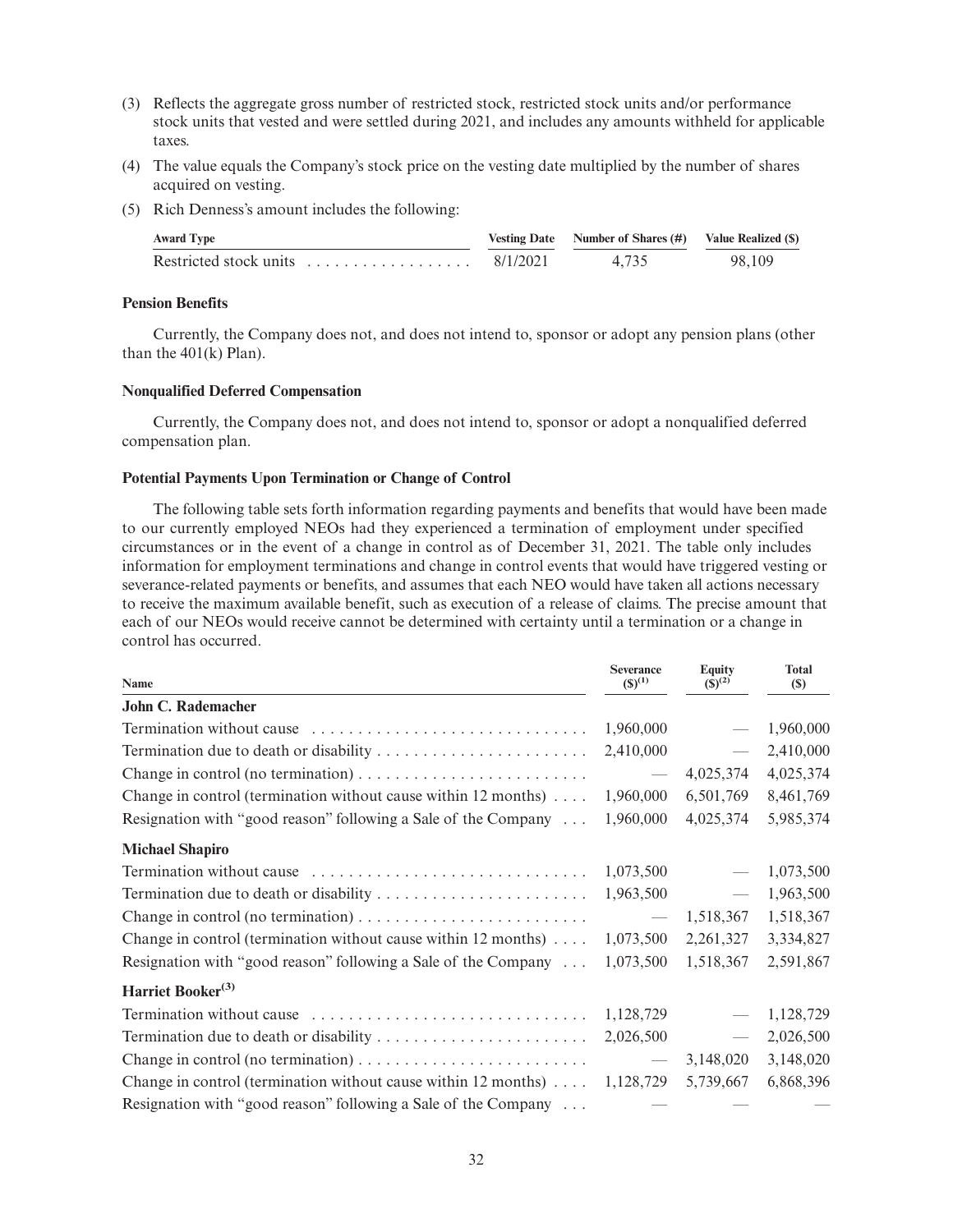| Name                                                                   | <b>Severance</b><br>$(S)^{(1)}$ | <b>Equity</b><br>$(S)^{(2)}$    | <b>Total</b><br>(S) |
|------------------------------------------------------------------------|---------------------------------|---------------------------------|---------------------|
| <b>Rich Denness</b>                                                    |                                 |                                 |                     |
|                                                                        | 783,000                         |                                 | 783,000             |
|                                                                        | 1,469,000                       | $\overbrace{\qquad \qquad }^{}$ | 1,469,000           |
|                                                                        |                                 | 1,068,566                       | 1,068,566           |
| Change in control (termination without cause within 12 months) $\dots$ | 783,000                         | 2,826,690                       | 3,609,690           |
| Resignation with "good reason" following a Sale of the Company         |                                 |                                 |                     |
| Clifford Berman <sup><math>(4)</math></sup>                            |                                 |                                 |                     |
| Termination without cause                                              | 660,000                         |                                 | 660,000             |
|                                                                        | 1,260,000                       |                                 | 1,260,000           |
|                                                                        |                                 | 299,871                         | 299,871             |
| Change in control (termination without cause within 12 months) $\dots$ | 660,000                         | 547,537                         | 1,207,537           |
| Resignation with "good reason" following a Sale of the Company         | 660,000                         | 299,871                         | 959,871             |

(1) The Company is party to employment agreements with its currently employed NEOs that provide for payments and benefits in the event of certain employment terminations. Please see "*Compensation Discussion and Analysis — 2021 Compensation Program — Employment Agreements with NEOs*" above for information regarding payments and benefits upon employment termination.

- (2) Represents the value of accelerated vesting of option awards and stock awards. Please see the footnotes to the "*Outstanding Equity Awards at Fiscal Year-End*" table of this proxy statement for information regarding vesting upon a change in control of the Company and see "*Compensation Discussion and Analysis — 2021 Compensation Program — Employment Agreements with NEOs*" above for information regarding vesting upon employment termination.
- (3) On March 25, 2022, Harriet Booker, Chief Operating Officer, notified the Company that she intends to resign from her COO position with the Company. The Company accepted her resignation on March 25, 2022. Ms. Booker will remain employed with the Company for a period of time to ensure a smooth transition, and will not be entitled to any termination payments or benefits in connection with her termination.
- (4) Clifford Berman, General Counsel, retired effective March 31, 2022.

## **Equity Compensation Plan Information**

We currently maintain one equity compensation plan under which our equity securities are authorized for issuance: the EIP. The following table provides information as of December 31, 2021 regarding outstanding awards under the EIP and securities remaining available for issuance under the EIP, all of which pertain to our common stock.

| <b>Plan Category</b>                                              | Number of<br>Securities to be<br><b>Issued upon</b><br><b>Exercise of</b><br>Outstanding<br>Options,<br><b>Warrants and</b><br><b>Rights</b> | Weighted-<br>Average<br><b>Exercise Price</b><br>of Outstanding<br>Options,<br>Warrants and<br><b>Rights</b> | <b>Number of Securities</b><br><b>Remaining Available</b><br>for Future Issuance<br><b>Under Equity</b><br><b>Compensation Plan</b><br><b>(Excluding Securities)</b><br><b>Reflected in Column</b><br>(a) |  |
|-------------------------------------------------------------------|----------------------------------------------------------------------------------------------------------------------------------------------|--------------------------------------------------------------------------------------------------------------|-----------------------------------------------------------------------------------------------------------------------------------------------------------------------------------------------------------|--|
|                                                                   | $(a)$ <sup>(1)</sup>                                                                                                                         | (b)                                                                                                          | $(c)^{(2)}$                                                                                                                                                                                               |  |
| Equity Compensation Plans Approved by our Security                | 2,563,310                                                                                                                                    | \$20.24                                                                                                      | 5,258,651                                                                                                                                                                                                 |  |
| Equity Compensation Plans Not Approved by Our<br>Security Holders |                                                                                                                                              |                                                                                                              |                                                                                                                                                                                                           |  |
| <b>Total</b>                                                      | 2,563,310                                                                                                                                    | \$20.24                                                                                                      | 5,258,651                                                                                                                                                                                                 |  |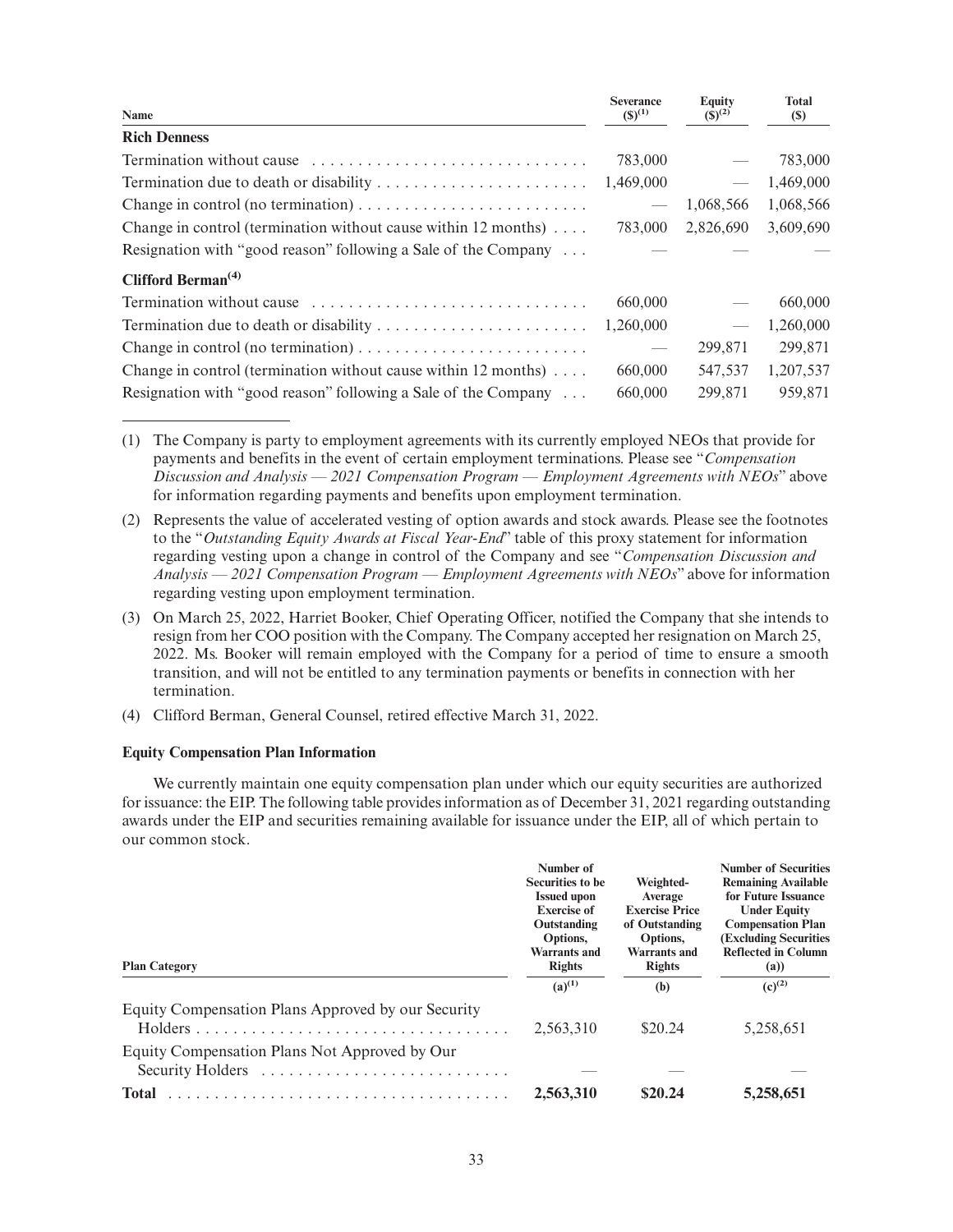### **DIRECTOR COMPENSATION**

This following section provides information regarding compensation policies for our non-employee directors, as well as fees paid and equity awards granted to these directors in 2021.

The Board, with input from the Compensation Committee, has approved the following compensation program for non-employee directors.

| <b>Positions on the Board and Committees</b>                                    | <b>Annual Fee</b> |
|---------------------------------------------------------------------------------|-------------------|
|                                                                                 | \$ 80,000         |
|                                                                                 | \$150,000         |
|                                                                                 | \$150,000         |
|                                                                                 | \$22,000          |
| Additional fee for serving as a member of the Audit Committee                   | \$11,000          |
| Additional fee for serving as a Chair of the Compensation Committee             | \$15,000          |
| Additional fee for serving as a member of the Compensation Committee            | 7,500<br>S.       |
| Additional fee for serving as Chair of the Nominating and Corporate Governance  |                   |
|                                                                                 | \$15,000          |
| Additional fee for serving as member of the Nominating and Corporate Governance |                   |
|                                                                                 | 7,500<br>S.       |
| Additional fee for serving as Chair of the Quality and Compliance Committee     | \$15,000          |
| Additional fee for serving as a member of the Quality and Compliance Committee  | 7,500<br>S.       |
| Additional fee for serving as Chair of the Finance and Investment Committee     | 10,000<br>S.      |
| Additional fee for serving as a member of the Finance and Investment Committee  | 5,000<br>S.       |

All non-employee directors are reimbursed for expenses incurred in connection with attending Board and annual meetings. On February 17, 2022, the Compensation Committee, after reviewing benchmark data provided by Pearl Meyer of Director Compensation of both the Company's Peer Group as well as the 2020 — 2021 National Association of Corporate Directors ("NACD") / Pearl Meyer Director Compensation Survey, agreed to make no changes for non-employee director compensation for 2022.

The total 2021 compensation for our non-employee directors is shown in the following table. As reflected in Footnote 2 to the table, each of the individuals who served on the Board elected to receive a significant portion of his or her 2021 fees in stock-settled Company RSUs.

| Name <sup>(1)</sup> | <b>Fees Earned or</b><br>Paid in Cash<br>$(S)^{(2)}$ | <b>Stock</b><br><b>Awards</b><br>$(S)^{(3)}$ | <b>Total</b><br>(\$) |
|---------------------|------------------------------------------------------|----------------------------------------------|----------------------|
|                     | 144,500                                              | 150,000                                      | 294,500              |
|                     | 95,000                                               | 150,000                                      | 245,000              |
|                     | 112,500                                              | 150,000                                      | 262,500              |
|                     | 87,500                                               | 150,000                                      | 237,500              |
|                     |                                                      |                                              |                      |
|                     | 91,000                                               | 150,000                                      | 241,000              |
|                     | 91,000                                               | 150,000                                      | 241,000              |
|                     | 107,500                                              | 150,000                                      | 257,500              |
|                     |                                                      |                                              |                      |

<sup>(1)</sup> Mr. Rademacher, our CEO, also serves on the Board but is not included in this table since he was also an employee. Mr. Rademacher did not receive any additional compensation in 2021 for his service as a director. The total compensation for Mr. Rademacher's service as an executive officer of the Company is shown in the 2021 Summary Compensation Table.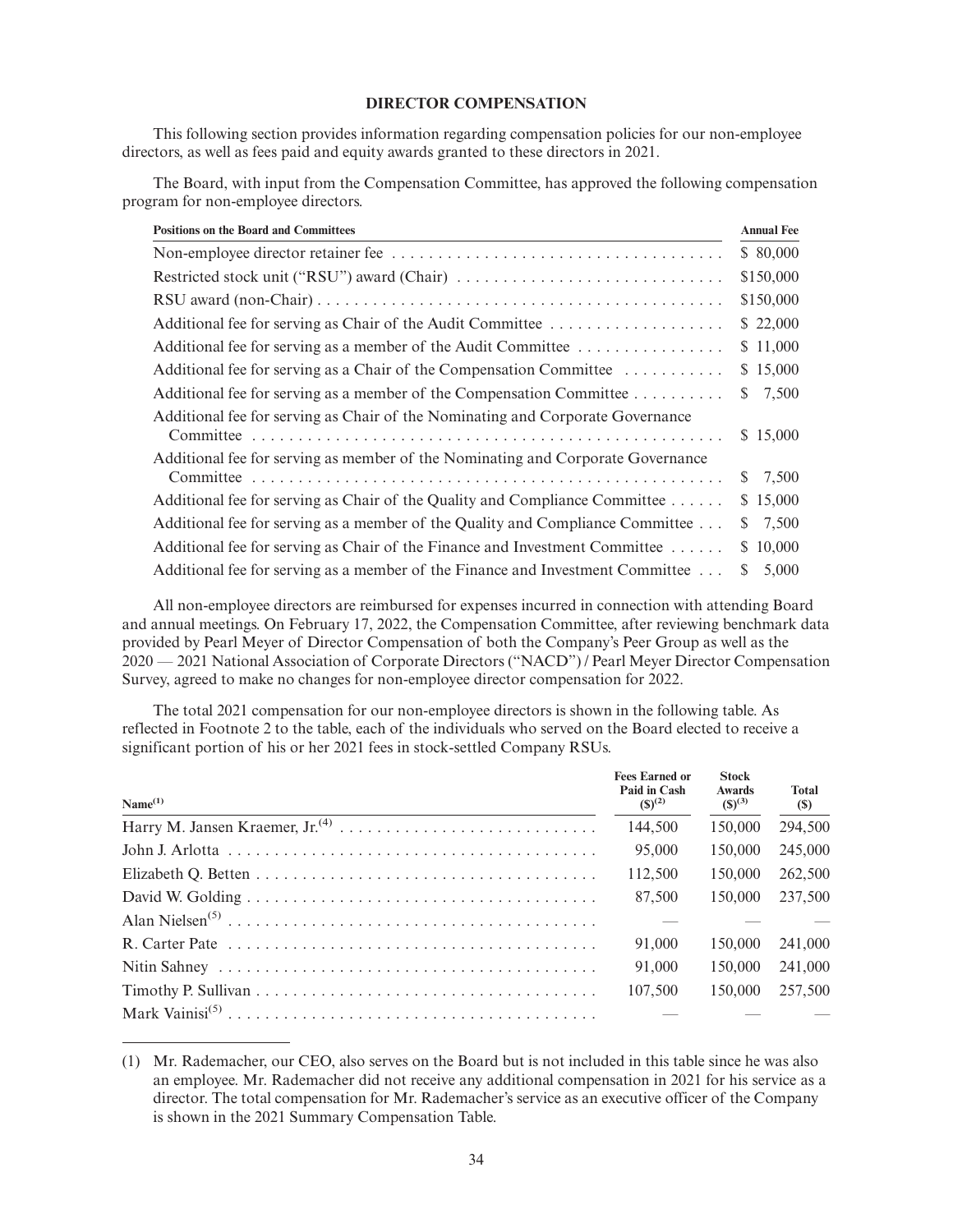- (2) The fees reflected include the annual retainer fee and per-meeting fees earned by each non-employee director, committee member, and Chair based upon the above schedule of fees. Each of the individuals who served on the Board after the Merger (except for Messrs. Nielsen and Vainisi, who do not receive director fees) elected in May 2021 to receive his or her cash fees for service on the Board in stock-settled RSUs, in the following amounts: Mr. Arlotta — \$95,000/ 5,371 RSUs; Ms. Betten — \$112,500/ 6,361 RSUs; Mr. Golding — \$87,500 / 4,948 RSUs; Mr. Kraemer — \$144,500/ 8,170 RSUs; Mr. Pate — \$91,000 / 5,146 RSUs; Mr. Sahney — \$91,000 / 5,146 RSUs; and Mr. Sullivan — \$107,500/ 6,079 RSUs.
- (3) The value of Stock Awards was determined in accordance with ASC 718 and represents grant date fair value. A discussion of the assumptions used in computing the grant date fair values may be found in the "Stock Based Incentive Compensation" section on page 53 included in the audited financial statements contained in the Company's Annual Report on Form 10-K for the year ended December 31, 2021. Each of the individuals who served on the Board after the Merger (except for Messrs. Nielsen and Vainisi, who do not receive director fees) received stock-settled RSUs in May 2021 for service on the Board from May 2020 through May 2021, in the amount of \$150,000 for each director, which is in addition to the RSUs each of the directors elected to receive in lieu of cash fees as reflected in Footnote 2. At the end of 2021, the following directors held the following stock awards: Mr. Arlotta — 29,246 RSUs; Ms. Betten — 31,163 RSUs; Mr. Golding — 28,452 RSUs; Mr. Kraemer — 38,560 RSUs; Mr. Pate — 28,910 RSUs; Mr. Sahney — 28,910 RSUs; and Mr. Sullivan — 30,881 RSUs. The RSUs held by each director are scheduled to vest on the first three anniversaries of their grant date, and vesting accelerates upon termination without cause and upon a change in control, subject to the director's continued service on the Board through each vesting date or event.
- (4) Mr. Kraemer serves as Chairman of the Board.
- (5) Messrs. Nielsen and Vainisi declined the right to receive compensation for the year ended December 31, 2021.

#### **Pay Ratio Disclosure**

As required by SEC rules, we are providing the following information about the relationship of the annual total compensation of our median employee and the annual total compensation of John Rademacher, our CEO at the end of 2021. To determine the ratio of the CEO's annual total compensation to the median annual total compensation of all employees excluding the CEO, we identified our median employee as of December 31, 2021, taking into account all of our 5,938 full-time, part-time, and *per diem* hourly employees. We utilized actual earned wages for the period of January 1, 2021 — December 31, 2021 as the consistently applied compensation measure as of December 31, 2021 to identify the median employee. We calculated the median employee's actual annual total compensation for 2021 using the same methodology that was used for our named executive officers, as set forth in the Summary Compensation Table

As a result of this analysis, the 2021 total compensation for our median employee was \$55,994. Mr. Rademacher's 2021 total compensation was \$7,407,510, and the ratio of Mr. Rademacher's compensation to the median employee was 132:1.

The SEC's rules for identifying the median employee and calculating the pay ratio based on that employee's annual total compensation allow companies to adopt a variety of methodologies, to apply certain exclusions, and to make reasonable estimates and assumptions that reflect their employee population and compensation practices. As a result, the ratio reported by other companies may not be comparable to the pay ratio reported above, as other companies have different employee populations and compensation practices and may utilize different methodologies, exclusions, estimates, and assumptions in calculating their pay ratios. The pay ratio reported above is a reasonable estimate calculated in a manner consistent with SEC rules based on the methodology described above.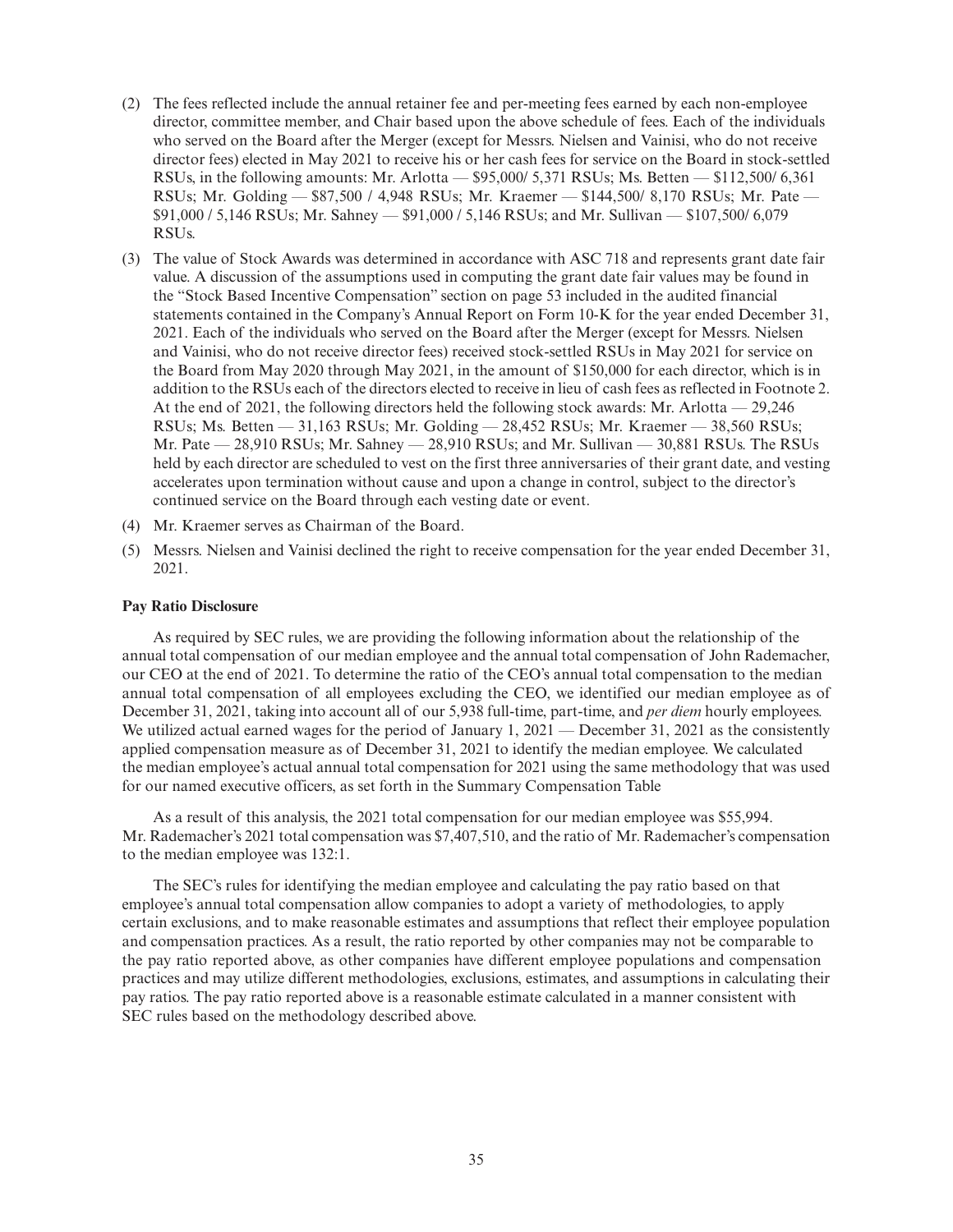### **CERTAIN RELATIONSHIPS AND RELATED PARTY TRANSACTIONS**

#### **Policies for Approval of Related Party Transactions**

Per its written charter, our Audit Committee is responsible for reviewing and approving related party transactions. In the course of its review and approval of related party transactions, our Audit Committee will consider the relevant facts and circumstances to decide whether to approve such transactions. In particular, our Audit Committee considers, among other factors it deems appropriate:

- the related person's relationship to us and interest in the transaction;
- the material facts of the proposed transaction, including the proposed aggregate value of the transaction;
- the dollar value of the proposed transaction; and
- the dollar value of the related party's interest in the proposed transaction.

The Audit Committee may only approve those transactions that are in, or are not inconsistent with, our best interests and those of our stockholders, as the Audit Committee determines in good faith.

In addition, under our Code of Business Conduct, our employees, officers and directors will have an affirmative responsibility to disclose any transaction or relationship that reasonably could be expected to give rise to a conflict of interest.

### **Director Nomination Agreement**

In connection with the Merger, we and HC Group entered into a Director Nomination Agreement. For additional information, please refer to "*Board of Directors and Corporate Governance — Director Nomination Agreement*."

#### **Registration Rights Agreement**

In connection with the Merger, we and HC Group entered into a Registration Rights Agreement (the "Registration Rights Agreement"). The Registration Rights Agreement, among other things, grants customary registration rights to HC Group, including demand registration rights, shelf registration rights and piggyback registration rights. Other stockholders who received common stock pursuant to the Merger also may become a party to the Registration Rights Agreement (such stockholders, together with HC Group, the "Registration Rights Parties").

*Demand Rights*. Subject to certain limitations, the Registration Rights Parties have the right, by delivering written notice to us, to require us to register under the Securities Act the number of shares of common stock requested to be so registered. We are required to give written notice to all other Registration Rights Parties. Subject to certain limitations as described below, we agree to include in the registration all securities with respect to which it receives a written request for inclusion in the registration. Following the demand request, we will be required to use our best efforts to have the applicable registration statement filed with the SEC within a specified period following the demand and to use best efforts to cause the registration statement to be declared effective.

*Shelf Registration Rights on Form S-3*. At any time when we are eligible to file a shelf registration statement on Form S-3, the Registration Rights Parties may request that we register their shares for resale. We are required to give written notice to all other Registration Rights Parties. Subject to certain limitations as described below, we agree to include in the Form S-3 registration all securities with respect to which it has received a written request for inclusion in the registration within seven days after it gives notice.

Following such request, we will be required to use our best efforts to cause such shelf registration statement to be declared effective.

*Piggyback Rights*. The Registration Rights Parties are entitled to request to participate in, or "piggyback" on, registrations of certain securities we register for sale at any time after the closing.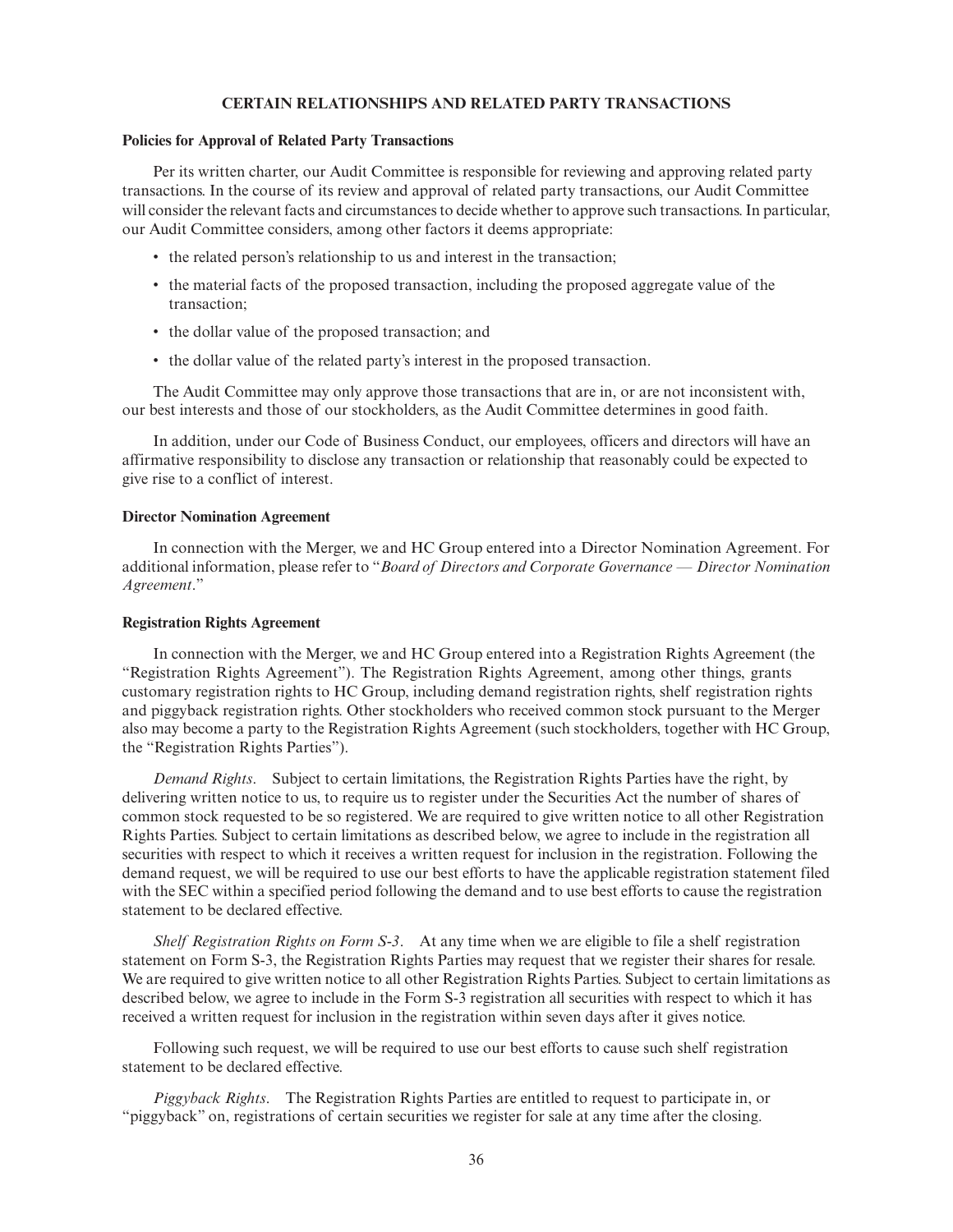*Conditions and Limitations*. The registration rights are subject to conditions and limitations, including the right of underwriters in an underwritten offering to limit the number of shares to be included in a registration and our right to delay, suspend or withdraw a registration statement under specified circumstances. Additionally, in certain circumstances we may withdraw a registration upon request by the Registration Rights Parties.

# **Indemnification of Officers and Directors**

Our by-laws allow us to indemnify our officer and directors for certain liabilities to the fullest extent permitted under Delaware law. We may enter into indemnification agreements with any new directors or officers that may be broader in scope than the specific indemnification provisions contained in Delaware law.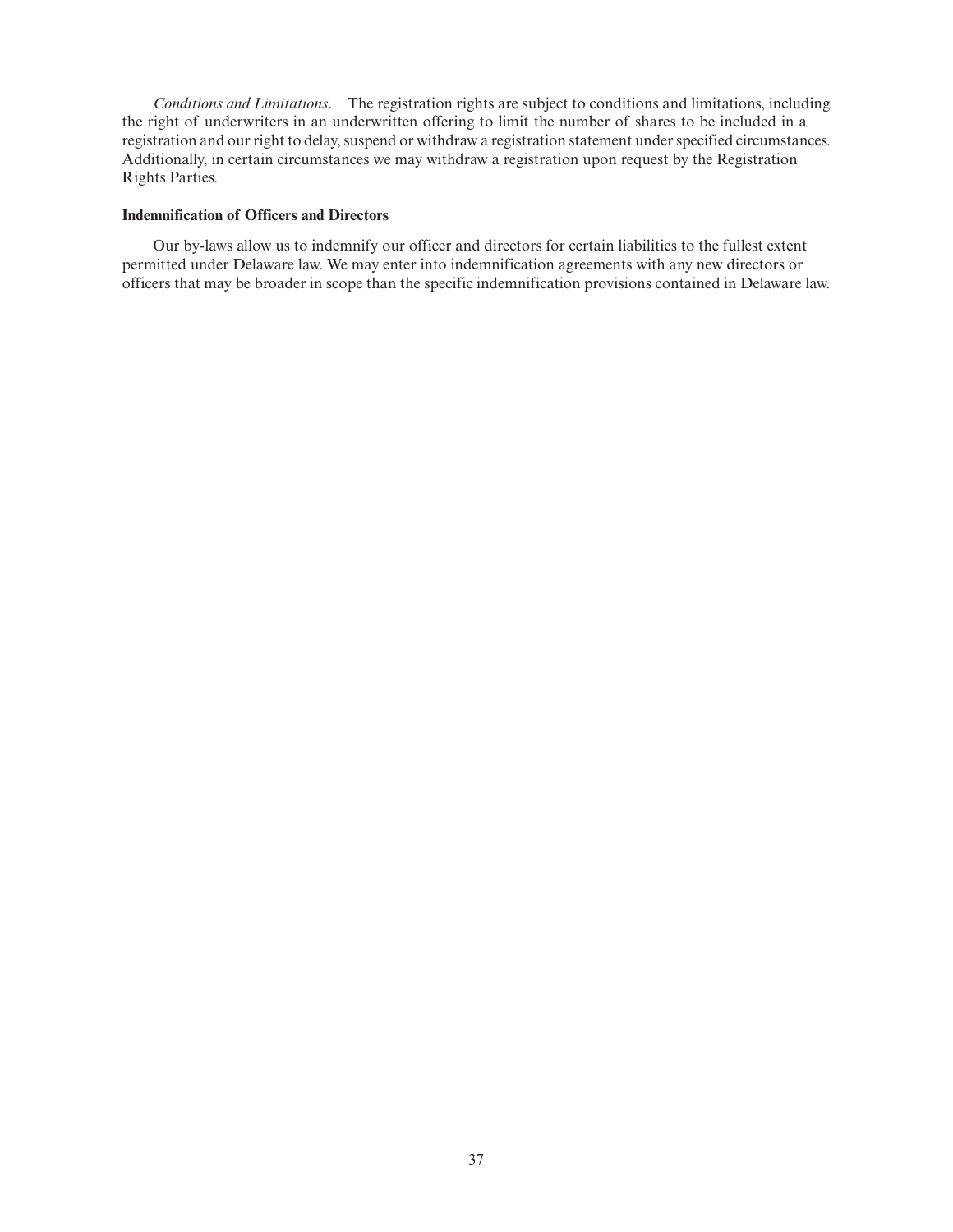## **SECURITY OWNERSHIP OF CERTAIN BENEFICIAL OWNERS AND MANAGEMENT**

The following table sets forth certain information as of March 22, 2022 with respect to the beneficial ownership of our common stock by:

- each stockholder believed to be the beneficial owner of more than 5% of our common stock;
- each of our directors, director nominees and named executive officers; and
- all our directors, director nominees and executive officers as a group.

For purposes of the following table, a person is deemed to be the beneficial owner of any shares of common stock (i) over which the person has or shares, directly or indirectly, voting or investment power, or (ii) of which the person has a right to acquire beneficial ownership at any time within 60 days after the date of this report. "Voting power" is the power to vote or direct the voting of shares and "investment power" includes the power to dispose or direct the disposition of shares.

| Name and Address of Beneficial Owner <sup>(1)</sup>                  | <b>Amount and Nature of</b><br>Beneficial Ownership <sup>(1)</sup> | Percent of<br>Class <sup>(2)</sup> |
|----------------------------------------------------------------------|--------------------------------------------------------------------|------------------------------------|
| Holders of 5% or more of our common stock:                           |                                                                    |                                    |
| HC Group Holdings I, $LLC^{(3)}$                                     | 37,247,092                                                         | 21%                                |
|                                                                      | 16,790,671                                                         | 9%                                 |
|                                                                      | 16,586,493                                                         | $9\%$                              |
|                                                                      | 13,980,736                                                         | 8%                                 |
|                                                                      | 10,054,423                                                         | $6\%$                              |
| Directors, Director Nominees and Named Executive Officers:           |                                                                    |                                    |
|                                                                      | 10,000                                                             | $*0/0$                             |
|                                                                      | 2,500                                                              | $*0/0$                             |
|                                                                      | 43,867                                                             | $*0/0$                             |
|                                                                      | 99,797                                                             | $*0/0$                             |
|                                                                      |                                                                    | $-$ %                              |
| Anita M. Allemand                                                    |                                                                    | $-$ %                              |
|                                                                      | 20,054                                                             | $*0/0$                             |
|                                                                      | 23,227                                                             | $*0/0$                             |
|                                                                      |                                                                    | $-$ %                              |
|                                                                      |                                                                    | $-$ %                              |
|                                                                      |                                                                    | $-$ %                              |
|                                                                      | 60,264                                                             | $*0/0$                             |
|                                                                      | 117,490                                                            | $*0/0$                             |
|                                                                      | 2,000                                                              | $*0/0$                             |
|                                                                      | 71,883                                                             | $*0/0$                             |
|                                                                      | 19,868                                                             | $*0/0$                             |
|                                                                      | 21,220                                                             | $*0/0$                             |
|                                                                      |                                                                    | $-$ %                              |
| All directors, director nominees and current executive officers as a |                                                                    |                                    |
|                                                                      | 392,373                                                            | $*0/0$                             |

\* Percentage is less than 1% of class.

<sup>(1)</sup> Except as otherwise indicated, all addresses are c/o Option Care Health, Inc., 3000 Lakeside Dr. Suite 300N, Bannockburn, IL 60015.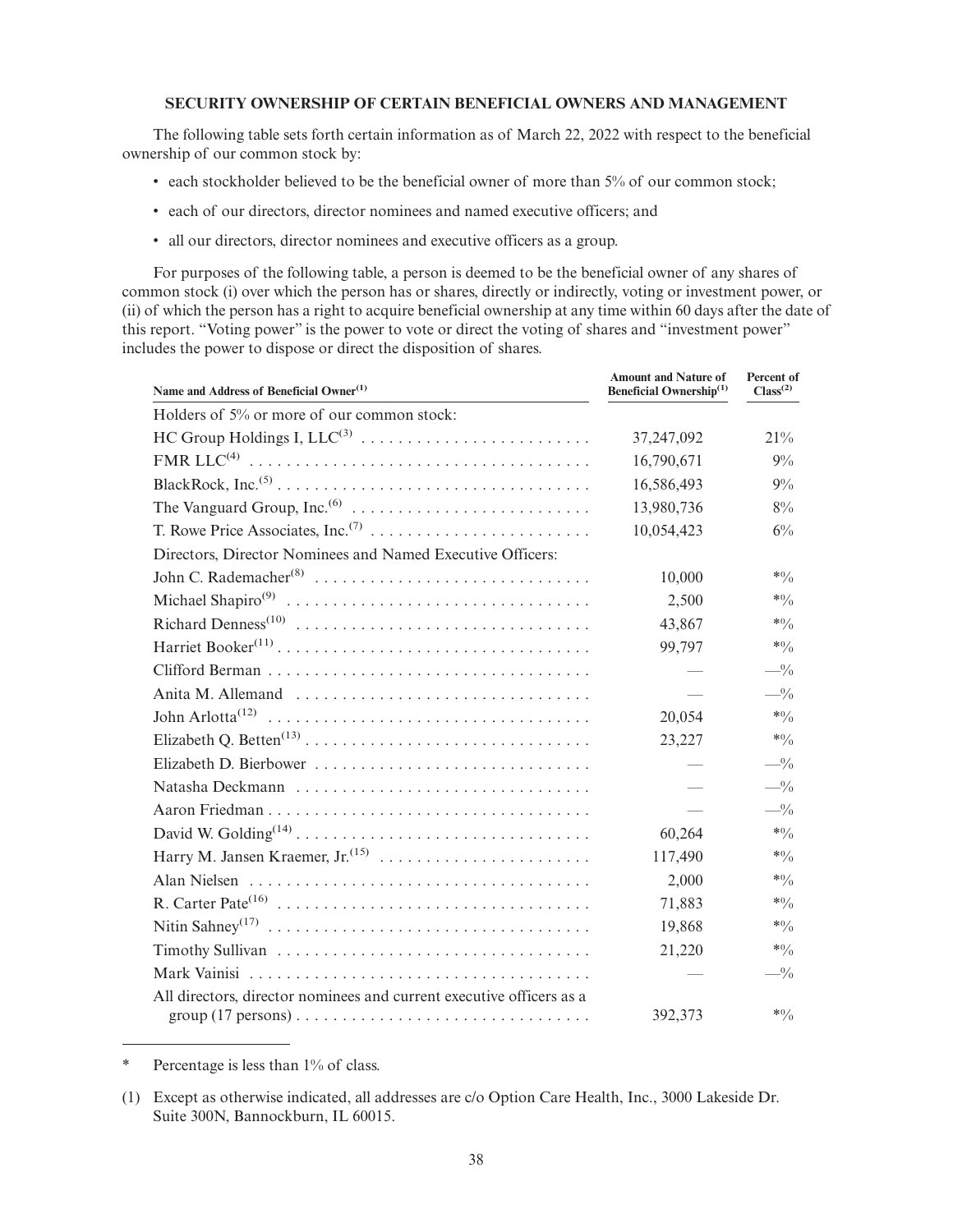- (2) The inclusion in this table of any shares of common stock as "beneficially owned" does not constitute an admission by the holder of beneficial ownership of those shares. Beneficial ownership is determined in accordance with the rules promulgated by the SEC under the Exchange Act, and generally includes voting or investment power over securities. Shares of common stock subject to options, warrants or other securities convertible into common stock that are currently exercisable or convertible, or exercisable or convertible within sixty (60) days of March 22, 2022, are deemed outstanding for computing the percentage of the person holding the option, warrant or convertible security but are not deemed outstanding for computing the percentage of any other person. The percentages shown are based on 180,429,757 shares of common stock outstanding as may be adjusted for each person pursuant to the foregoing sentence.
- (3) Amount consists of shares held directly by HC Group. Walgreen Boots Alliance, Inc. ("WBA Parent") is the controlling equity holder of HC Group. WBA Parent is the sole equityholder with voting power of WBA Investments, Inc., a Delaware corporation ("WBA Investments"), which in turn is the majority equityholder of WBA US 1 Co., a Delaware corporation ("WBA US 1"), which in turn is the sole equityholder of OCH US Holding LLC, a Delaware limited liability company ("OCH LLC"), which in turn is the sole equityholder of HC Group. Each of WBA Parent, WBA Investments, WBA US 1 and OCH LLC disclaims beneficial ownership of the shares of common stock owned by HC Group except to the extent of their respective pecuniary interests therein. The address for HC Group, WBA Parent, WBA Investments, WBA US 1 and OCH LLC is c/o Walgreens Boots Alliance, Inc., 108 Wilmot Road, Deerfield, Illinois 60015.
- (4) Amount consists of shares held directly by FMR LLC and beneficially owned by Abigail P. Johnson. Abigail P. Johnson, is a Director, the Chairman and the Chief Executive Officer of FMR LLC. Members of the Johnson family, including Abigail P. Johnson, are the predominant owners, directly or through trusts, of Series B voting common shares of FMR LLC, representing 49% of the voting power of FMR LLC. The Johnson family group and all other Series B shareholders have entered into a shareholders' voting agreement under which all Series B voting common shares will be voted in accordance with the majority vote of Series B voting common shares. Accordingly, through their ownership of voting common shares and the execution of the shareholders' voting agreement, members of the Johnson family may be deemed, under the Investment Company Act of 1940, to form a controlling group with respect to FMR LLC. Neither FMR LLC nor Abigail P. Johnson has the sole power to vote or direct the voting of the shares owned directly by the various investment companies registered under the Investment Company Act ("Fidelity Funds") advised by Fidelity Management & Research Company LLC ("FMR Co. LLC"), a wholly owned subsidiary of FMR LLC, which power resides with the Fidelity Funds' Boards of Trustees. FMR Co. LLC carries out the voting of the shares under written guidelines established by the Fidelity Funds' Boards of Trustees. The address for FMR LLC and Abigail P. Johnson is 245 Summer Street, Boston, Massachusetts 02210.
- (5) The address for BlackRock, Inc. is 55 East 52nd Street, New York, NY 10055.
- (6) The address for The Vanguard Group, Inc. is 100 Vanguard Blvd., Malvern, PA 19355.
- (7) The address for T. Rowe Price Associates, Inc. is 100 E. Pratt Street, Baltimore, MD 21202.
- (8) Mr. Rademacher's shares consist of 10,000 shares of common stock.
- (9) Mr. Shapiro's shares consist of 2,500 shares of common stock.
- (10) Mr. Denness' shares consist of (i) 11,246 shares of common stock; and (ii) 32,621 shares of common stock underlying stock options that are currently exercisable or that will become exercisable within 60 days of March 22, 2022.
- (11) Ms. Booker's shares consist of (i) 53,674 shares of common stock; and (ii) 46,123 shares of common stock underlying stock options that are currently exercisable or that will become exercisable within 60 days of March 22, 2022.
- (12) Mr. Arlotta's shares consist of (i) 15,438 shares of common stock; (ii) 4,616 shares of common stock underlying restricted stock units that will vest within 60 days of March 22, 2022.
- (13) Ms. Betten's shares consist of (i) 18,281 shares of common stock; (ii) 4,946 shares of common stock underlying restricted stock units that will vest within 60 days of March 22, 2022.
- (14) Mr. Golding's shares consist of (i) 55,789 shares of common stock; (ii) 4,475 shares of common stock underlying restricted stock units that will vest within 60 days of March 22, 2022.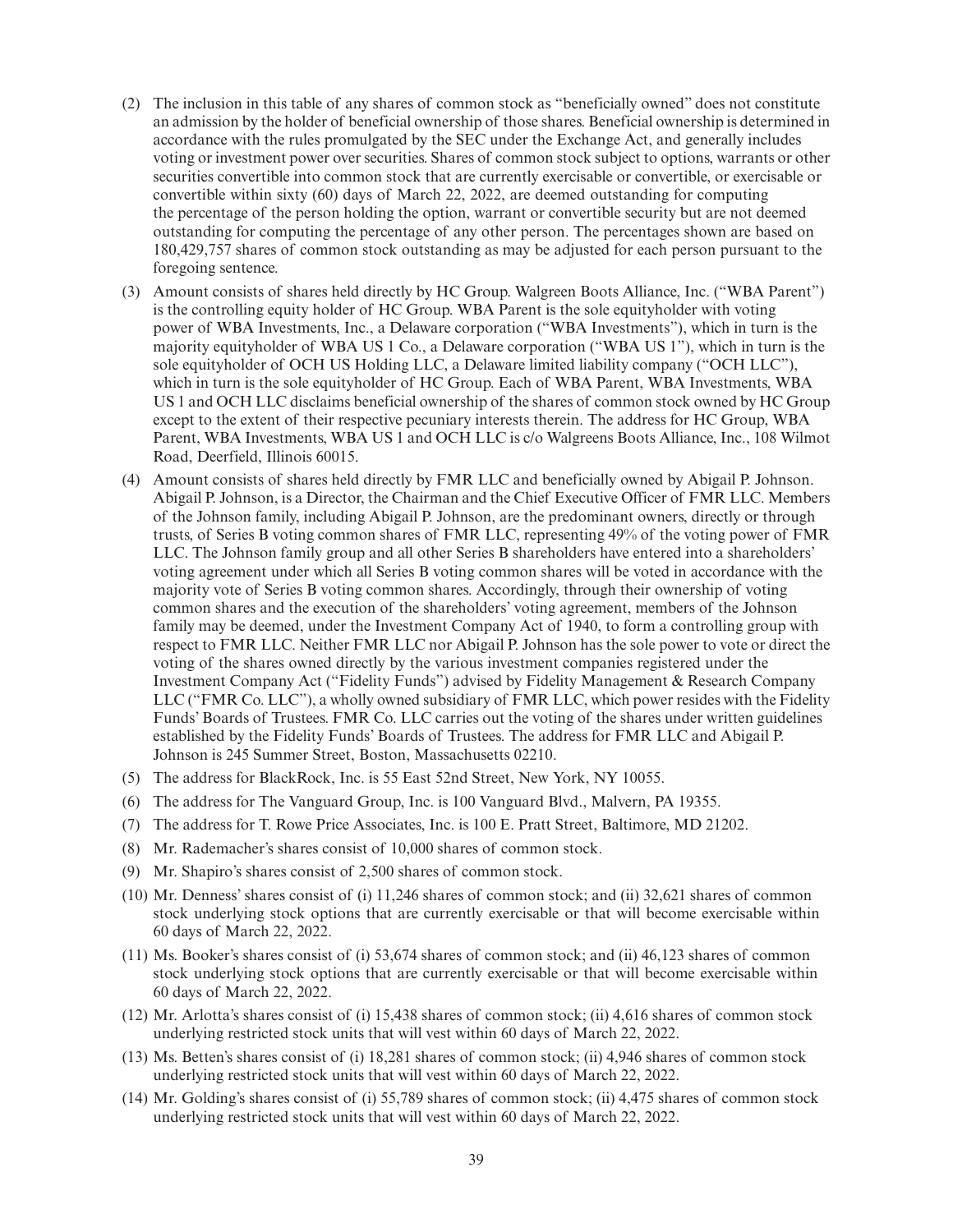- (15) Mr. Kraemer's shares consist of (i) 111,941 shares of common stock; (ii) 5,549 shares of common stock underlying restricted stock units that will vest within 60 days of March 22, 2022.
- (16) Mr. Pate's shares consist of (i) 67,342 shares of common stock; (ii) 4,541 shares of common stock underlying restricted stock units that will vest within 60 days of March 22, 2022.
- (17) Mr. Sahney's shares consist of (i) 15,327 shares of common stock; (ii) 4,541 shares of common stock underlying restricted stock units that will vest within 60 days of March 22, 2022.
- (18) Mr. Sullivan's shares consist of (i) 16,368 shares of common stock; (ii) 4,852 shares of common stock underlying restricted stock units that will vest within 60 days of March 22, 2022.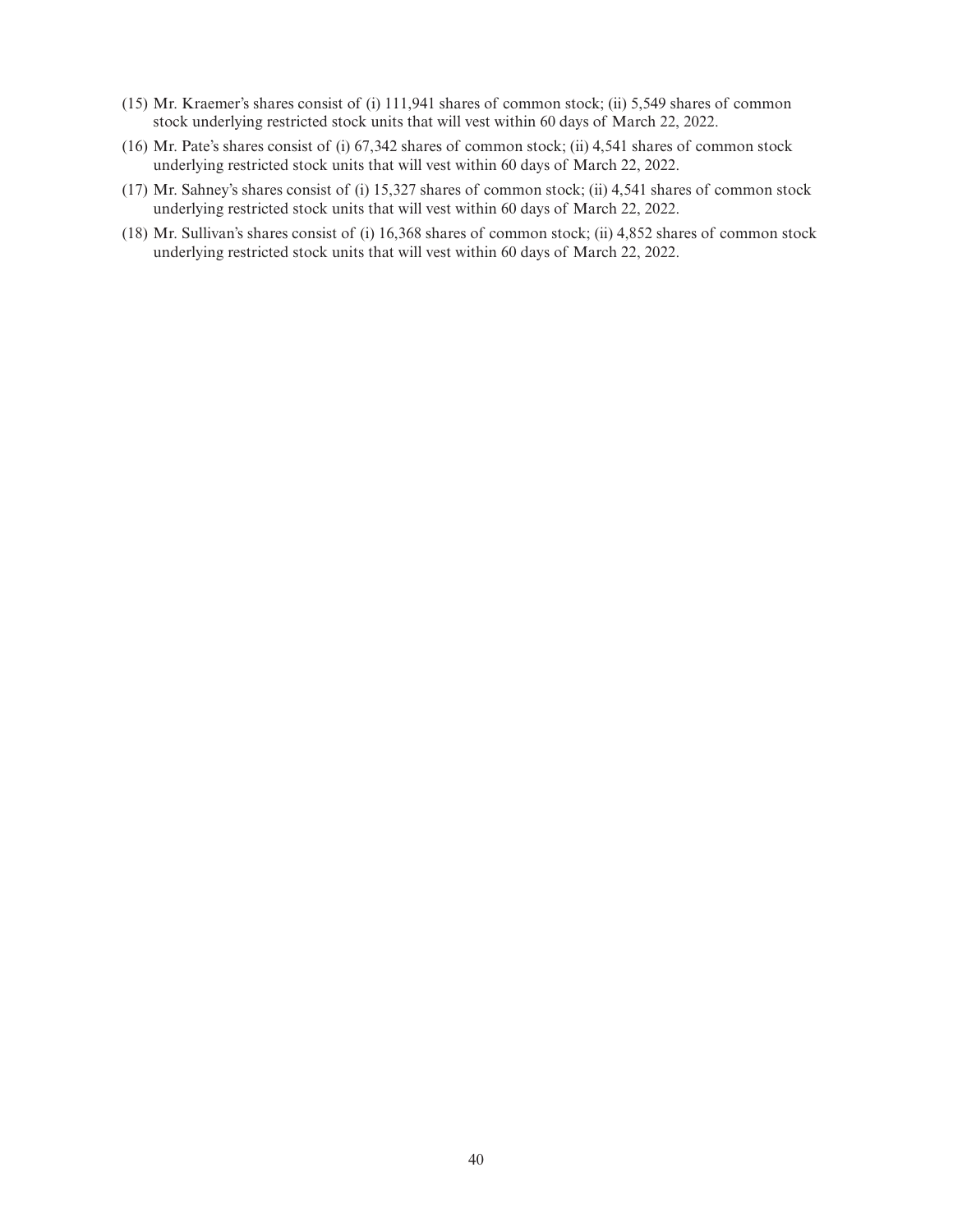### **PROPOSAL 2 — RATIFICATION OF APPOINTMENT OF INDEPENDENT REGISTERED PUBLIC ACCOUNTING FIRM**

The Audit Committee has appointed KPMG LLP as our independent registered public accounting firm for the year ending December 31, 2022. Services provided to us and our subsidiaries by KPMG for the year ended December 31, 2021 are described below and under "Audit Committee Report."

#### **Fees and Services**

The following table summarizes the aggregate fees for professional audit services and other services rendered by KPMG LLP for the years ended December 31, 2021 and 2020:

|  | 2021 2020 |
|--|-----------|
|  |           |
|  |           |
|  |           |
|  |           |

In considering the nature of the services provided by the independent auditor, the Audit Committee determined that such services are compatible with the provision of independent audit services. The Audit Committee discussed these services with the independent auditor and Option Care management to determine that they are permitted under the rules and regulations concerning auditor independence promulgated by the SEC to implement the Sarbanes-Oxley Act of 2002, as well as the American Institute of Certified Public Accountants.

The Audit Committee has adopted a policy that requires advance approval of all audit services as well as permitted non-audit and tax services to the extent required by the Exchange Act and the Sarbanes-Oxley Act of 2002. Unless the specific service has been previously pre-approved with respect to that year, the Audit Committee must approve the permitted service before the independent auditor is engaged to perform it.

The Audit Committee approved all services provided by KPMG LLP. Representatives of KPMG are expected to be present at the Annual Meeting, and thus they will have the opportunity to make a statement if they desire to do so and respond to appropriate questions.

Ratification of the appointment of KPMG requires affirmative votes from the holders of a majority of the shares present in person or represented by proxy at the Annual Meeting and entitled to vote. If Option Care's stockholders do not ratify the appointment of KPMG, the Audit Committee will reconsider the appointment and may affirm the appointment or retain another independent accounting firm. Even if the appointment is ratified, the Audit Committee may in the future replace KPMG as our independent registered public accounting firm if it is determined that it is in Option Care's best interests to do so.

**The Audit Committee and the Board recommend that you vote "FOR" the ratification of the appointment of KPMG LLP as the independent registered public accounting firm for the year ending December 31, 2022.**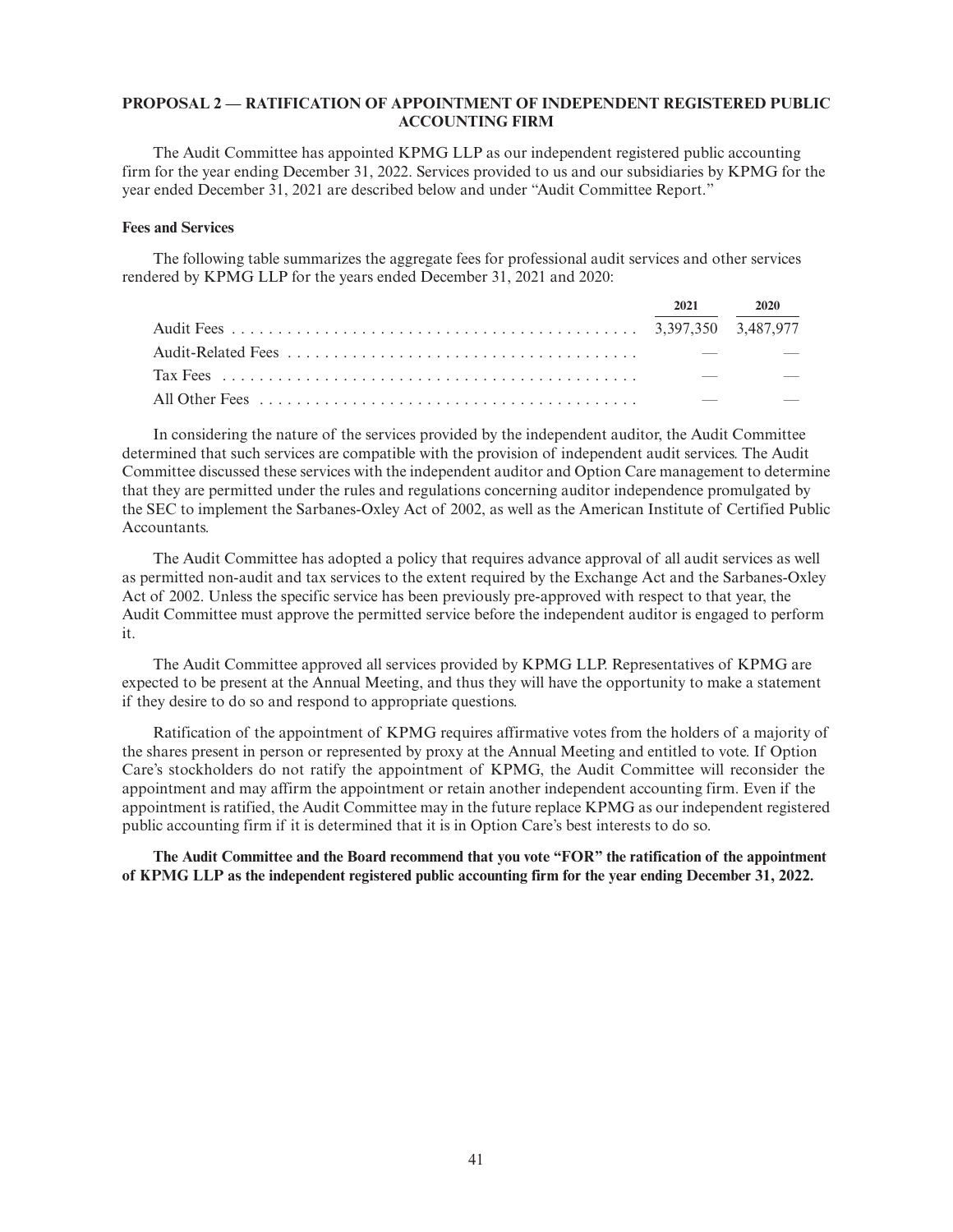### **AUDIT COMMITTEE REPORT**

The Audit Committee oversees our financial reporting process on behalf of the Board. The Audit Committee is composed of three independent directors (as defined by the Nasdaq Listing Standards) and met four times during fiscal year 2021 and operates under a written charter, which is posted on our website at https://investors.optioncarehealth.com/corporate-governance/highlights. As provided in the Audit Committee charter, the Audit Committee's oversight responsibilities include monitoring the integrity of our financial statements (including reviewing financial information, the systems of internal controls, the audit process, and the independence and performance of our internal audit function and independent registered public accounting firm) and our compliance with legal and regulatory requirements. However, management has the primary responsibility for the financial statements and the reporting process, including our systems of internal controls. In fulfilling its oversight responsibilities, the Audit Committee:

- reviewed and discussed the audited financial statements for the year ended December 31, 2021 with our management;
- discussed with the independent auditors the matters required to be discussed by the applicable requirements of the Public Company Accounting Oversight Board ("PCAOB") and the SEC; and
- received the written disclosures and the letter from the KPMG required by applicable requirements of the PCAOB regarding KPMG's communications with the Audit Committee concerning independence, and has discussed with KPMG the independence of KPMG.

Based on the Audit Committee's review and discussions noted above, the Audit Committee recommended to the Board that the audited financial statements be included in our Annual Report on Form 10-K for the year ended December 31, 2021.

> Respectfully submitted by: R. Carter Pate

Harry M. Jansen Kraemer, Jr.

Nitin Sahney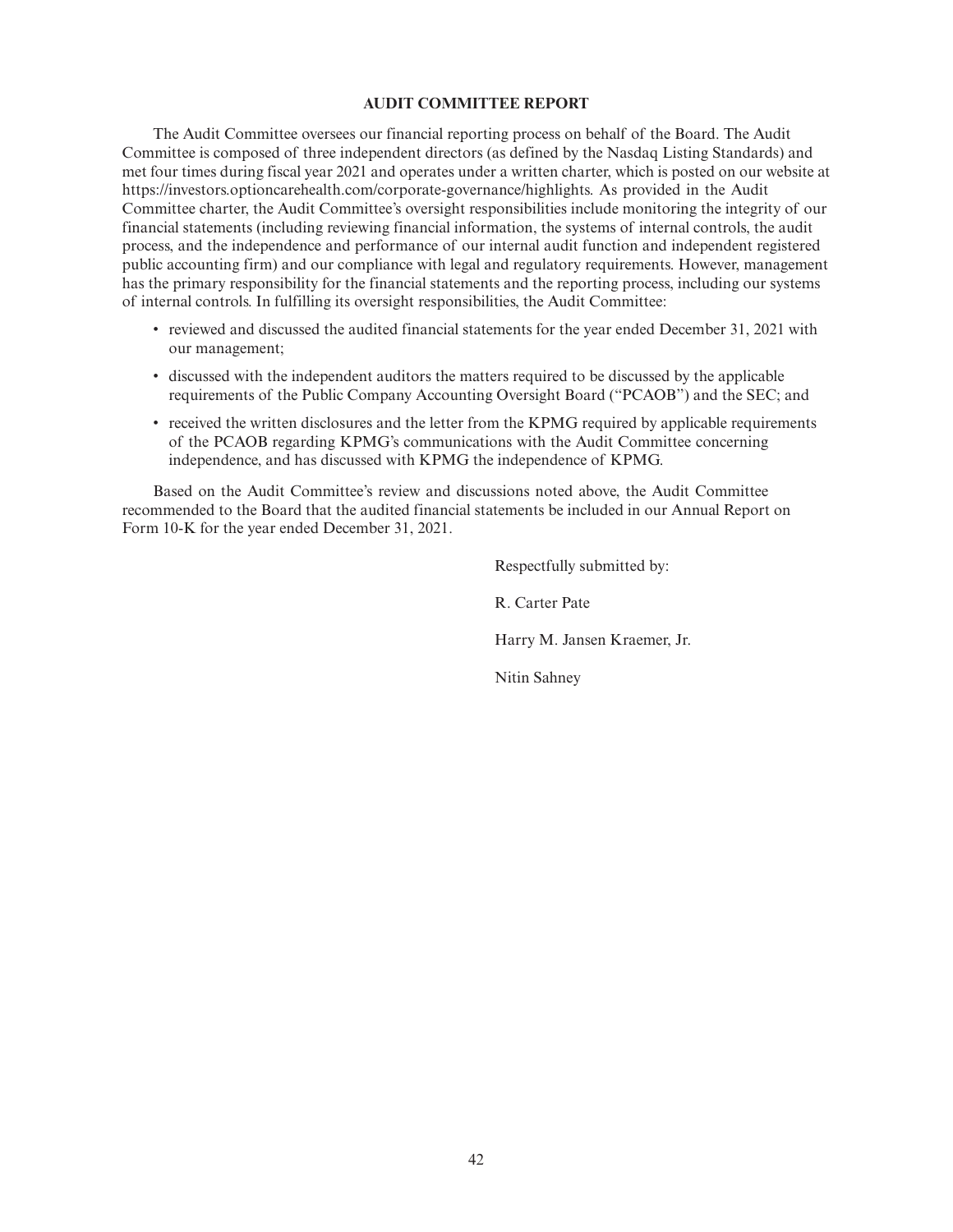#### **PROPOSAL 3 — ADVISORY VOTE TO APPROVE EXECUTIVE COMPENSATION**

We are providing our stockholders an advisory vote on the compensation of our named executive officers, also known as a "say-on-pay" proposal. At our 2017 Annual Meeting, holding future non-binding advisory votes every year received the most votes from our stockholders, and the Board subsequently adopted this as its official position. Accordingly, this Proposal 3 is being submitted to you to obtain the non-binding advisory vote of the stockholders in accordance with the Dodd-Frank Wall Street Reform and Consumer Protection Act, Section 14A of the Exchange Act and the SEC's rules. After the Annual Meeting, unless the Board modifies its position, we expect that the next stockholder advisory vote on our executive compensation program will occur at our 2023 Annual Meeting of Stockholders. Our executive compensation program, including our compensation philosophy and goals, is disclosed in CD&A.

This proposal will give stockholders the opportunity to support our executive compensation programs and policies and the resulting compensation for the named executive officers, as described in this Proxy Statement in the Executive Compensation section, including the CD&A, the tabular disclosure regarding such compensation and our accompanying narrative disclosure. Because the vote on this Proposal 3 is advisory, the results will not be binding on the Compensation Committee, and the results will not affect, limit or augment any existing compensation or awards. However, we believe our compensation policies and procedures are strongly aligned with the long-term interests of our stockholders. Because of this, the Compensation Committee will take into account the outcome of the vote when considering future executive compensation decisions.

For the reasons discussed above, we are asking stockholders to indicate their support for our NEO compensation as described in this proxy statement by voting "FOR" the following resolution. This vote is not intended to address any specific item of compensation, but rather the overall compensation of our NEOs and the philosophy, policies and practices described in this proxy statement.

"RESOLVED, that Option Care Health, Inc.'s stockholders approve, on an advisory basis, the compensation of the named executive officers, as disclosed in Option Care Health Inc.'s Proxy Statement for the 2022 Annual Meeting of Stockholders pursuant to the compensation disclosure rules of the Securities and Exchange Commission, including the Compensation Discussion and Analysis, the Summary Compensation Table and the other related tables and disclosure."

**The Board recommends you vote "FOR" the resolution approving the compensation of our named executive officers, as disclosed in this proxy statement pursuant to the compensation disclosure rules of the SEC.**